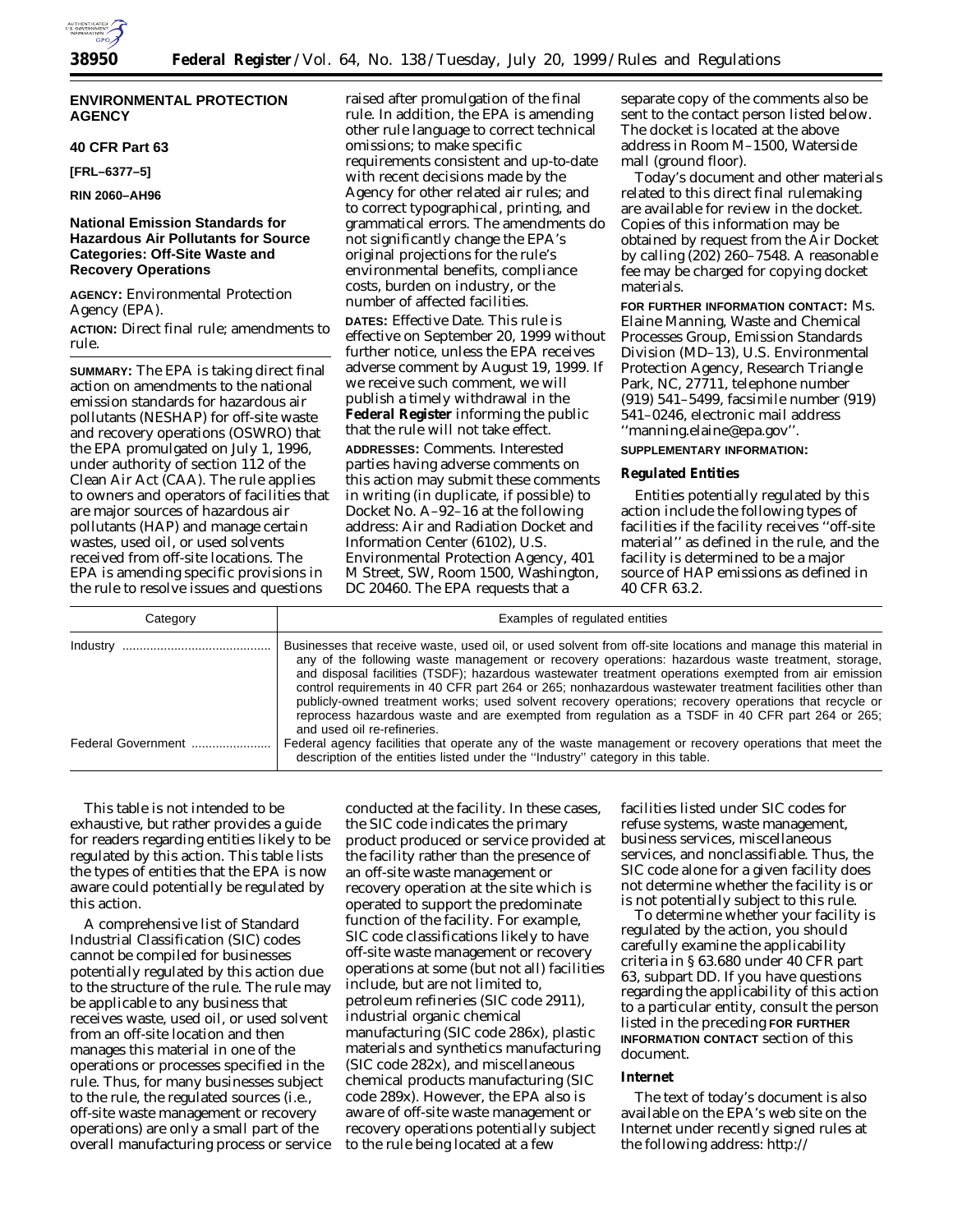www.epa.gov/ttn/oarpg/rules.html. The EPA's Office of Air and Radiation (OAR) homepage on the Internet also contains a wide range of information on the air toxics program and many other air pollution programs and issues. The OAR's homepage address is: http:// www.epa.gov/oar/.

# **Electronic Access and Filing Addresses**

The official record for this rulemaking, as well as the public version, has been established for this rulemaking under Docket No. A–92–16 (including comments and data submitted electronically). A public version of this record, including printed, paper versions of electronic comments, which does not include any information claimed as confidential business information (CBI), is available for inspection from 8 a.m. to 5:30 p.m., Monday through Friday, excluding legal holidays. The official rulemaking record is located at the address listed in the **ADDRESSES** section at the beginning of this document.

Interested parties having adverse comments on this action may submit those comments electronically to the EPA's Air and Radiation Docket and Information Center at: ''A-and-R-Docket@epa.gov.'' Electronic comments must be submitted as an ASCII file avoiding the use of special characters and any form of encryption. Comments and data will also be accepted on disks in WordPerfect in 6.1 file format or ASCII file format. All comments and data in electronic form must be identified by the docket number (A–92– 16). No CBI should be submitted through electronic mail. Electronic comments may be filed online at many Federal Depository Libraries.

#### **Judicial Review**

Under section 307(b)(1) of the CAA, judicial review of an NESHAP is available only by filing a petition for review in the U.S. Court of Appeals for the District of Columbia Circuit within 60 days of today's publication of this final rule. Under section 307(b)(2) of the CAA, the requirements that are the subject of today's document may not be challenged later in civil or criminal proceedings brought by the EPA to enforce these requirements.

# **Outline**

The information in this document is organized as follows.

- I. Statutory Authority
- II. Background
- III. Amendments to Subpart DD—National Emission Standards for Off-Site Waste and Recovery Operations
	- A. Applicability
	- B. Definitions
- C. Standards: General
	- D. Standards: Off-Site Material Treatment
	- E. Standards: Tanks
	- F. Standards: Process Vents
	- G. Standards: Closed-Vent Systems and Control Devices
	- H. Testing Methods and Procedures
	- I. Inspection and Monitoring Requirements
	- J. Notification and Reporting Requirements
	- K. HAP List for Subpart DD
- IV. Amendments to Subpart OO—National Emission Standards for Tanks—Level 1 A. Definitions
	- B. Standards—Tank Fixed Roof
	- C. Test Methods and Procedures
- D. Inspection and Monitoring Requirements
- V. Amendments to Subpart PP—National Emission Standards for Containers
	- A. Definitions
- B. Test Methods and Procedures C. Inspection and Monitoring
- Requirements VI. Amendments to Subpart QQ—National Emission Standards for Surface
	- Impoundments
	- A. Definitions
	- B. Test Methods and Procedures
	- C. Inspection and Monitoring Requirements
- VII. Amendments to Subpart RR—National Emission Standards for Individual Drain **Systems**
- VIII. Amendments to Subpart VV—National Emission Standards for Oil-Water Separators and Organic-Water Separators
	- A. Definitions
	- B. Standards—Pressurized Separator
	- C. Test Methods and Procedures D. Inspection and Monitoring
- Requirements
- IX. Administrative Requirements
- A. Docket
- B. Executive Order 12866: Regulatory Planning and Review
- C. Executive Order 12875: Enhancing the Intergovernmental Partnerships
- D. Executive Order 13045: Protection of Children from Environmental Health Risks and Safety Risks
- E. Executive Order 13084: Consultation and Coordination with Indian Tribal Governments
- F. Unfunded Mandates Reform Act
- G. Regulatory Flexibility Act
- H. Paperwork Reduction Act
- I. Submission to Congress and the General Accounting Office
- J. National Technology Transfer and Advancement Act

#### **I. Statutory Authority**

The statutory authority for this action is provided by sections 101, 112, 114, 116, and 301 of the CAA, as amended (42 U.S.C. 7401 *et seq.*).

#### **II. Background**

The EPA, under 40 CFR part 63, subpart DD promulgated National Emission Standards for Hazardous Air Pollutants from Off-Site Waste and Recovery Operations (hereinafter referred to as the ''OSWRO NESHAP'') on July 1, 1996 (see 61 FR 34140). The OSWRO NESHAP establishes standards

to control HAP emissions from certain waste management and recovery operations that are not subject to Federal air standards under other subparts in 40 CFR parts 61 or 63. Subpart DD specifies the rule's applicability, standards for affected sources, compliance requirements, and reporting and recordkeeping provisions. In addition, subpart DD cross-references other subparts in 40 CFR part 63 for the specific air emissions control requirements to be used for affected tanks, surface impoundments, containers, individual drain systems, and oil-water and organic-water separators. The cross-referenced subparts are Subpart OO—National Emission Standards for Tanks—Level 1, Subpart PP—National Emission Standards for Containers, Subpart QQ— National Emission Standards for Surface Impoundments, Subpart RR—National Emission Standards for Individual Drain Systems, and Subpart VV—National Emission Standards for Oil-Water Separators and Organic-Water Separators.

Since the promulgation of the OSWRO NESHAP, the EPA has received many inquiries asking for the Agency's interpretation of specific provisions of the rule. In addition, the Chemical Manufacturers Association (CMA), the Environmental Technology Council (ETC), and the Hazardous Waste Management Association (HWMA) petitioned for judicial review of the final rule, as provided for in CAA section 307(b), with respect to certain provisions regarding rule applicability, definitions, process vent standards, test methods, and inspection and monitoring requirements.

To resolve issues and questions raised after promulgation of the final rule, the EPA decided that technical amendments to subparts DD, OO, PP, QQ, RR, and VV in 40 CFR part 63 are appropriate and to use a direct final rulemaking action to promulgate these amendments. Also, as part of this action, the EPA is amending other rule language to correct technical omissions; to make specific requirements consistent and up-to-date with recent EPA decisions made for other related air rules; and to correct terminology, typographical, printing, and grammatical errors. The amendments do not significantly change the EPA's original projections for the rule's compliance costs, environmental benefits, burden on industry, or the number of affected facilities.

The EPA is publishing these amendments to subparts DD, OO, PP, QQ, RR, and VV in 40 CFR part 63 without prior proposal, because we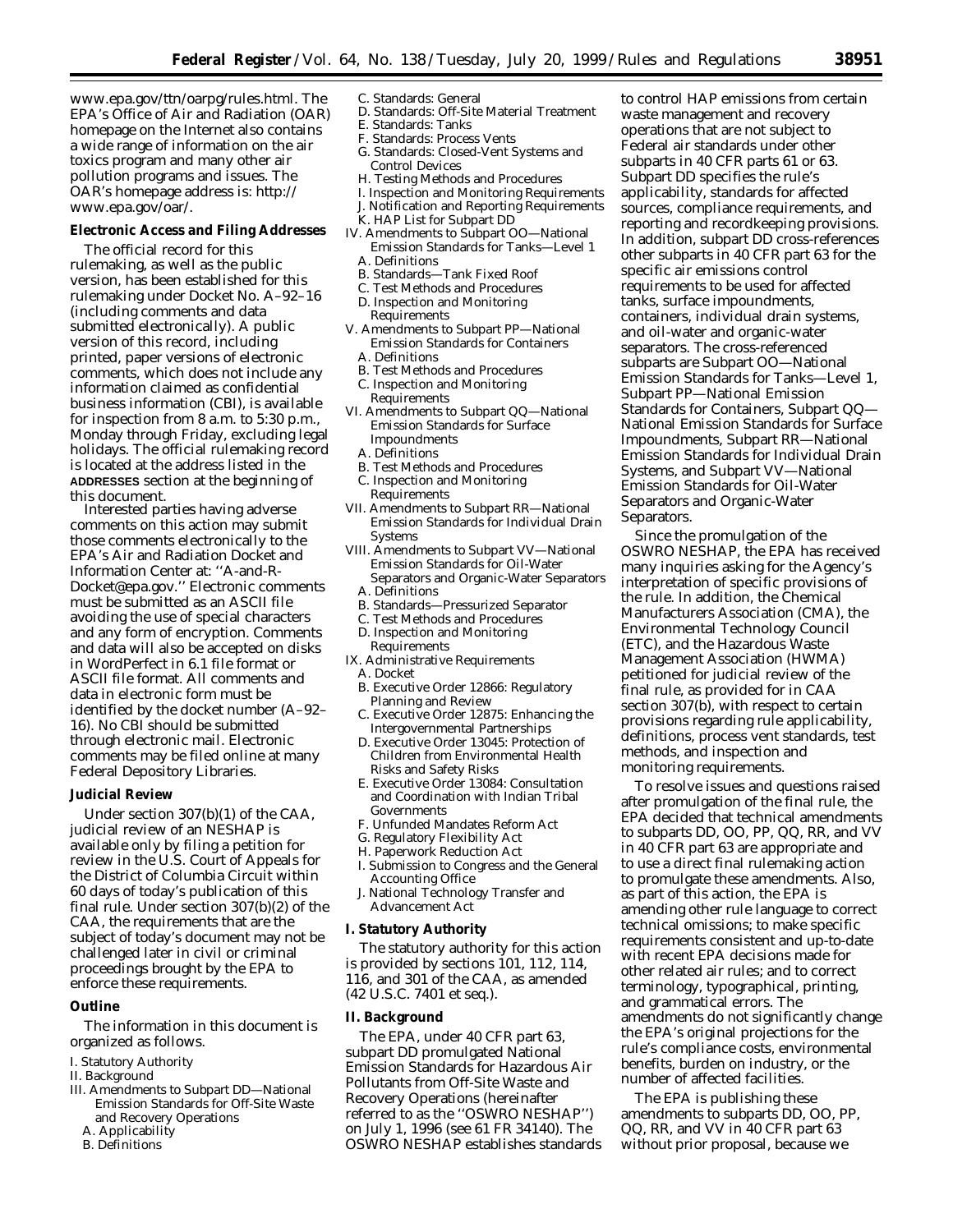view the amendments to be noncontroversial and anticipate no adverse comment. The amendments do not change the substantive requirements of the rule. However, in the ''Proposed Rules'' section of today's **Federal Register** publication, we are publishing a separate document that will serve as the proposal of the identical amendments to these subparts if adverse comments are filed. The amendments will be effective 60 days from today's date without further notice, unless we receive adverse comment by the date specified in the **DATES** section at the beginning of this document. If the EPA receives adverse comment on these amendments, we will publish a timely withdrawal in the **Federal Register** informing the public that the amendments will not take effect. We will address the comments in a subsequent final rule based on the proposed rule. We will not institute a second comment period for these amendments. Any parties interested in commenting on the amendments must do so at this time (see **ADDRESSES** section at the beginning of this document).

# **III. Amendments to Subpart DD— National Emission Standards for Off-Site Waste and Recovery Operations**

The EPA is amending 40 CFR part 63, subpart DD, to clarify the Agency's intent for applying and implementing specific rule requirements and to correct unintentional omissions and editorial errors. Also, we are amending the OSWRO NESHAP to make the applicable provisions of the rule consistent (to the extent permissible and practicable under the CAA) with a related set of air standards for hazardous waste treatment, storage, and disposal facilities (TSDF) established under the Resource Conservation Recovery Act (RCRA) in 40 CFR part 264, subpart CC and 40 CFR part 265, subpart CC. A summary of amendments to 40 CFR part 63, subpart DD, and the rationale for the amendments is presented below.

# *A. Applicability*

The EPA is amending § 63.680 to clarify which types of materials received at a plant site are ''off-site materials'' and to clarify the designation of the affected sources at a plant site subject to the rule as discussed below. In addition, the EPA is extending the compliance date by 7 months to February 1, 2000. We believe this is appropriate to allow affected sources time to comply with today's amended rule.

# 1. ''Off-Site Material''

The OSWRO NESHAP applies to those plant sites that are a ''major source'' as defined in 40 CFR 63.2 and receive ''off-site material'' as specified in subpart DD. For implementing the OSWRO NESHAP, a material is an ''offsite material'' if the material meets all three of the criteria specified in § 63.680(b)(1). To clarify that a given material must meet all three criteria to be considered an ''off-site material,'' the wording in  $\S 63.680(b)(1)(ii)$  and  $(b)(1)(iii)$  is revised by replacing the word ''material'' with the phrase 'waste, used oil, or used solvent.'

Section 63.680(b)(2) lists specific categories of wastes that are not considered ''off-site material'' regardless if the waste contains HAP or is received from an off-site location. The rule language is amended to clarify the compliance liability of an owner or operator potentially subject to the OSWRO NESHAP but receiving a waste that is exempted from the rule because it is already complying with air emission control requirements under the National Emission Standards for Benzene Waste Operations (40 CFR part 61, subpart FF) or the National Emission Standards for Organic Hazardous Air Pollutants from the Synthetic Organic Chemical Manufacturing Industry under 40 CFR part 63 (the HON). Section  $63.680(b)(2)(v)$  is revised to clarify that a waste is not an ''off-site material'' under the OSWRO NESHAP when it is transferred from a chemical manufacturing plant or other facility subject to the HON provisions for wastewater under 40 CFR part 63, subpart G (i.e., § 63.132 through 63.147), and the owner or operator of the facility from which the waste is transferred complies with the HON provisions in § 63.132(g). Similarly, § 63.680(b)(2)(vi) is revised to clarify that a waste is not an ''off-site material'' under the OSWRO NESHAP when it is transferred from a chemical manufacturing plant, petroleum refinery, or coke by-product recovery plant subject to 40 CFR part 61, subpart FF, and the owner or operator of the facility from which the waste is transferred complies with the provisions of § 61.342(f) of the Benzene Waste Operations NESHAP.

Finally, the list of wastes not considered off-site material under the OSWRO NESHAP is amended by adding another waste category under  $§ 63.680(b)(2)(viii)$ . This category is RCRA hazardous waste stored for 10 days or less at a transfer facility and in compliance with the provisions for hazardous waste transporters in 40 CFR part 263. When the EPA was developing

the OSWRO NESHAP, the Agency did not intend that subpart DD be applicable to those waste management operations that serve to consolidate multiple, small hazardous waste shipments into a single, larger load which then can be more efficiently delivered to the final destination for the waste. For example, a hazardous waste transporter may use a fleet of trucks to pickup small shipments of hazardous waste from many different waste generators; deliver these shipments to an interim transfer facility where the small shipments are unloaded; store the waste in the shipping containers at the transporter's facility for a short period (10 days or less); and then, when a sufficient quantity of waste has been collected, consolidate the containers as a single load on another truck or railcar for shipment of the waste to the facility where the waste is to be treated or disposed.

#### 2. Designation of Affected Sources

Section 63.680(c) is revised to clarify for a plant site subject to the OSWRO NESHAP which processes, units, and equipment are designated as affected sources under the rule. These amendments are format and editorial revisions that do not substantively change the affected sources regulated under the rule, but are made to clarify the EPA's intent and improve ease of implementing these affected source designations.

First, the designation of ''off-site material management units'' in § 63.680(c)(1) is revised to clarify that a given tank or container cannot be subject to both the air standards for offsite material management units (as applicable to the particular type of unit) and for process vents. Language is added to clarify that if a tank or container is equipped with a vent that serves as a process vent for one of the six treatment processes specified in the rule, then the unit is not part of the ''offsite material management unit'' affected source. Instead, the unit (i.e., the process vent on this unit) is subject to the standards for process vents in § 63.683(c). The standards for off-site material management units in § 63.683(b) do not apply to the unit. An example of such a case is the vent on a distillate receiver vessel serving a distillation column used for reprocessing used solvent. Although the distillate receiver vessel meets the definition for a ''tank'' in the rule, it is not regulated as a tank under § 63.683(b), but instead the vessel is considered part of the ''process vent'' affected source.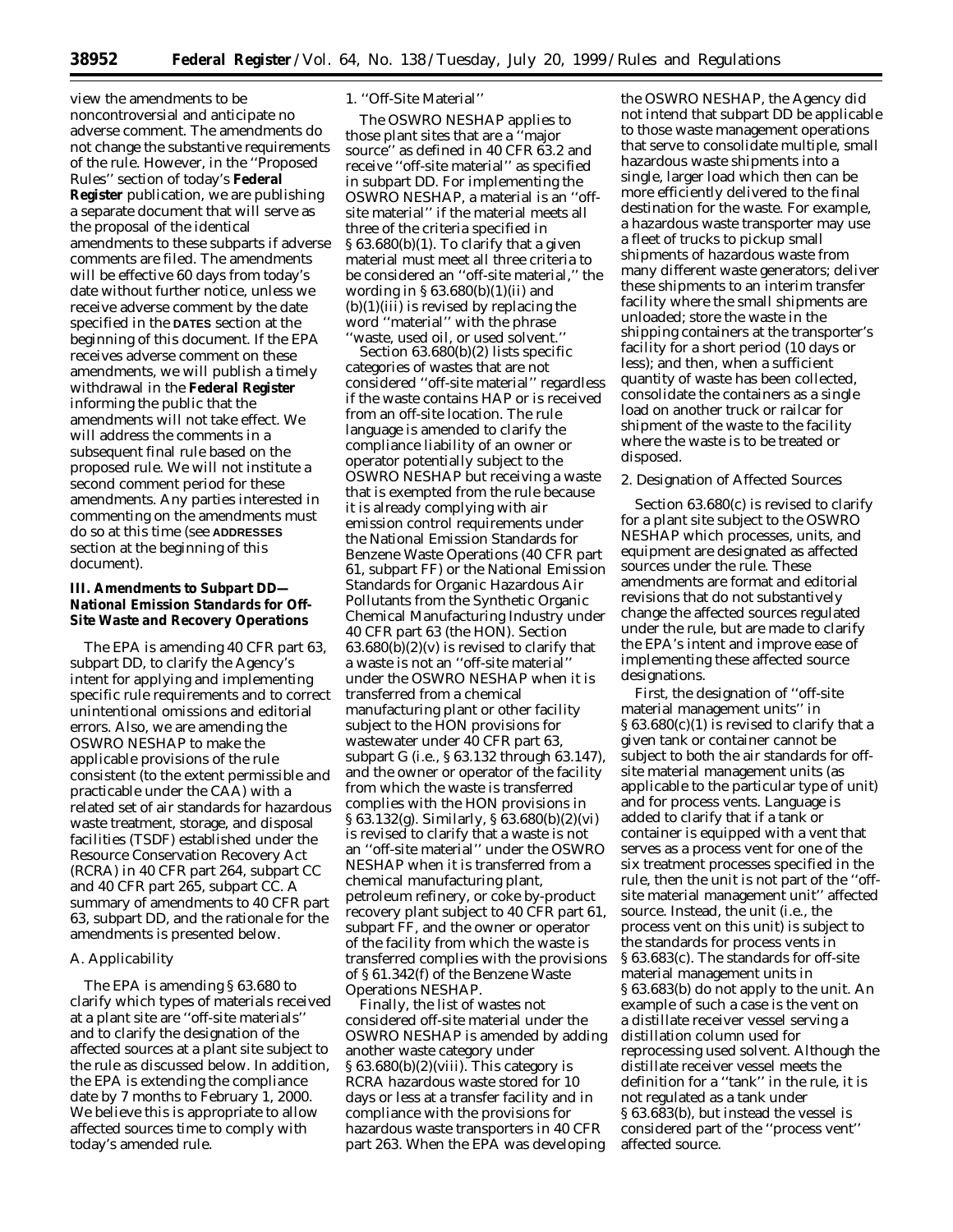Second, the designation of ''process vents" in  $\S 63.680(c)(2)$  is revised to explicitly state the six types of treatment processes vented to the atmosphere that are considered ''process vent'' affected sources under the OSWRO NESHAP. The EPA intended the air standards for process vents under the OSWRO NESHAP to apply to the same types of processes that the Agency regulates under related RCRA air rules for process vents in 40 CFR part 264, subpart AA, and 40 CFR part 265, subpart AA. These processes are distillation processes, fractionation processes, thin-film evaporation processes, solvent extraction processes, steam stripping processes, and air stripping. The revision to § 63.680(c)(2) includes detailed descriptions for each of the six treatment process types. The description included for each type of process is consistent with the definition used by the EPA for the process under the RCRA air rules in 40 CFR part 264, subpart AA, and 40 CFR part 265, subpart AA.

Finally, the criteria designating which equipment components are subject to the equipment leak standards under the OSWRO NESHAP are moved from § 63.683(b)(3) to § 63.680(c)(3). This is a format and editorial revision to facilitate ease of understanding and implementing the rule and does not change the criteria used to designate which equipment components are subject to the leak standards under the rule.

#### *B. Definitions*

The amendments revise several existing rule definitions and add two new definitions to § 63.681. These definition changes are made in support of other amendments that the EPA has made to subpart DD to resolve applicability issues and to clarify the intent of certain standards under the rule.

The definition for a ''used solvent'' as used in § 63.680(b) to determine which types of materials received at a plant site are ''off-site materials'' is revised to mean a mixture of aliphatic hydrocarbons or a mixture of one and two ring aromatic hydrocarbons used as a solvent which because of such use is contaminated by physical or chemical impurities. This wording revision is made to clarify that only solvents considered under the rule to be an ''offsite material'' are those spent or otherwise contaminated solvents resulting from use by a consumer (e.g., solvents used for cleaning, degreasing, paint stripping, etc.) and subsequently returned to a facility for recycling or reprocessing.

The ''process vent'' definition is revised to be consistent with revisions made to  $$63.680(c)(2)$  designating the 'process vent" affected sources under the OSWRO NESHAP (see section III.A.2 of this document). Additional wording is also added to the definition for a ''process vent'' to clarify that for the purpose of implementing the OSWRO NESHAP, a process vent is neither a vent used as a safety device (as defined in the rule) nor an open-ended line or other vent that is subject to the rule's equipment leak control requirements in § 63.691.

A new definition is added for the term ''off-site material service'' for use in the revisions made to  $\S 63.680(c)(3)$ designating the equipment leak affected sources under the OSWRO NESHAP (see section III.A.2 of this document). ''Off-site material service'' means any time when a pump, compressor, agitator, pressure relief device, sampling connection system, open-ended valve or line, valve, connector, or instrumentation system contains or contacts off-site material.

The definition for ''HAP'' or ''hazardous air pollutants'' as used throughout subpart DD is clarified. The definition is revised to mean the specific organic chemical compounds, isomers, and mixtures listed in Table 1 of subpart DD. The definition for ''volatile organic hazardous air pollutant concentration'' (also referred to as ''VOHAP concentration'') is revised to clarify that the VOHAP concentration of an off-site material by definition is measured using Method 305 in 40 CFR part 63, appendix A. However, as an alternative to using Method 305, an owner or operator may determine the HAP concentration of an off-site material using any one of the alternative test methods specified in § 63.694(b)(2)(ii). When one of these alternative test methods is used to determine the speciated HAP concentration of an off-site material, the individual compound concentration may be adjusted by the corresponding  $f_{\rm m305}$  value listed in Table 1 of subpart DD to determine an equivalent VOHAP concentration.

The definition for ''point-oftreatment'' is revised to clarify procedures for demonstrating compliance with the off-site material treatment standards in § 63.684. ''Pointof-treatment'' is revised to mean the point after the treated material exits the treatment process but before the first point downstream of the process where the organic constituents in the treated material have the potential to volatilize and be released to the atmosphere. For applying this definition to the rule, the

first point downstream of the treatment process exit is not a fugitive emission point due to an equipment leak from any of the following equipment components: pumps, compressors, valves, connectors, instrumentation systems, or safety devices.

Several definition amendments are made to clarify the requirements for air emission control equipment under § 63.693. The definition for a ''control device'' is revised to clarify that a control device means equipment used for recovering, removing, oxidizing, or destroying organic vapors. The definition for a ''cover'' is revised to clarify that a cover must provide a continuous barrier over the off-site material, and that each cover opening (e.g., access hatches, sampling ports) must be in the closed position when the opening is not in use. A new definition is added to the rule for the term ''flow indicator'' in conjunction with amendments to the closed-vent system standards in § 63.693(c) (see section III.G.1 of this document). A ''flow indicator'' means a device that indicates whether gas is flowing, or whether the valve position would allow gas to flow in a bypass line.

Finally, the definition for a ''safety device'' is amended to mean a closure device (e.g., a pressure relief valve, frangible disc, fusible plug) which functions to prevent physical damage or permanent deformation to equipment by venting gases or vapors from the equipment during unsafe conditions resulting from an unplanned, accidental, or emergency event. The EPA has made this revision to the wording of the definition to provide owner and operator flexibility in the use and location of these necessary devices. Wording changes clarify that a safety device may be used on not just the air pollution control equipment operated to comply with the rule but also on the controlled source's process and ancillary equipment. Also, instead of venting a safety device directly to the atmosphere when emergency relief is necessary, a common practice at some facilities is to vent the safety device directly to equipment designed specifically and solely to contain or control the vented gases and vapors. The EPA made a second wording change to clarify that the EPA did not intend to preclude from the control equipment operating conditions allowed under the rule, the opening of a safety device when used with additional safety equipment.

#### *C. Standards: General*

Several revisions are made to the exemptions from air standards allowed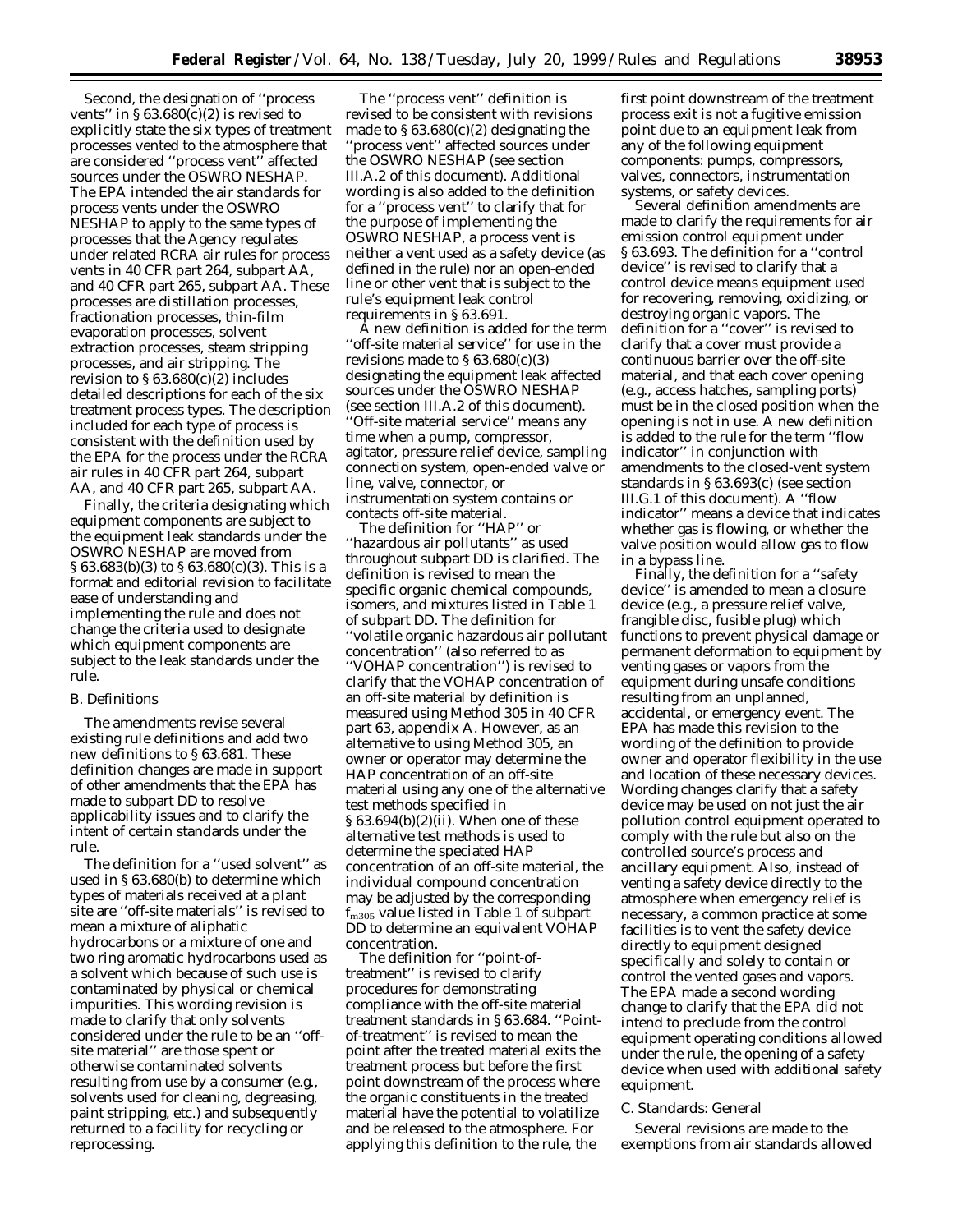under the OSWRO NESHAP for ''off-site material management unit'' and 'process vent'' affected sources. These amendments do not significantly change the HAP emission reductions and the implementation costs expected for the rule. Also, the format and organization used for the section is revised to improve the ease of understanding and applying the standards. The requirements and exemptions are grouped together by affected source type. For example, all of the requirements and exemptions applicable to off-site material management units are now found in § 63.683(b).

# 1. Off-Site Material Management Unit Exemptions

Amendments are made to two of the exemptions for off-site material management units in § 63.683(b). First, the exemption in  $\S 63.683(b)(2)(iii)$  for a tank or surface impoundment used for a biological treatment process is revised to eliminate a redundant qualification condition. As originally published, to qualify for this exemption the OSWRO NESHAP required an owner or operator to demonstrate that the biological treatment process achieves two conditions: (1) an overall HAP reduction efficiency of 95 percent or more, and (2) a HAP biodegradation efficiency of 95 percent or more. Upon review of this requirement, the EPA concluded that demonstrating a HAP biodegradation efficiency of 95 percent or more also means that the process achieves an overall HAP reduction efficiency of at least 95 percent. Consequently, requiring an owner or operator electing to qualify for this exemption to perform the determination of overall HAP reduction efficiency is unnecessary. Therefore, § 63.683(b)(2)(iii) is amended by deleting the requirement to demonstrate that the process achieves a HAP reduction efficiency greater than or equal to 95 percent.

The exemption in  $\S 63.683(b)(2)(iv)$ for an off-site material management unit in which RCRA hazardous waste is managed according to the applicable conditions specified by the RCRA Land Disposal Restrictions (LDR) in 40 CFR part 268, is amended. This provision is revised to clarify application of the exemption to those situations when the off-site material is a type of hazardous waste not prohibited from land disposal or is composed of a mixture of different hazardous wastes. The EPA previously addressed this question in amendments to related RCRA air rules in 40 CFR part 264, subpart CC and 40 CFR part 265, subpart CC (see 62 FR 64636, December 8, 1997). The preamble to these

amendments provides a detailed discussion of this provision, how it interacts with the RCRA LDR, and how the EPA interprets the application of this exemption in specific situations (see 62 FR 64643). The EPA is amending § 63.683(b)(2)(iv) by adopting the same rule language used for the provision in the RCRA air rules.

# 2. Process Vent Exemptions

Amendments for process vents in § 63.683(c) add new provisions to exempt certain vents that are part of a 'process vent'' affected source from the air rule standards. Three specific exemptions for process vents are provided in the amended rule. These exemptions do not significantly change the level of HAP emission reduction achieved under the OSWRO NESHAP for process vents.

The first exemption is added to be consistent with an exemption already provided in the rule for off-site material management units. A process vent is exempted from the air emission control requirements of the OSWRO NESHAP if the HAP emissions from the vent are already being controlled in compliance with the provisions specified in another subpart in 40 CFR part 61 or 40 CFR part 63.

The EPA is also adding exemptions for certain process vent streams with low flow, low HAP concentration characteristics, in response to comments received after promulgation of the rule, regarding the technical difficulty and high cost of controlling these process vent streams to achieve standards under the OSWRO NESHAP. The EPA acknowledges that, under certain circumstances, it may be technically difficult and costly to control a low flow, low HAP concentration vent stream to a level that achieves the standard for process vents specified in the rule (i.e., removal or destruction of the HAP from each individual affected process vent gas stream by 95 percent or more on a mass basis). For example, use of a thermal vapor incinerator to control a low flow, low organic HAP concentration vent stream may only achieve a 95 percent emission reduction by incurring the substantially higher equipment and operating costs required to overcome the technical limitations of enclosed combustion control devices. Other conventional air emission control devices commonly used at existing OSWRO sources (e.g., carbon adsorbers, condensers, catalytic vapor incinerators) also have technological constraints relative to controlling low flow, low concentration vent streams. Consequently, the level of potential HAP emission reduction that can be

achieved for the low flow, low organic HAP concentration vent streams typically emitted from processes regulated by the OSWRO NESHAP is limited, in practical terms, by the technical limitations of conventional air pollution control devices and the costs to overcome these limitations.

The EPA reconsidered the potential HAP emission reduction levels achievable when conventional air emission control devices are applied to low flow, low organic HAP concentration vent streams from OSWRO processes. The EPA decided that it is reasonable and appropriate to exempt from the air emission control requirements under the OSWRO NESHAP those process vent streams for which the potential for HAP emission reduction is small and the application of conventional air emission control devices is not practical.

To exempt very low flow rate vent streams, the EPA selected an approach consistent with the approach the Agency has used for other NESHAP to exempt these types of process vent streams. A process vent is exempted from the air emission control requirements of the OSWRO NESHAP if the owner or operator determines the process vent stream flow rate to be less than 0.005 standard cubic meters per minute. Considering the range of the vent stream organic HAP concentrations typically emitted from the types of processes regulated by the OSWRO NESHAP, the potential HAP emission reductions achieved by controlling process vent streams below this flow rate cutoff value are extremely low regardless of the organic HAP concentration level.

The EPA decided that it is not appropriate to exempt OSWRO process vent streams with flow rates greater than 0.005 standard cubic meters per minute independent of considering the organic HAP concentration of the vent stream. Even though a given process vent stream has a low organic HAP concentration, the level of total organic HAP emissions to the atmosphere can still be substantial if the gas stream volume emitted is moderately high. Considering the organic HAP concentration of process vent streams for OSWRO sources, the EPA concluded that requiring control of those process vent streams having both a flow rate below 6.0 standard cubic meters per minute and a total organic HAP concentration less than 20 parts per million by volume (ppmv) does not provide sufficient HAP emission reductions from these sources to justify the substantial compliance costs for the OSWRO facility owner and operator. Therefore, the EPA is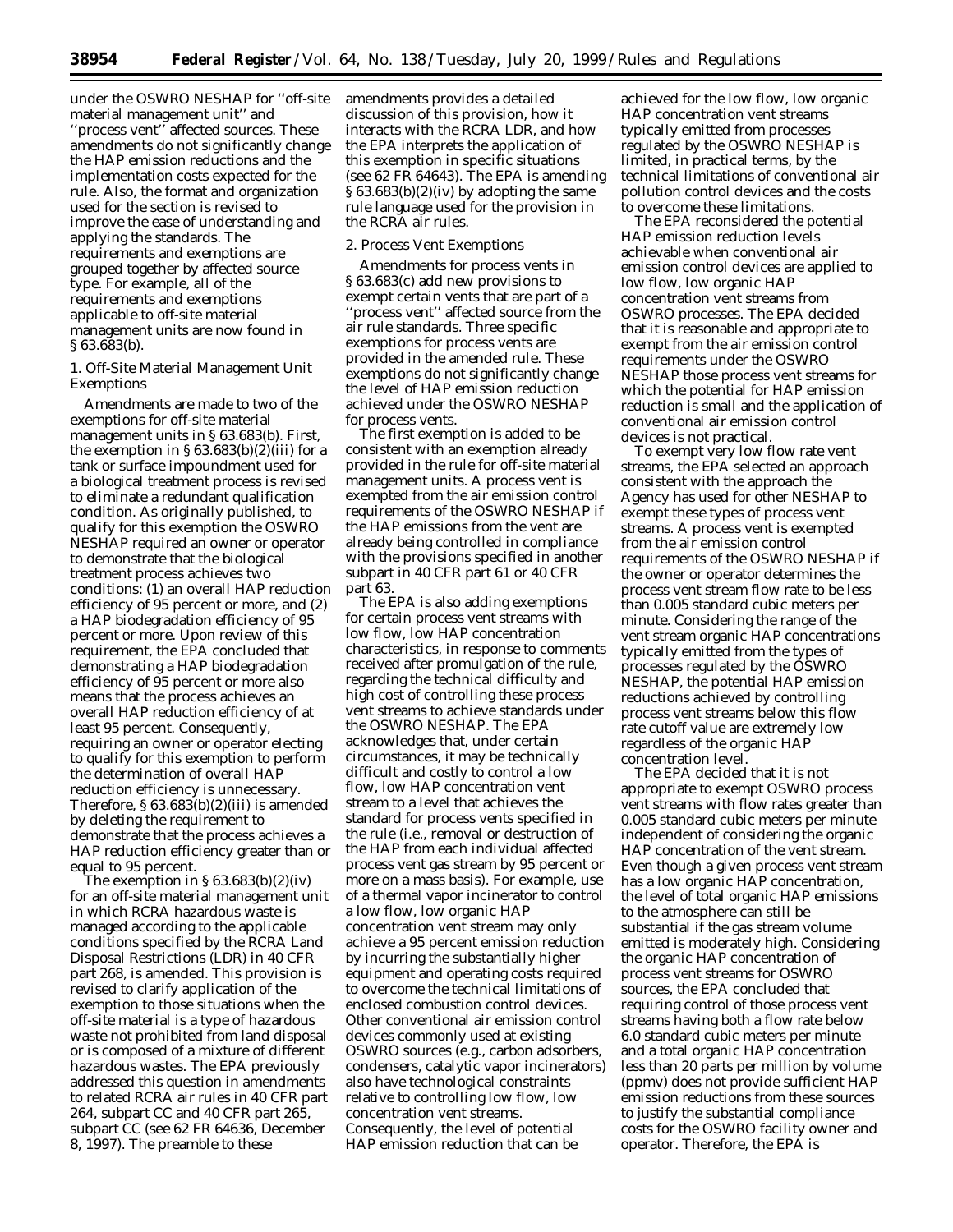amending the OSWRO NESHAP to exempt those affected process vent streams having a flow rate less than 6.0 standard cubic meters per minute and a total HAP concentration in the vent stream less than 20 ppmv. This process vent exemption requires that both the process vent flow rate and the organic HAP concentration criteria be met to qualify for the exemption.

#### *D. Standards: Off-Site Material Treatment*

Use of air emission controls for an affected off-site material management unit or process vent is not required under the OSWRO NESHAP if the HAP contained in the off-site material is removed or destroyed before placing the material in the affected unit. To comply with this provision, the rule provides alternative treatment standards in § 63.684. Revisions are made to several of the alternative treatment standards allowed under the rule. These amendments do not significantly change the HAP emission reductions and the implementation costs expected for the rule.

Some facility owners and operators misinterpreted the VOHAP concentration treatment alternative under  $\S 63.684(b)(1)(ii)$ , as published in the July 1996 version of the rule, to apply only to off-site material streams with a VOHAP concentration less than 500 parts per million by weight (ppmw), and that the EPA was requiring treatment of these low HAP streams contrary to the general standards stated in § 63.683. This is not the EPA's intent, and the rule language is amended to clarify that this alternative is used for the situation where the off-site material entering a treatment process is composed of a mixture of off-site material streams having an average VOHAP concentration greater than 500 ppmw with off-site material streams having an average VOHAP concentration less than 500 ppmw.

The HAP efficiency treatment alternative in § 63.684(b)(3) is amended to clarify that this treatment alternative is not applicable to a biological degradation process conducted in open tanks or surface impoundments (for open biodegradation processes an owner or operator may comply with § 63.684(b)(4)). Demonstrating an overall HAP reduction efficiency for a treatment process that is open to the atmosphere does not ensure that the HAP in the offsite material is actually destroyed or removed. A portion or all of the volatile organic HAP constituents present when the off-site material enters the process may volatilize directly to the atmosphere from the exposed surface of

the material in an open tank or surface impoundment before this material finally exits the process.

Also in § 63.684(b)(3), a correction is made to the value of the HAP removal efficiency performance level required in circumstances where the off-site material stream entering the treatment process has an average VOHAP concentration equal to or greater than 10,000 ppmw at the point-of-delivery. The value for HAP removal efficiency performance level is corrected to read 99 percent (not 95 percent as published in July 1996). A treatment process can only meet the second condition of the standard that requires the average VOHAP concentration of the off-site material at the point-of-treatment to be less than 100 ppmw by achieving a HAP removal efficiency of at least 99 percent.

The biodegradation treatment alternative in § 63.684(b)(4) is amended to clarify that this alternative applies only to a biological degradation treatment process conducted in open tanks or surface impoundments. Also, consistent with the amendment made by the EPA to the exemption in  $\S 63.683(b)(2)(iii)$  for a tank or surface impoundment used for biological treatment (see section III.B.1 of this document),  $§ 63.684(b)(4)(i)$  is revised to eliminate the redundant condition requiring determination of the overall HAP reduction efficiency for the biodegradation process.

Provisions are added in § 63.684(e)(4) requiring the owner or operator to establish and implement a procedure to monitor appropriate parameters that demonstrate proper operation of a biological treatment unit according to the evaluation required in § 63.694(h). Under this requirement, the owner or operator must list the operating parameters monitored and state the frequency of monitoring to ensure that the biological treatment unit is operating between the minimum and maximum operating parameter values to establish that the unit is continuously achieving the relevant performance requirement.

#### *E. Standards: Tanks*

The standards for a tank required under § 63.685(b)(1) to use Tank Level 1 controls are amended to provide two alternatives for complying with the rule. First, an alternative is added to the rule (see  $\S 63.685(c)(2)(ii)$ ) to explicitly clarify that the owner or operator of the tank may instead choose to use the more stringent Tank Level 2 controls to comply with the rule. The EPA's intent is that an owner or operator may select a more stringent control level than the minimum control requirement. Second,

an alternative is added to the rule (see  $\S 63.685(c)(2)(iii)$  for the special circumstance when a tank is used as an interim transfer point to transfer off-site material from containers to another offsite material management unit. An example of such a tank is an in-ground tank into which organic-contaminated debris is dumped from roll-off boxes or dump trucks, and then this debris is promptly transferred from the tank to a macroencapsulation unit by a backhoe. This alternative allows the cover to be removed during those periods of time when the material transfer activity is occurring. At all other times, air emissions from the tank must be controlled in accordance with the provisions specified in 40 CFR part 63, subpart OO—National Emission Standards for Tanks—Level 1. The EPA previously included provisions for these types of tanks in the related air rules for waste management units under the RCRA subpart CC air rules in 40 CFR parts 264 and 265 (see docket A–92–16, document VI–B–2).

The standards in  $\S 63.685(b)(4)$  for a tank that manages off-site material having a maximum HAP vapor pressure that is equal to or greater than 76.6 kilopascals (kPa) are amended to provide two additional compliance alternatives. These additional compliance alternatives are using either (1) a pressure tank, or (2) a tank located inside an enclosure vented through a closed vent system to an enclosed combustion device. These two additional control alternatives provide a level of HAP emission control equivalent to the original control requirement (i.e., venting the tank directly to a control device), while at the same time providing greater compliance flexibility to the owners and operators subject to the rule.

The requirements in § 63.685(h) for owners and operators electing to use the Tank Level 2 control alternative of a pressure tank are amended to allow the purging of inert materials from the pressure tank. Inert material purging is a short duration maintenance procedure required by good engineering practice to ensure proper operation of this type of tank system.

The requirements in § 63.685(i) for owners and operators electing to use the Tank Level 2 control alternative of an enclosure vented to an enclosed combustion control device are amended to add a provision allowing a safety device to open anytime conditions require it to do so to avoid an unsafe condition. The EPA included this safety provision for all of the other tank control alternatives under the OSWRO NESHAP, but the provision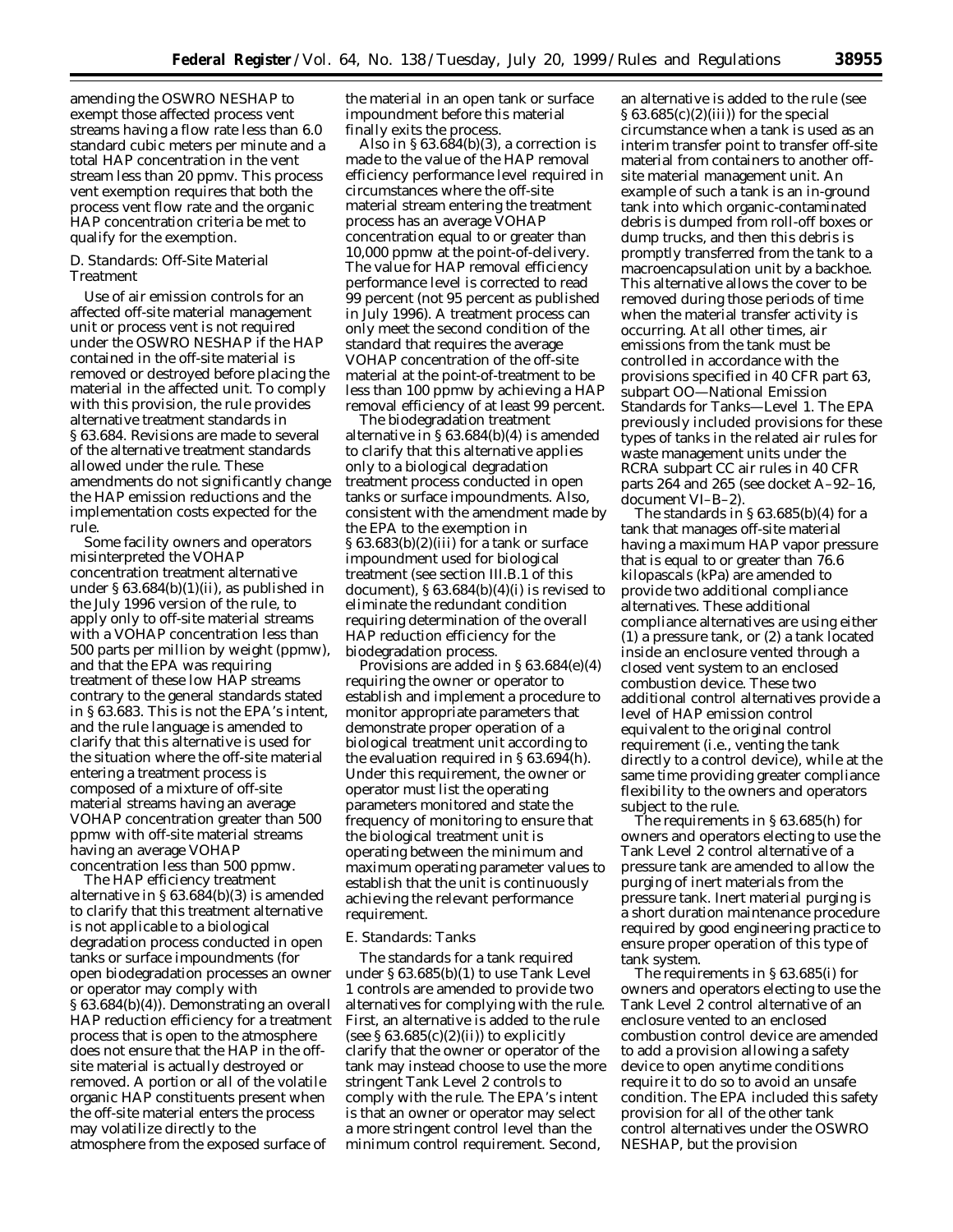inadvertently was not included in the regulatory language for this Tank Level 2 control alternative when the final rule was published in July 1996.

# *F. Standards: Process Vents*

The air emission control requirements for process vents in § 63.690(b) are amended to clarify that for the purpose of complying with this standard, the EPA considers a primary condenser associated with an affected process to be part of the process and not the air emission control device. The primary condenser is a condenser for which the predominant function is the recovery or capture of solvents or other organics for use, reuse, or sale. The EPA considers a secondary condenser or other organic recovery device that is operated downstream of the primary condenser to be a control device for the purpose of complying with the OSWRO NESHAP.

#### *G. Standards: Closed-Vent Systems and Control Devices*

Amendments to the standards for closed-vent systems and control devices in § 63.693 correct technical omissions, update specific requirements consistent with recent decisions made by the EPA for other NESHAP, and correct terminology, typographical, printing, and grammatical errors. These amendments do not significantly change the HAP emission reductions and implementation costs expected for the rule.

#### 1. Closed-Vent System Requirements

The inspecting and monitoring requirements for a closed-vent system in § 63.693(b)(5) are amended to add an alternative procedure. This alternative allows an owner or operator to inspect and monitor the closed-vent system according to the procedure specified in 40 CFR part 63, subpart H—National Emission Standards for Organic Hazardous Air Pollutants for Equipment Leaks (specifically the procedure in § 63.172(f) through (h)). Although some details of the subpart H procedure vary from the procedure already specified in the OSWRO NESHAP, both procedures achieve the same overall result of ensuring that the closed-vent system continues to operate properly after its initial installation and testing. This amendment allows those owners and operators who are already inspecting and monitoring other closed-vent systems at their facility using the subpart H procedure to comply with another NESHAP allowing the flexibility to use a common procedure for all of the affected closed-vent systems at the facility.

Section 63.693(c) is amended to update the requirements for those situations when a closed-vent system bypass device is installed to be consistent with other recently promulgated NESHAP. The revised language does not significantly change the technical requirements but does clarify the requirements for an owner or operator choosing to use a flow indicator to comply with the provision. The rule requires that this device merely indicate the presence of gas flow through the bypass line or duct. The device does not need to measure or quantify the flow rate (although a flow measurement device can be used to comply with this provision of the rule if an owner or operator chooses to do so).

# 2. General Control Device Requirements

The requirements in § 63.693(b)(8) for using a design analysis to demonstrate that a given control device achieves the applicable performance requirements of the rule are amended. If the design analysis prepared by the owner or operator is determined by the Administrator to be incomplete or deficient, the amended rule allows the Administrator to first request that the design analysis be revised or amended by the owner or operator to correct the deficiencies identified by the Administrator. If the owner or operator and the Administrator still do not agree on the acceptability of using this revised design analysis to demonstrate that the control device achieves the applicable performance requirements, then the disagreement is to be resolved using the results of a performance test conducted by the owner or operator.

#### 3. Carbon Adsorption System Requirements

The monitoring requirements in § 63.693(d)(3) for carbon adsorption control devices are amended to clarify the requirements. Section  $63.693(d)(3)(i)$ is amended to clarify that owners and operators choosing this monitoring alternative for regenerative-type carbon adsorption systems must monitor both total regeneration stream mass flow and the carbon bed temperature. Section  $63.693(d)(3)(ii)$  is amended to add a requirement that the daily average concentration level of organic compounds in the exhaust stream from the control device must be monitored. The EPA considers an averaging time to be necessary to properly determine compliance.

The spent carbon management requirements in  $\S 63.693(\bar{d})$ (4) are amended to add two more alternatives. The amendments add the alternatives of

using: (1) a thermal treatment unit using air emission controls according to the control device standards under the OSWRO NESHAP, or (2) a thermal treatment unit using organic air emission controls according to another NESHAP in 40 CFR part 61 or 40 CFR part 63. These changes make this requirement consistent with other air rules that affect similar waste management sources (see section 264.1088(c)(3)(ii) and section  $265.1089(c)(3)(ii)$ .

#### 4. Condenser Requirements

The monitoring requirements in § 63.693(e)(3) for condenser control devices are amended to clarify the requirements. Section 63.693(e)(3)(i) and (ii) are amended to require monitoring of either the daily average exhaust gas temperature or the daily average concentration level of organic compounds in the exhaust stream. The EPA considers monitoring one of these parameters to be necessary to properly determine compliance.

#### 5. Vapor Incinerator Requirements

The monitoring requirements in § 63.693(f) for vapor incinerators are amended to add a requirement that owners and operators measure and record the daily average of the particular parameter being monitored (i.e., temperature or concentration). The EPA considers monitoring these parameters to be necessary to properly determine compliance.

## 6. Boiler and Process Heater Requirements

The monitoring requirements in § 63.693(g) for boilers and process heaters are amended to include provisions requiring that the monitoring systems for boilers and process heaters used as control devices measure and record the daily average of the particular parameter being monitored (i.e., temperature or concentration). The provision of a daily averaging time for control device monitoring parameters is necessary to properly determine compliance.

#### 7. Flare Requirements

The requirements in § 63.693(h) for flares are amended to clarify the compliance demonstration and monitoring procedures to be used for a flare. Section 63.693(h)(2) is added to the rule to specify the procedure an owner or operator must use to demonstrate that the flare achieves the requirements in 40 CFR 63.11(b). This amendment is added because the crossreference to the General Provisions in 40 CFR part 63, subpart A, as specified in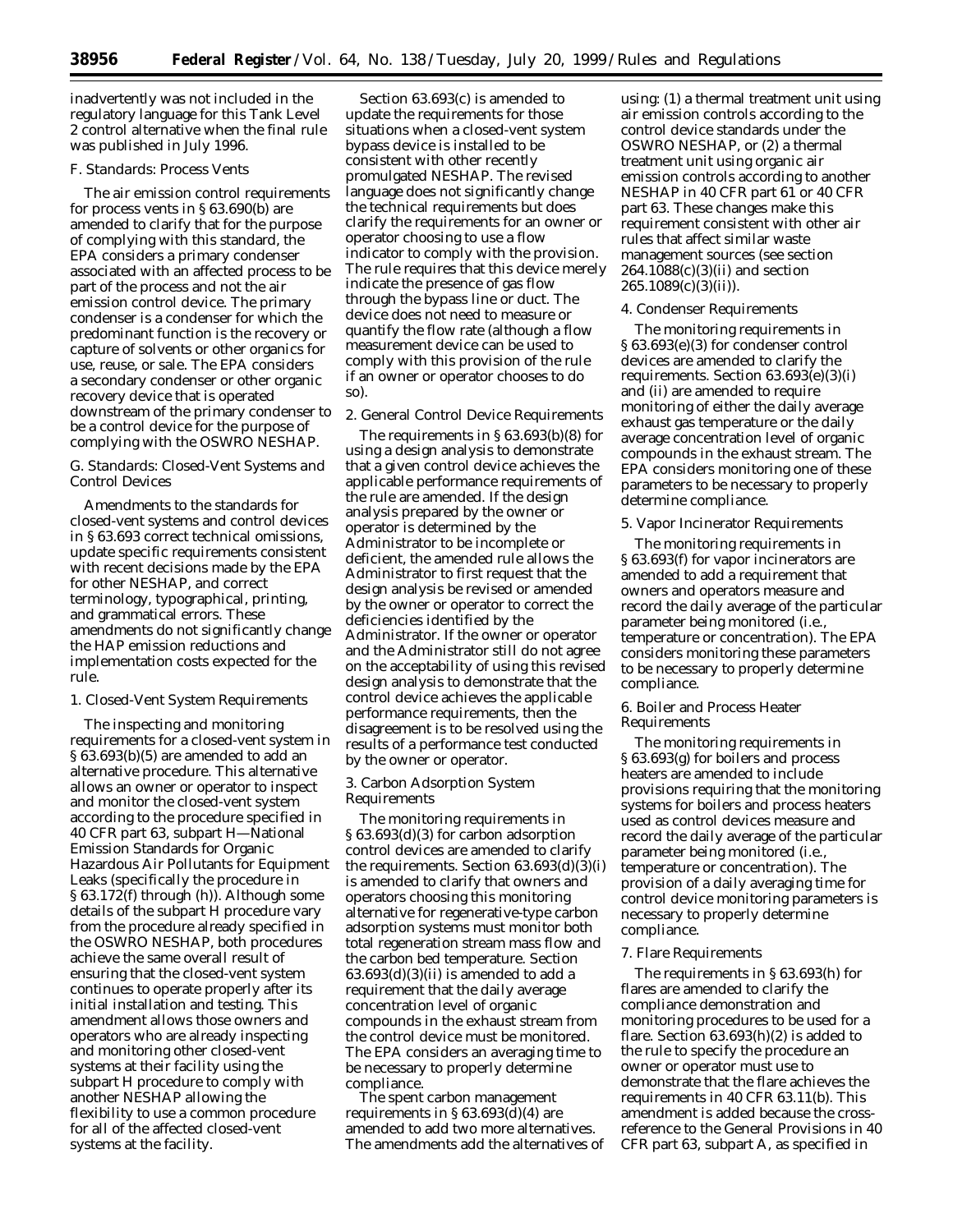the version of the final rule published in July 1996, does not explain the specific flare compliance demonstration procedure that an owner or operator is to use for the OSWRO NESHAP.

The flare monitoring requirements are now specified in § 63.693(h)(3) and are amended to require that the owner or operator record for each 1-hour period whether the required pilot flame monitor was continuously operating and whether a flame was present during each hour as required. This change is made to add an averaging time.

# *H. Testing Methods and Procedures*

## 1. Alternative Methods for Determination of Average VOHAP Concentration

The EPA is adding three more alternative methods in § 63.694(b)(ii) that an owner or operator may choose to determine the average HAP concentration of an off-site material. The methods added are Method 625 in 40 CFR part 136, appendix A, and Method 8260 and Method 8270 in ''Test Methods for Evaluating Solid Waste, Physical/Chemical Methods,'' EPA Publication No. SW–846, Third Edition, September 1986, as amended by Update I, November 15, 1992 (or any more recent, updated version of these methods approved by the EPA). The EPA developed these methods for use in implementing rules under the Clean Water Act and RCRA, respectively. The methods measure the concentration of organic pollutants in municipal and industrial wastewaters. Commenters suggested that these methods are also applicable to the OSWRO NESHAP for the determination of off-site material HAP concentration. After review of the methods, the EPA decided that using the three methods for direct measurement of the HAP concentration of certain off-site material is reasonable and adding them to the OSWRO NESHAP is appropriate. The EPA believes that with the addition of these methods, the rule now provides a range of alternatives for determining the HAP concentration of an off-site material such that every owner and operator of facilities subject to the OSWRO NESHAP have available practical and inexpensive VOHAP determination alternatives.

It is important to note that for each of the alternative methods allowed under § 63.694(b)(ii) (i.e., the listed methods other than Methods 305 and 25D), there is a published list of chemical compounds that the EPA considers the method appropriate to measure. An owner or operator may only use an alternative method to measure

compounds that are on the list associated with that method, unless the specified validation procedures are also performed. Furthermore, for a VOHAP concentration determination, the owner or operator must evaluate the total mass of HAP compounds in an off-site material (i.e., all compounds listed in Table 1 of subpart DD). Therefore, the owner or operator is responsible for determining that the analytical method used for a VOHAP concentration determination is sufficient to evaluate all of the applicable organic compounds contained in the off-site material. If an owner or operator chooses to use an alternative to Method 305 to analyze an off-site material that contains unknown compounds or many different compounds, performing ''screening'' analyses may first be necessary to verify that the alternative method chosen is, in fact, appropriate to evaluate all the necessary compounds.

The alternative test methods measure the total concentration of the HAP constituents listed in Table 1 of subpart DD. The VOHAP concentration of an off-site material by definition is the fraction by weight of those compounds listed in Table 1 as measured using Method 305. Owners and operators may choose to ''correct'' the HAP values measured by an alternative method to equate to the VOHAP values that would be measured using Method 305. This correction is made by multiplying the total concentration measured values times the appropriate " $f_{\rm m305}$  factor" listed in Table 1 of subpart DD to obtain the Method 305 VOHAP concentration equivalent.

Method 625 is appropriate for determining the HAP concentration of an off-site material provided that the corrections for the measured compounds in Table 7 of the method are made. Methods 8260 and 8270 are also considered appropriate provided that formal quality assurance procedures are established, followed, and recorded to address those elements of the methods considered relevant for measuring the actual concentration of organic compounds. The quality assurance program must address procedures to minimize the loss of compounds due to volatilization, biodegradation, reaction, or sorption during the sample collection, storage, and preparation steps, as well as addressing the overall accuracy and precision of the specific method used.

None of the alternative methods specify sample collection and handling procedures considered adequate by the EPA to minimize the volatilization of organics from the sample before analysis. Therefore, to ensure that a

representative sample of an off-site material is analyzed, an owner or operator that chooses to use either Method 624, 625, 1624, 1625, 8260, or 8270 for the OSWRO NESHAP is required to develop and follow a written sampling plan. This plan describes a step-by-step procedure for collecting representative samples of the off-site materials such that material integrity is maintained and minimal loss of organics from the sample occurs throughout the collection and analysis process. An example of an acceptable sampling plan is one that incorporates sample collection and sample handling procedures similar to those specified in Method 25D. The sampling plan is to be maintained on-site in the facility records.

The provisions in  $\S 63.694(c)(ii)$ listing the alternative methods for determining the average VOHAP concentration of an off-site material at the point-of-treatment are revised and simplified to cross-reference all of the methods allowed under § 63.694(b)(ii).

# 2. Equation Corrections

The equation in  $\S 63.694(b)(2)(iii)$ used for calculating the average VOHAP concentration of an off-site material is amended to correct the rule citation used to define the term ''Ci.'' The correct citation is § 63.694. The same correction is made for the terms " $C_i$ " in the equation in § 63.694(c)(3), "y" and " $C_y$ " in the equation in  $\S 63.694(e)(4)$ , and " $Q_{bj}$ " and " $C_{bl}$ " in the equation in § 63.694(g)(4).

The equation in § 63.694(c)(3) used for calculating the average VOHAP concentration on a mass-weighted basis is corrected to clarify the inputs to the equation. In the equation, the value for  $Q_t$  is the sum of the  $Q_i$ 's used in the equation. This value represents the sum or total off-site material quantity used to characterize the off-site material over the averaging period. Each VOHAP concentration determination must have a corresponding off-site material quantity that represents the amount of material generated or received over the averaging period used to determine the VOHAP concentration value. To calculate a mass-weighted average VOHAP concentration over the averaging period, multiply each VOHAP concentration by the quantity of material it represents and then divide by the total quantity of material (i.e., the sum of the individual off-site material quantities).

# 3. Procedure for Determination of No Detectable Emissions

Several amendments are made to the procedure for determination of no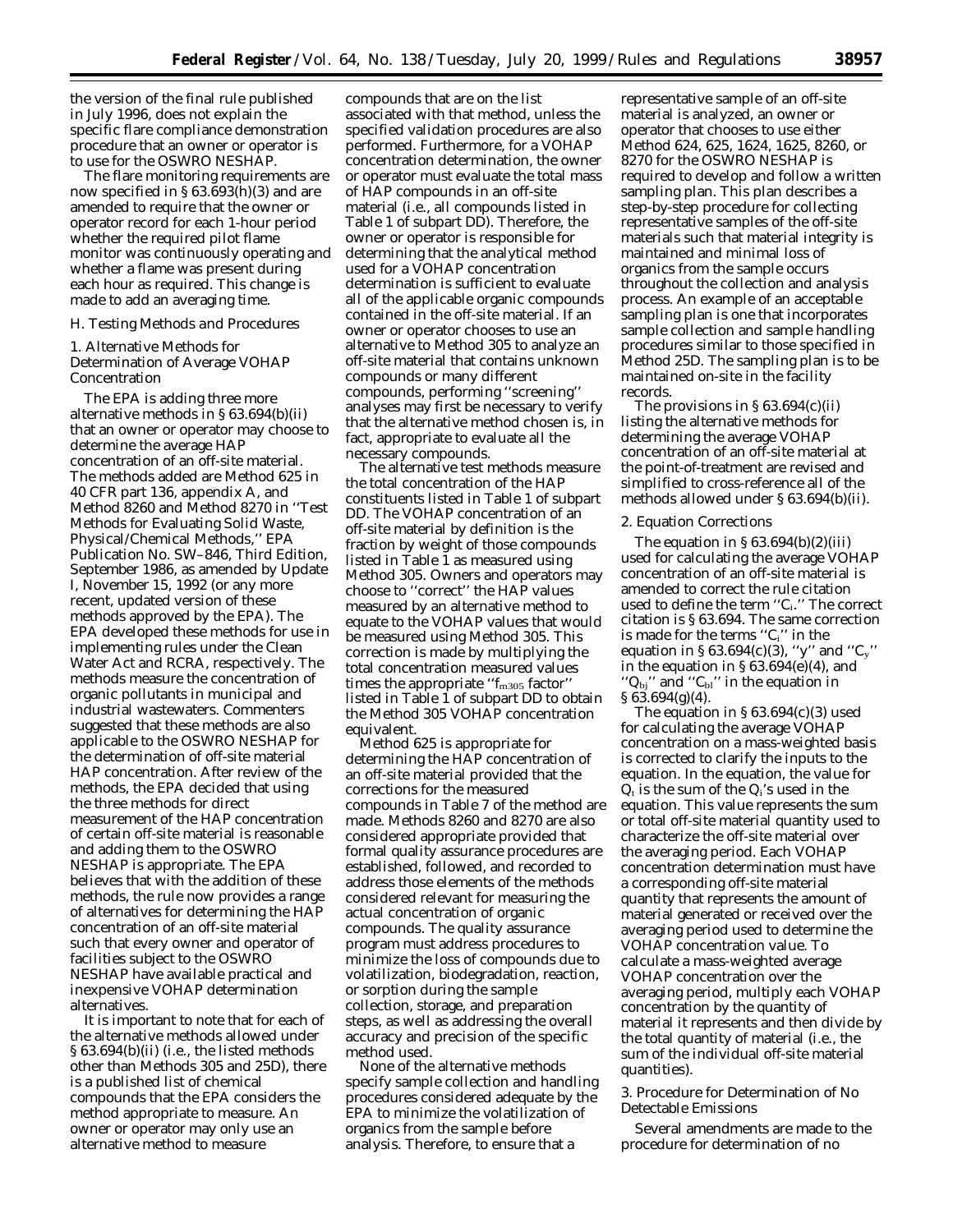detectable emissions in § 63.694(k). As discussed in the appropriate later sections of this document, the same changes are made to the procedure as specified in 40 CFR part 63, subparts OO, PP, QQ, and VV.

The procedure is amended to allow either methane or n-hexane to be used as the calibration gas for the detection instrument. It is the EPA's intent that the calibration procedure be consistent with the procedure as applied to related air rules (e.g., see the equipment leak test methods and procedures at sections 264.1063 and 265.1063). Therefore, the requirement for calibration gases in § 63.694(k)(4) is amended to provide the owner or operator the choice of using methane or n-hexane as allowed under these other rules.

Section 63.694(k)(6) is amended to allow an owner or operator the option of choosing to adjust or not adjust the detection instrument readings to account for the background organic concentration level. Frequently at a source, the maximum organic concentration value measured by the detection instrument is well below the organic concentration value that defines ''no detectable emissions.'' In this case, requiring an ambient background correction is an unnecessary step. Thus, the EPA decided that it is reasonable and appropriate for the correction of the measured value for the ambient background level to be an option used at the owner's or operator's discretion. If an owner or operator chooses to adjust the instrument readings for the background level, the background level value must be determined according to the procedures in Method 21 of 40 CFR part 60, appendix A.

Finally, the procedure is amended to add provisions for determination of no detectable emissions from a seal used around a rotating shaft that passes through a cover opening. In this case, if the arithmetic difference between the maximum organic concentration indicated by the instrument and the background level is less than 10,000 ppmv, then the potential leak interface is determined to operate with no detectable organic emissions. This addition is made for consistency with other related EPA air rules regarding the determination of no detectable emissions.

4. Determination of Process Vent Stream Flow Rate and Total HAP Concentration

A new § 63.694(m) is added to subpart DD specifying the testing methods and procedures that an owner or operator must follow to determine a process vent stream flow rate and total organic HAP concentration. These new requirements

are added to the rule to support the amendments to § 63.683(b) adding exemptions for process vents based on the vent stream flow rate and total organic HAP concentration (see section III.F of this document). The procedures and test methods added to the rule for these determinations are the EPA reference methods in appendix A of 40 CFR part 60 for measuring gas stream flow rates and organic concentrations.

#### *I. Inspection and Monitoring Requirements*

Section 63.695 is amended to consolidate the inspection and monitoring requirements under subpart DD in this section, update the control device monitoring requirements to be consistent with recent decisions made by the EPA for compliance assurance monitoring of sources subject to using air emission controls under a NESHAP, and to make minor technical modifications. The amendments do not significantly change the estimated inspection and monitoring costs for the rule.

The inspection requirements for covers, closed-vent systems, and transfer systems in § 63.695 are amended to make allowances for units or equipment that an owner or operator determines to be unsafe to inspect on an annual interval. The rule requires that the owner or operator perform an initial inspection of the control equipment used to comply with the rule, and follow-up inspections at least once per calendar year. A new paragraph under § 63.695(f) is added to the rule that provides that following the initial inspection of an air pollution control device, an owner or operator may perform subsequent inspections at intervals longer than 1 year when the owner or operator determines that performing the applicable inspection and monitoring procedures would expose a worker to dangerous, hazardous, or otherwise unsafe conditions. In such a case, the owner or operator is required to: (1) Prepare written documentation that explains the reasons why the equipment is unsafe to inspect or monitor on an annual basis; and (2) develop and implement a written plan and schedule to inspect and monitor the air pollution control equipment using the applicable procedures specified in this section during times when a worker can safely access the air pollution control equipment. The required inspections and monitoring must be performed as frequently as practicable but do not need to be performed more frequently than the periodic schedule that would otherwise be applicable to the air

pollution control equipment under the provisions of the rule. For example, when the rule requires a cover to be inspected at least once per calendar year, inspection of a cover designated as

''unsafe to inspect'' need not be performed more frequently than once during a calendar year if during that year unscheduled process shutdowns or other unexpected events create multiple times when a worker could safely access the cover.

A provision is added to the inspection requirements in  $\S 63.695(b)(1)$  for tanks and in  $\S 63.695(d)(1)$  for transfer systems to clarify that in the case where a tank or transfer system is buried partially or entirely underground, inspection is required only for those portions of the equipment and those connections to the equipment (such as fill ports, access hatched, or gauge wells) that extend to or above the ground surface and can be opened to the atmosphere. It was not the EPA's intent that those portions of the tank or transfer system that are located below ground and, consequently, not easily accessible, be inspected annually. The EPA previously included this provision in other related air rules for waste management units (e.g., the RCRA subpart CC air rules in 40 CFR parts 264 and 265).

The control device monitoring requirements under the rule are revised and updated to be consistent with the EPA's application of compliance assurance monitoring to sources under a NESHAP. A new § 63.695(e) is added to consolidate the control device monitoring requirements. This section establishes the technical specifications for continuous monitoring of control device operating parameters; establishes the criteria for calculating the daily average value for each monitored operating parameter; incorporates a requirement that the owner or operator establish appropriate operating parameter limits for the range of conditions at which the control device must be operated to continuously achieve the applicable performance requirements; and defines the conditions under which an excursion for a given control device is determined to have occurred based on the monitoring data results.

The EPA considers an excursion to be a failure to achieve the applicable standards due to improper operation of the control device. The rule allows one excused excursion for a control device per semiannual period for any reason. Should any additional excursions occur during this period (other than those that occur during the specific conditions listed in  $\S 63.695(e)(6)(i)$ , each of these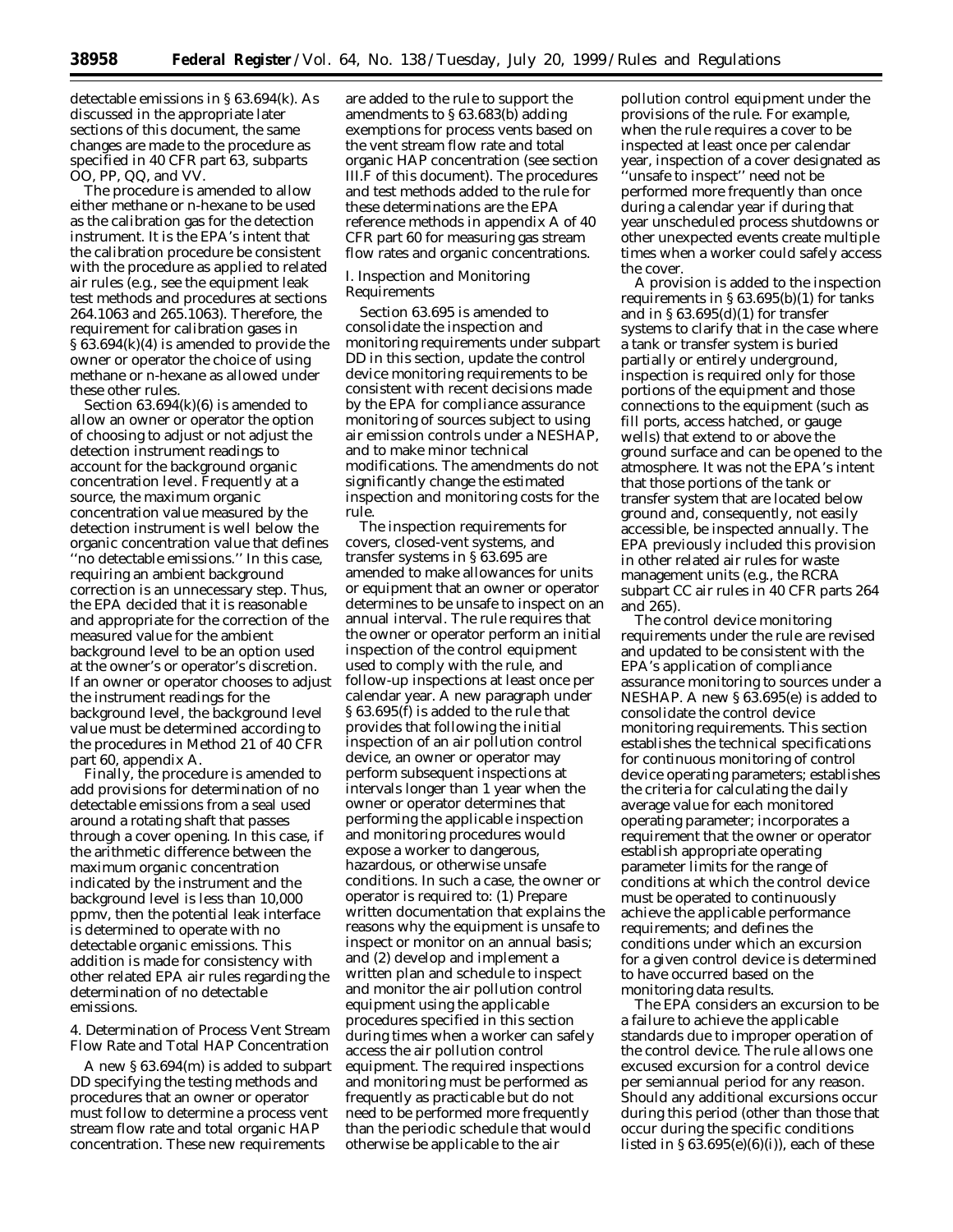additional excursions is a violation of the standard. Conditions under which an excursion of the operating parameter limit is not a violation of the standard are: (1) periods of startup, shutdown, and malfunction if during the period the affected unit or facility is operated according to the facility's startup, shutdown, and malfunction plan; and (2) periods of non-operation of the unit or process that is vented to the control device that result in cessation of HAP emissions to which the monitoring applies.

# *J. Notification and Reporting Requirements*

The notification requirements in § 63.697(a) are amended to allow owners and operators of existing sources subject to the amended OSWRO NESHAP, to file an initial notification (as required in § 63.9(b)) on or before 30 days after the date that today's amendments become effective. This provision is added to the rule in recognition by the EPA that, as a result of the clarifying amendments made by today's direct final rulemaking, there may be some facility owners and operators who now understand, for the first time, that their facility is subject to the OSWRO NESHAP.

The reporting requirements in § 63.697(b)(4) are amended by adding language to clarify the type of information the owner or operator should include in the semiannual report regarding control device excursions. The semiannual report must include a description of all excursions, as defined in the subpart, that have occurred during the 6-month reporting period. This includes excursions caused when the daily average value of a monitored operating parameter is outside the established operating parameter limit as well as excursions caused by a lack of adequate monitoring data.

#### *K. HAP List for Subpart DD*

Table 1 in subpart DD lists the specific organic chemical compounds, isomers, and mixtures that are HAP for the purpose of implementing the requirements of OSWRO NESHAP. Two changes are made to this table. First, the listing for the compound, 1,1-dimethyl hydrazine, is deleted from Table 1. As discussed in the preamble for the final rule (see 61 FR 34140), 1,1-dimethyl hydrazine was one of the specific compounds that EPA decided to delete from its proposed HAP list for this rulemaking because of the low potential for the compound to be emitted from the type of waste management and recovery operations subject to the rule. This compound inadvertently was not

deleted from the version of Table 1 published in July 1996.

Table 1 also is amended to clarify that for the glycol ethers chemical group listing in the table, only those glycol ethers that have a Henry's Law constant value equal to or greater than 0.1 Y/X  $(1.8 \times 10^{-6} \text{ atm/gm-mole/m}^3)$  at 25 °C must be included in the determination of the VOHAP concentration. The group of glycol ether chemicals contains a large number of compounds that have Henry's Law constant values both above and below this cutoff value. Therefore, rather than attempt to list the specific glycol ether compounds in the table and potentially omit a given glycol ether HAP, the criteria for identifying which glycol ether compounds must be included in the VOHAP determination was added to the rule.

# **IV. Amendments to Subpart OO— National Emission Standards for Tanks—Level 1**

The EPA is amending 40 CFR part 63, subpart OO, to clarify several specific rule requirements, to correct minor typographical and terminology errors, and to make the provisions of subpart OO consistent with the technical amendments made to 40 CFR part 63, subpart DD, where applicable. The amendments to 40 CFR part 63, subpart OO, are summarized below.

#### *A. Definitions*

The definition for a ''safety device'' specified in § 63.901 is amended to incorporate the same changes made to the definition for a ''safety device'' for 40 CFR part 63, subpart DD, in § 63.681. These changes are discussed in section III.B of this document.

# *B. Standards—Tank Fixed Roof*

The standards for fixed roof tanks in § 63.902 are amended with additional language to clarify the EPA's intent for compliance with two specific provisions. First, § 63.902(a) is amended to specifically state that the standards under this section do not apply to a fixed roof tank that is also equipped with an internal floating roof. Second, § 63.902(b) is amended with additional language to specifically state that a facility owner or operator is allowed to install a closure device on a tank manifold system or header vent when a series of tanks have their vents (i.e., tank openings) connected to a common header. This amendment makes EPA's application of the fixed roof standards to a tank connected to a manifold system consistent with other air rules that affect similar waste management sources (see 62 FR 64648, December 8, 1997).

#### *C. Test Methods and Procedures*

The procedure for determination of no detectable organic emissions specified in § 63.905 is amended to incorporate the same revisions and additions made to the procedure for 40 CFR part 63, subpart DD, in § 63.694(k). The specific amendments are discussed in section III.G of this document.

# *D. Inspection and Monitoring Requirements*

The inspection and monitoring provisions for owners and operators that use a tank equipped with a fixed roof is amended by adding a new paragraph (d) to § 63.906 which allows alternative inspection intervals longer than 1 year when an owner or operator determines that performing a required inspection or monitoring procedures would expose a worker to dangerous, hazardous, or otherwise unsafe conditions. The alternative inspection interval provision is the same as that for 40 CFR part 63, subpart DD, in § 63.695(f). The alternative inspection interval provision and related compliance requirements are discussed in section III.I of this document.

# **V. Amendments to Subpart PP— National Emission Standards for Containers**

The EPA is amending 40 CFR part 63, subpart PP, to clarify several definitions, to correct minor typographical and terminology errors, and to make the provisions of subpart PP consistent with the technical amendments made to 40 CFR part 63, subpart DD, where applicable. The amendments to 40 CFR part 63, subpart PP, are summarized below.

# *A. Definitions*

Two of the definitions in § 63.921 are revised to clarify the EPA's intent in applying each definition to provisions in the rule. The definition for an ''empty container'' is revised to remove redundant language regarding a container that meets the definition of an ''empty container'' used for implementing RCRA hazardous waste rules (see 40 CFR 261.7(b)). The definition for a ''safety device'' is amended to incorporate the same revision made to the definition for a "safety device" for 40 CFR part 63, subpart DD, in § 63.681. This change is discussed in section III.B of this document.

#### *B. Test Methods and Procedures*

The procedure for determination of no detectable organic emissions specified in § 63.925 is amended to incorporate the same revisions and additions made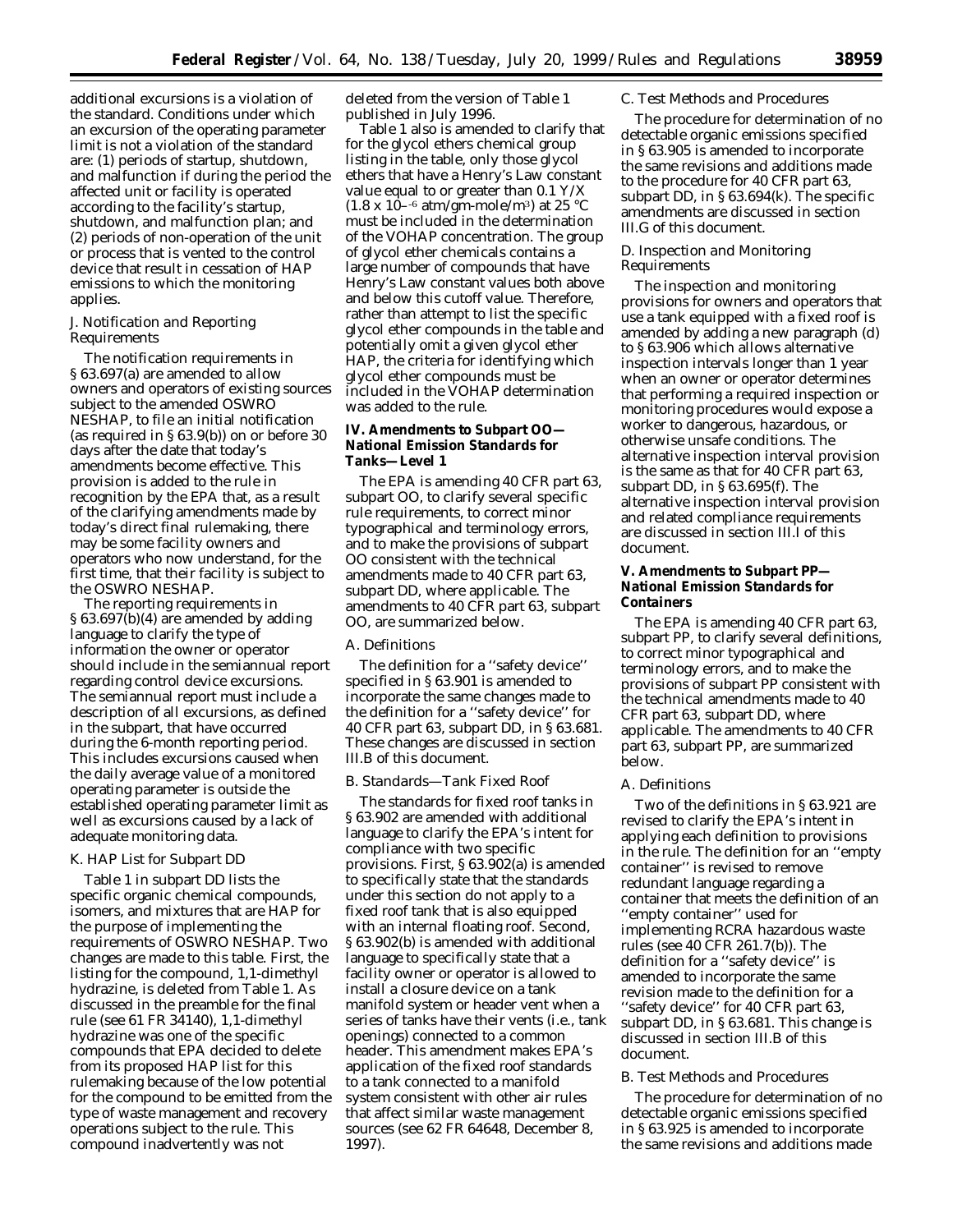to the procedure for 40 CFR part 63, subpart DD, in § 63.694(k). The specific amendments are discussed in section III.G of this document.

# *C. Inspection and Monitoring Requirements*

The EPA has received questions regarding the implementation of the inspection requirements for containers using either Container Level 1 or Container Level 2 controls as specified under the rule. The EPA is amending several provisions in § 63.926 to clarify which containers are required to be inspected and when these inspections need to be performed.

The regulatory language in  $§ 63.926(a)(1)$  is amended to clarify when the initial inspection must be performed for a container that already contains a regulated material when it is delivered to a facility. A visual inspection is required when the owner or operator first accepts possession of the container at the facility site if the container is not emptied (i.e., does not meet the conditions for an ''empty container'' as defined in the rule) within 24 hours after the container has been accepted at the facility site.

For a container that is delivered to an affected facility containing a regulated material but is not emptied within the allowed 24-hour period, the container must be inspected according to the requirements of the rule by the calendar day on which the facility owner or operator accepts possession of the container. For the purpose of compliance with subpart PP, this date of acceptance is the date of signature by the facility owner or operator on the manifest or shipping papers accompanying the container. It is allowable under subpart PP to have a party other than the owner or operator of the affected facility perform the inspection prior to the acceptance date. For example, if an owner or operator of an affected facility accepts a shipment of containers that arrives at the facility on a truck, it is allowable under the rule to have the shipper or transporter perform the visual inspection of the individual containers before or during loading of the containers onto the truck for transport to the affected facility. In this case, the party performing the inspections (e.g., the container shipper or transporter) needs to provide the owner or operator of the recipient facility with written documentation to verify that the containers have been inspected in accordance with the requirements of § 63.926. Regardless of who performs the inspections, it is ultimately the responsibility of the owner or operator of the affected facility

to ensure that the inspections have been performed in compliance with all of the applicable requirements under subpart PP.

Section 63.926(a)(2) is amended to clarify the conditions under which additional visual inspections must be conducted for those containers, using either Container Level 1 or Container Level 2 controls that remain at the facility for more than 1 year. When a container, filled or partially filled with regulated-material, remains unopened at the facility site for a period of 1 year or more, the container and its cover and closure devices must be visually inspected by the owner or operator initially, and thereafter, at least once every calendar year.

Section  $63.926(a)(3)$  is amended to provide additional compliance alternatives to owners and operators for those situations when a defective container is found during an inspection. The rule is amended to allow the owner or operator the alternatives of either emptying the regulated-material from the defective container or repairing the defective container. If the owner or operator elects to empty the regulated material from the defective container, the owner or operator must empty the defective container (i.e., meet the conditions for an ''empty container'' as defined in the rule) and transfer the removed material to either: (1) a container that meets the applicable standards under subpart PP; or (2) to a tank, process, or treatment unit that meets the applicable standards under a NESHAP referencing subpart PP. The defective container must be emptied no later than 5 calendar days after detection of the defect. The emptied defective container must be either repaired, destroyed, or used for purposes other than management of regulated-material. If the owner or operator elects to repair the defective container, first efforts at repair of the defect must be made no later than 24 hours after detection, and repair must be completed as soon as possible but no later than 5 calendar days after detection. If repair of a defect cannot be completed within 5 calendar days, then the regulated-material must be emptied from the container and the container must not be used to manage regulatedmaterial until the defect is repaired.

# **VI. Amendments to Subpart QQ— National Emission Standards for Surface Impoundments**

The EPA is amending 40 CFR part 63, subpart QQ, to clarify several definitions, to correct minor typographical and terminology errors, and to make the provisions of subpart

QQ consistent with the technical amendments made to 40 CFR part 63, subpart DD, where applicable. The amendments to 40 CFR part 63, subpart QQ, are summarized below.

# *A. Definitions*

Two of the definitions in § 63.941 are revised to clarify the EPA's intent in applying the definitions. The definition for a ''cover'' is amended by adding examples of types of surface impoundment covers (e.g., a floating membrane cover placed on the surface of the material in the surface impoundment, an air-supported structure installed over the surface impoundment). The definition for a ''safety device'' is amended to incorporate the same change made to the definition for a ''safety device'' for 40 CFR part 63, subpart DD, in § 63.681. This change is discussed in section III.B of this document.

# *B. Test Methods and Procedures*

The procedure for determination of no detectable organic emissions specified in § 63.945 is amended to incorporate the same revisions and additions made to the procedure for 40 CFR part 63, subpart DD, in § 63.694(k). The specific amendments are discussed in section III.G of this document.

# *C. Inspection and Monitoring Requirements*

The inspection and monitoring provisions for air pollution control equipment are amended by adding a new paragraph (d) to § 63.946 which allows alternative inspection intervals longer than 1 year when an owner or operator determines that performing a required inspection or monitoring procedure would expose a worker to dangerous, hazardous, or otherwise unsafe conditions. The alternative inspection interval provision is the same as that for 40 CFR part 63, subpart DD, in § 63.695(f). The alternative inspection interval provision and related compliance requirements are discussed in section III.I of this document.

# **VII. Amendments to Subpart RR— National Emission Standards for Individual Drain Systems**

The EPA is amending 40 CFR part 63, subpart RR, to clarify the EPA's intent with regard to the types of wastewater streams to which air emission controls must be applied in accordance with 40 CFR part 63, subpart RR. A definition for a ''regulated-material'' is added to § 63.961 to mean the wastewater streams, residuals, and any other materials specified by the referencing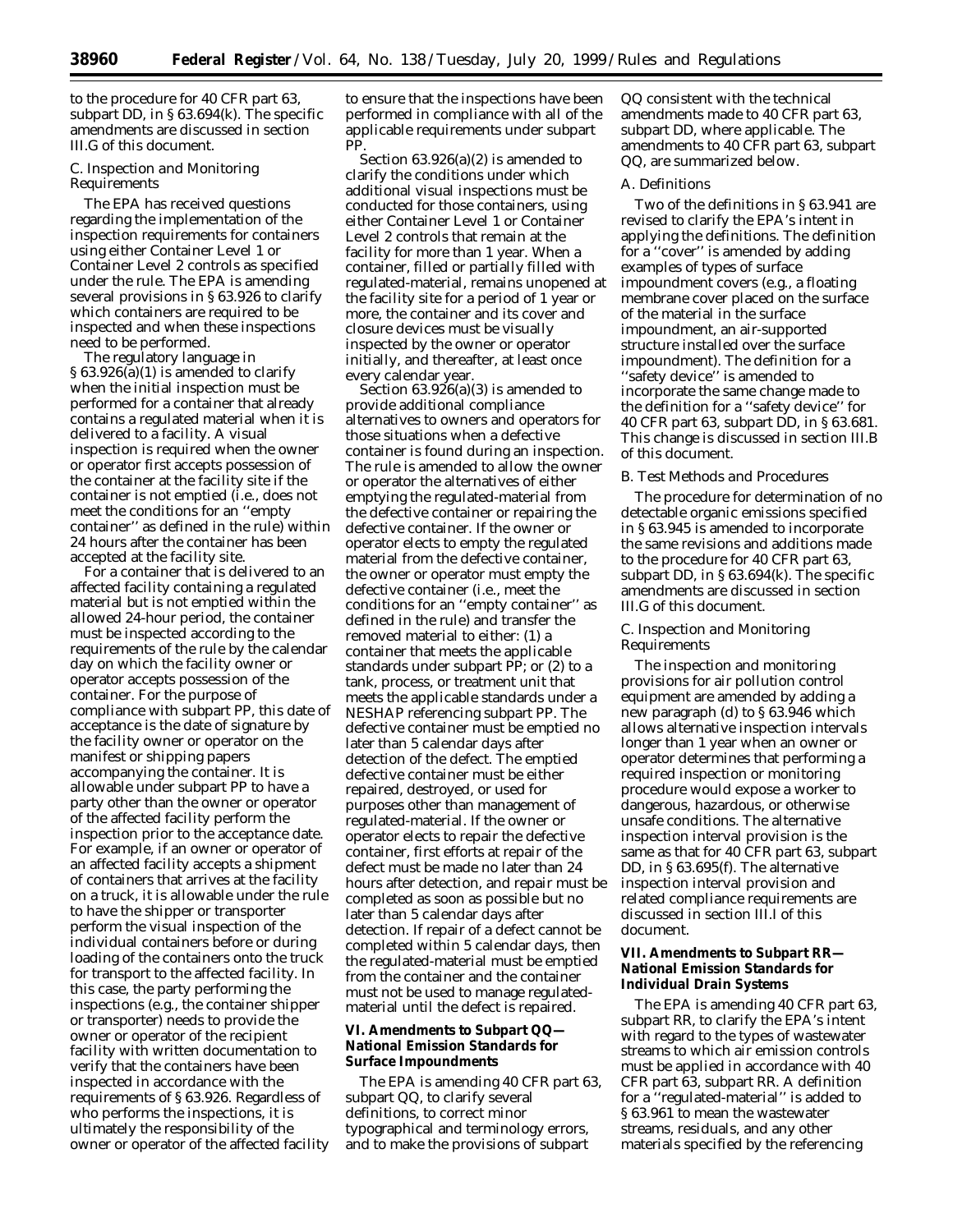subpart to be managed in accordance with the standards under subpart RR. The definition is needed to clarify the EPA's intent that this rule apply to waste streams and residuals in addition to wastewater. In conjunction with this change, a change is made throughout subpart RR to replace the word ''wastewater'' with the term ''regulated material.''

# **VIII. Amendments to Subpart VV— National Emission Standards for Oil-Water Separators and Organic-Water Separators**

The EPA is amending 40 CFR part 63, subpart VV, to add a new air emission control alternative, to clarify several specific rule requirements, to correct minor typographical and terminology errors, and to make the provisions of subpart VV consistent with the technical amendments made to 40 CFR part 63, subpart DD, where applicable. The amendments to 40 CFR part 63, subpart VV, are summarized below.

#### *A. Definitions*

The definition for a ''safety device'' specified in § 63.1041 is amended to incorporate the same changes made to the definition for a ''safety device'' for 40 CFR part 63, subpart DD, in § 63.681. These changes are discussed in section III.B of this document.

#### *B. Standards—Pressurized Separator*

A new section, § 63.1045, is added to subpart VV which allows owners and operators to control air emissions from an oil-water or organic-water separator by using a pressurized separator that is operated as a closed-system. The provision requires that the pressurized separator be designed not to vent to the atmosphere as a result of compression of the vapor headspace during operation of the separator at its design capacity. All separator openings must be equipped with closure devices designed to operate with no detectable organic emissions as determined using the procedure specified in the subpart. Whenever a regulated-material is in the separator, the separator must be operated as a closed system that does not vent to the atmosphere except under emergency and maintenance conditions specified in the rule.

#### *C. Test Methods and Procedures*

The procedure for determination of no detectable organic emissions specified in § 63.1046(a) is amended to incorporate the same revisions and additions made to the procedure for 40 CFR part 63, subpart DD, in § 63.694(k). The specific amendments are discussed in section III.G of this document.

# *D. Inspection and Monitoring Requirements*

The inspection and monitoring provisions for owners and operators that use a tank equipped with a fixed roof is amended by adding a new paragraph (e) to § 63.1047 which allows alternative inspection intervals longer than 1 year when an owner or operator determines that performing a required inspection or monitoring procedure would expose a worker to dangerous, hazardous, or otherwise unsafe conditions. This alternative inspection interval provision is the same as that for 40 CFR part 63, subpart DD, in § 63.695(f). The alternative inspection interval provision and related compliance requirements are discussed in section III.I of this document.

# **IX. Administrative Requirements**

# *A. Docket*

The docket is intended to be an organized and complete file of the administrative records complied by the EPA in the development of this rulemaking. The docket is a dynamic file because material is added throughout the rulemaking development. The docketing system is intended to allow members of the public and industries involved to readily identify and locate documents so that they can effectively participate in the rulemaking process. Along with the proposed and promulgated standards and their preambles, the contents of the docket, except for certain interagency documents, will serve as the record for judicial review. (See CAA section  $307(d)(7)(A)$ .) The docket for this rulemaking containing the information considered by the EPA in development of the amendments is Docket No. A–92– 16. This docket is available for public inspection between 8:00 a.m. and 5:30 p.m., Monday through Friday, except for Federal holidays, at the following address: U.S. Environmental Protection Agency, Air and Radiation Docket and Information Center (MC–6102), 401 M Street SW, Washington, DC 20460; telephone: (202) 260–7548. The docket is located at the above address in Room M–1500, Waterside Mall (ground floor). A reasonable fee may be charged for copying.

# *B. Executive Order 12866: Regulatory Planning and Review*

Under Executive Order 12866 (58 FR 51735, October 4, 1993), the EPA must determine whether the regulatory action is ''significant'' and therefore subject to review by the Office of Management and Budget (OMB) and the requirements of the Executive Order. The Executive

Order defines ''significant regulatory action'' as one that is likely to result in a rule that may:

(1) Have an annual effect on the economy of \$100 million or more or adversely affect in a material way the economy, a sector of the economy, productivity, competition, jobs, the environment, public health or safety, or State, local, or tribal governments or communities;

(2) Create a serious inconsistency or otherwise interfere with an action taken or planned by another agency;

(3) Materially alter the budgetary impact of entitlements, grants, user fees, or loan programs, or the rights and obligation of recipients thereof; or

(4) Raise novel legal or policy issues arising out of legal mandates, the President's priorities, or the principles set forth in the Executive Order.

It has been determined that this action amending the OSWRO NESHAP is not a ''significant regulatory action'' under the terms of Executive Order 12866 and therefore not subject to OMB review.

# *C. Executive Order 12875: Enhancing the Intergovernmental Partnerships*

Under Executive Order 12875, the EPA may not issue a regulation that is not required by statute and that creates a mandate upon a State, local or tribal government, unless the Federal government provides the funds necessary to pay the direct compliance costs incurred by those governments or the EPA consults with those governments. If the EPA complies by consulting, Executive Order 12875 requires the EPA to provide OMB a description of the extent of the EPA's prior consultation with representatives of affected State, local and tribal governments, the nature of their concerns, copies of any written communications from the governments, and a statement supporting the need to issue the regulation. In addition, Executive Order 12875 requires the EPA to develop an effective process permitting elected officials and other representatives of State, local and tribal governments ''to provide meaningful and timely input in the development of regulatory proposals containing significant unfunded mandates.''

The OSWRO NESHAP does not create a mandate on State, local, or tribal governments. The rule does not impose any enforceable duties on these entities, and State, local, and tribal governments are not directly impacted by this rule; i.e., they are not required to purchase control systems to meet the requirements of this rule. Accordingly, the requirements of section 1(a) of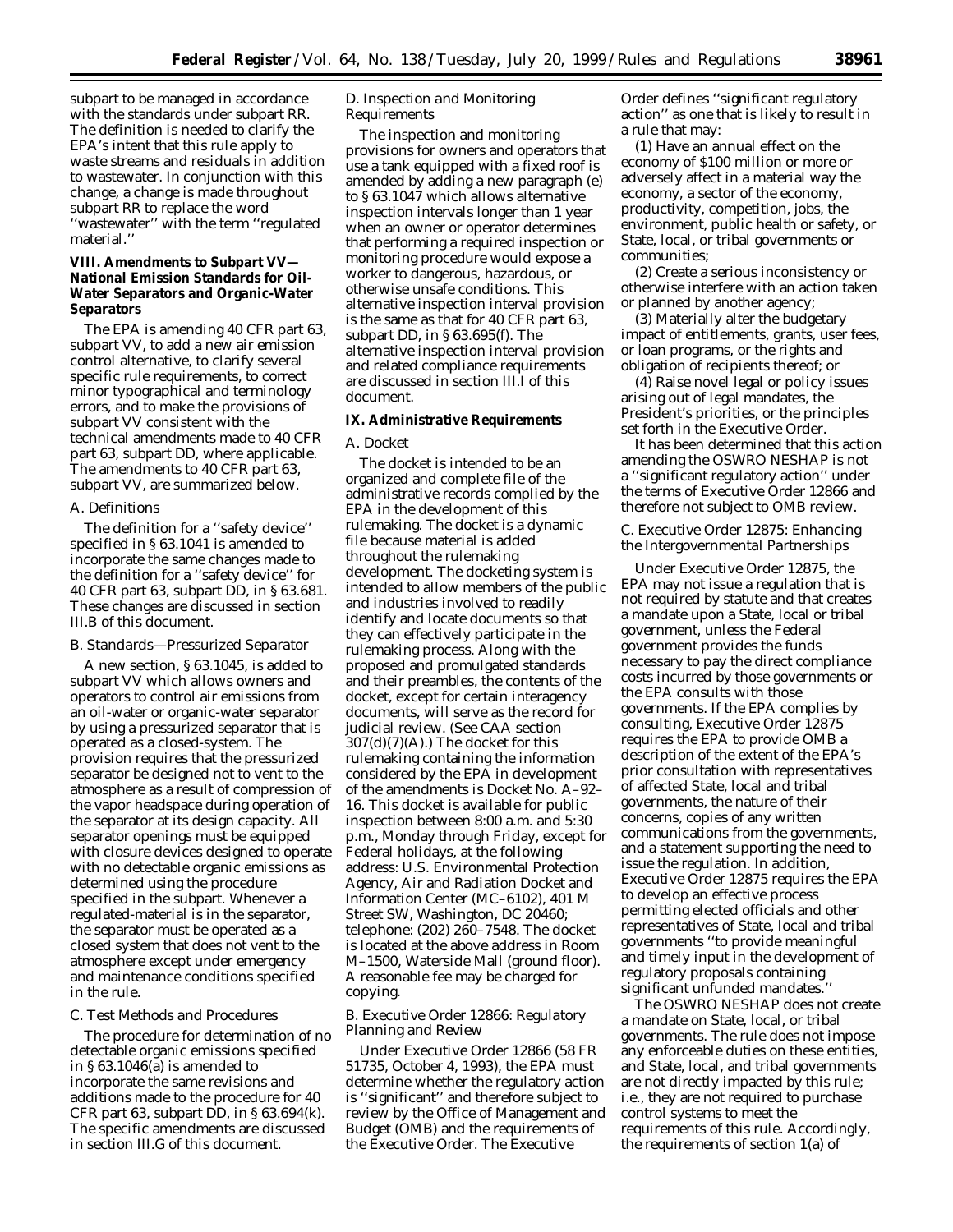Executive Order 12875 do not apply to this action.

# *D. Executive Order 13045: Protection of Children from Environmental Health Risks and Safety Risks*

Executive Order 13045 (62 FR 19885, April 23, 1997) applies to any rule that (1) is determined to be ''economically significant'' as defined under Executive Order 12866, and (2) concerns an environmental health or safety risk that the EPA has reason to believe may have a disproportionate effect on children. If the regulatory action meets both criteria, the EPA must evaluate the environmental health or safety effects of the planned rule on children and explain why the planned regulation is preferable to other potentially effective and reasonably feasible alternatives considered by the Agency.

The EPA interprets Executive Order 13045 as applying only to those regulatory actions that are based on health or safety risks, such that the analyses required under section 5–501 of the Order has the potential to influence the regulation. These amendments to the OSWRO NESHAP are not subject to Executive Order 13045 because the OSWRO NESHAP is based on technology performance and not on health or safety risks. In addition, the amendments are not economically significant regulatory actions as defined by E.O. 12866.

# *E. Executive Order 13084: Consultations and Coordination with Indian Tribal Governments*

Under Executive Order 13084, the EPA may not issue a regulation that is not required by statute, that significantly or uniquely affects the communities of Indian tribal governments, and that imposes substantial direct compliance costs on those communities, unless the Federal government provides the funds necessary to pay the direct compliance costs incurred by the tribal governments, or the EPA consults with those governments. If the EPA complies by consulting, Executive Order 13084 requires the EPA to provide to the OMB, in a separately identified section of the preamble to the rule, a description of the extent of the EPA's prior consultation with representatives of affected tribal governments, a summary of the nature of their concerns, and a statement supporting the need to issue the regulation. In addition, Executive Order 13084 requires the EPA to develop an effective process permitting elected officials and other representatives of Indian tribal governments ''to provide meaningful

and timely input in the development of regulatory policies on matters that significantly or uniquely affect their communities.''

The OSWRO NESHAP does not significantly or uniquely affect the communities of Indian tribal governments. The rule does not impose any enforceable duties on tribal governments unless they own or operate a facility subject to the OSWRO NESHAP. Indian tribal governments which own or operate facilities subject to the OSWRO NESHAP would incur compliance costs; however, the EPA does not believe that there are many, if any, tribal governments which either own or operate such facilities. Accordingly, the requirements of section 3(b) of Executive Order 13084 do not apply to this rule.

#### *F. Unfunded Mandates Reform Act*

Title II of the Unfunded Mandates Reform Act of 1995 (UMRA), Public Law 104–4, establishes requirements for Federal agencies to assess the effects of their regulatory actions on State, local, and tribal governments and the private sector. Under section 202 of the UMRA, the EPA generally must prepare a written statement, including a costbenefit analysis, for proposed and final rules with ''Federal mandates'' that may result in expenditures by State, local, and tribal governments, in the aggregate, or by the private sector, of \$100 million or more in any 1 year. Before promulgating an EPA rule for which a written statement is needed, section 205 of the UMRA generally requires the EPA to identify and consider a reasonable number of regulatory alternatives and adopt the least costly, most costeffective or least-burdensome alternative that achieves the objectives of the rule. The provisions of section 205 do not apply when they are inconsistent with applicable law. Moreover, section 205 allows the EPA to adopt an alternative other than the least costly, most costeffective or least-burdensome alternative if the Administrator publishes with the final rule an explanation why that alternative was not adopted. Before the EPA establishes any regulatory requirements that may significantly or uniquely affect small governments, it must have developed under section 203 of the UMRA a small government agency plan. The plan must provide for notifying potentially affected small governments, enabling officials of affected small governments to have meaningful and timely input in the development of EPA regulatory proposals with significant Federal intergovernmental mandates, and informing, educating, and advising

small governments on compliance with the regulatory requirements.

The amendments to the OSWRO NESHAP will likely reduce the costs of complying with the rule for many affected owners and operators. These amendments do not increase expenditures by State, local, and tribal governments or the private sector. Therefore, the EPA has not prepared a budgetary impact statement or specifically addressed the selection of the least costly, most cost-effective, or least burdensome alternatives because these amendments are estimated to result in the expenditure by State and local governments, in aggregate, or by the private sector of less than \$100 million in any 1 year. Because small governments will not be affected by this rule, the EPA is not required to develop a plan with regard to small governments. Therefore, the requirements of the Unfunded Mandates Act do not apply to this action.

## *G. Regulatory Flexibility Act*

The Regulatory Flexibility Act (RFA) generally requires an agency to conduct a regulatory flexibility analysis of any rule subject to notice and comment rulemaking requirements unless the agency certifies that the rule will not have a significant economic impact on a substantial number of small entities. Small entities include small businesses, small not-for-profit enterprises, and small governmental jurisdictions. The EPA determined that these amendments to the OSWRO NESHAP do not have a significant impact on a substantial number of small entities. The EPA has also determined that it is not necessary to prepare a regulatory flexibility analysis in connection with this action. These amendments will not result in increased impacts to small entities and will result in reduced impacts in all cases.

#### *H. Paperwork Reduction Act*

The information collection requirements of the previously promulgated NESHAP were submitted to and approved by the OMB. A copy of this Information Collection Request (ICR) document (OMB control number 1717.02) may be obtained from Sandy Farmer, OP Regulator Information Division; U.S. Environmental Protection Agency, 401 M Street, SW (mail code 2136), Washington, DC 20460, or by calling (202) 260–2740.

Today's amendments to the OSWRO NESHAP have no impact on the information collection burden estimates made previously. No additional certifications or filings were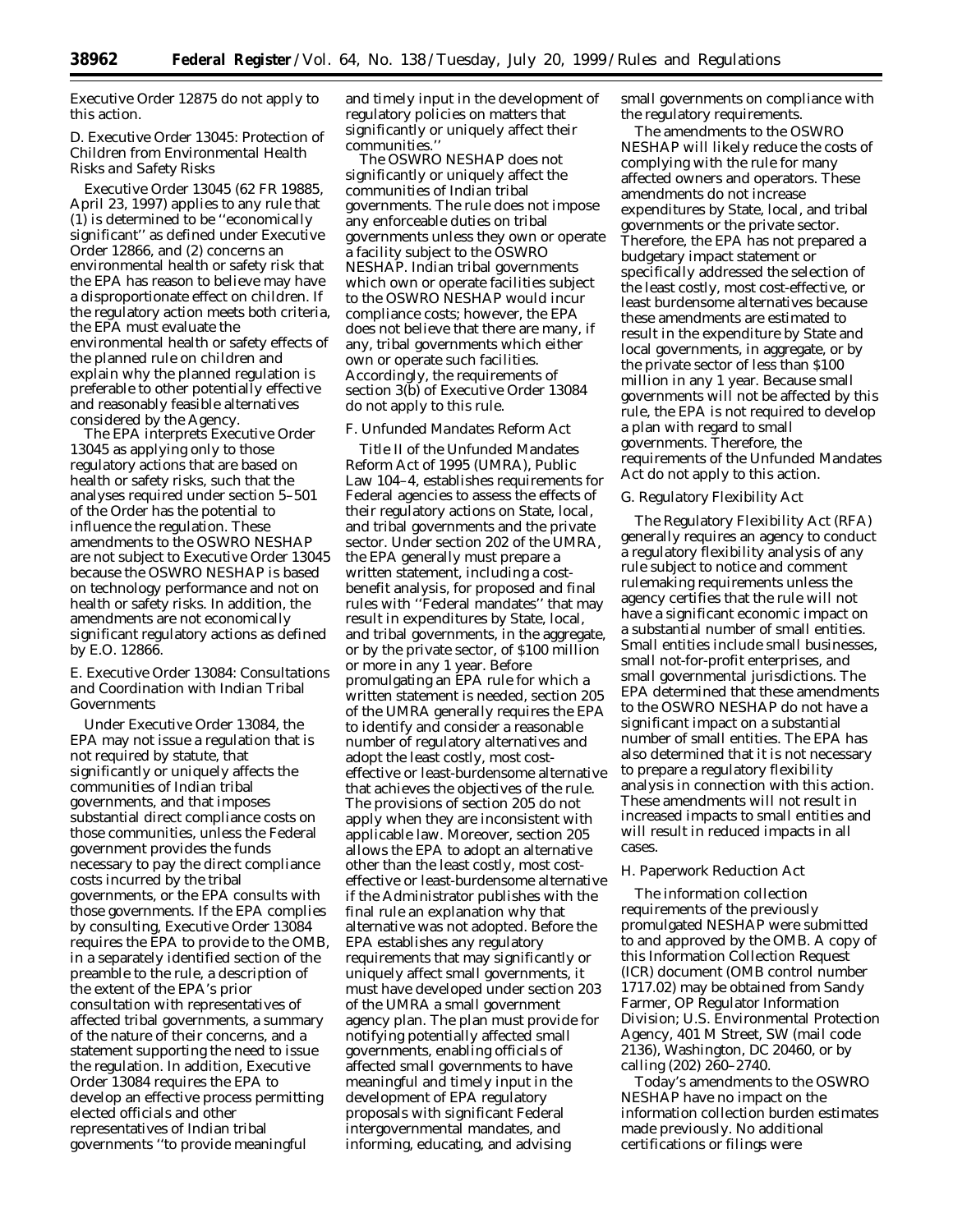promulgated. Therefore, the ICR has not been revised.

# *I. Submission to Congress and the Comptroller General*

The Congressional Review Act, 5 U.S.C. 801 *et seq.*, as added by the Small Business Regulatory Enforcement Fairness Act of 1996, generally provides that before a rule may take effect, the agency promulgating the rule must submit a rule report, which includes a copy of the rule, to each house of Congress and to the Comptroller General of the United States. The EPA will submit a report containing this rule and other required information to the U.S. Senate, the U.S. House of Representatives, and the Comptroller General of the United States prior to publication of the rule in the **Federal Register**. These amendments are not a ''major rule'' as defined by 5 U.S.C. 804(2). These amendments will be effective July 20, 1999.

# *J. National Technology Transfer and Advancement Act*

Section 12(d) of the National Technology Transfer and Advancement Act of 1995 (NTTAA), Public Law 104– 113, section 12(d)(15 U.S.C. 272 note) directs the EPA to use voluntary consensus standards in its regulatory activities unless to do so would be inconsistent with applicable law or otherwise impractical. Voluntary consensus standards are technical standards (e.g., materials specifications, test methods, sampling procedures, business practices, etc.) that are developed or adopted by voluntary consensus standards bodies. Where available and potentially applicable voluntary consensus standards are not used by the EPA, the NTTAA requires the Agency to provide Congress, through OMB, an explanation of the reasons for not using such standards. This section summarizes the EPA's response to the requirements of the NTTAA for the test methods added to the OSWRO NESHAP as part of today's amendments.

The OSWRO NESHAP involves technical standards. The amendments to the OSWRO NESHAP include the addition of test methods and procedures necessary for the determination of compliance and enforcement of air standards under the rule. Today's amendments increase the number of alternative test methods available to an owner or operator to determine the VOHAP concentration of an off-site material and provide for the use of other methods (i.e., those specified in the rule) subject to EPA approval. The EPA has determined that the owner or

operator of an affected source must use the specified EPA reference methods when needed. While the American Society of Testing and Materials and other organizations have published a number of test methods and procedures applicable to organic content and material specifications which could be used to determine the flow rate and organic concentration of a process vent stream, these methods are not applicable to determining the volume, concentration, and type of air emissions from the affected sources. The use of these voluntary consensus standards would, therefore, have been impractical.

#### **List of Subjects in 40 CFR Part 63**

Environmental protection, Air pollution control, Containers, Hazardous air pollutants, Incorporation by reference, Individual drain systems, Oil-water separators, Organic-water separators, Recycling, Reporting and recordkeeping requirements, Surface impoundments, Tanks, Used oil, Used solvent, Waste management.

Dated: July 7, 1999.

# **Carol W. Browner,**

*Administrator.*

For the reasons set forth in the preamble, title 40, chapter I, part 63 of the Code of Federal Regulations is amended as follows:

# **PART 63—[AMENDED]**

1. The authority citation for part 63 continues to read as follows:

**Authority:** 42 U.S.C. 7401, *et seq.*

# **Subpart DD—National Emission Standards for Hazardous Air Pollutants from Off-Site Waste and Recovery Operations**

2. Section 63.680 is amended by adding paragraph (b)(2)(viii) and by revising paragraphs  $(a)(2)(v)$ ,  $(b)(1)(ii)$ ,  $(b)(1)(iii)$ ,  $(b)(2)(v)$ ,  $(b)(2)(vi)$ ,  $(c)$ ,  $(d)$ , and (e) to read as follows:

# **§ 63.680 Applicability and designation of affected sources.**

 $(a) * * * *$ 

 $(2) * * * *$ 

(v) A recovery operation that recycles or reprocesses used solvent which is an off-site material and the operation is not part of a chemical, petroleum, or other manufacturing process that is required to use air emission controls by another subpart of 40 CFR part 63 or 40 CFR part 61.

\* \* \* \* \*

- (b) \* \* \*
- $(1) * * * *$

(ii) The waste, used oil, or used solvent is not produced or generated

within the plant site, but the material is delivered, transferred, or otherwise moved to the plant site from a location outside the boundaries of the plant site; and (iii) The waste, used oil, or used solvent contains one or more of the hazardous air pollutants (HAP) listed in Table 1 of this subpart based on the composition of the material at the pointof-delivery, as defined in § 63.681 of this subpart.

 $(2) *$ 

(v) Waste that is transferred from a chemical manufacturing plant or other facility for which both of the following conditions apply to the waste:

(A) The management of the waste at the facility is required either under part 63 subpart F—National Emission Standards for Organic Hazardous Air Pollutants from the Synthetic Organic Chemical Manufacturing Industry or under another subpart in 40 CFR part 63 to meet the air emission control standards for process wastewater specified in 40 CFR 63.132 through 63.147; and

(B) The owner or operator of the facility from which the waste is transferred has complied with the provisions of 40 CFR  $63.132(g)(1)(ii)$  and  $(g)(2)$ .

(vi) Waste that is transferred from a chemical manufacturing plant, petroleum refinery, or coke by-product recovery plant which is subject to 40 CFR part 61, subpart FF—National Emission Standards for Benzene Waste Operations, and for which both of the following conditions apply to the waste:

(A) The waste is generated at a facility that is not exempted under the provisions of 40 CFR 61.342(a) from meeting the air emission control standards of 40 CFR part 61, subpart FF; and

(B) The owner or operator of the facility from which the waste is transferred has complied with the provisions of 40 CFR 61.342(f)(2).  $(vii) * *$ 

(viii) Hazardous waste that is stored for 10 days or less at a transfer facility in compliance with the provisions of 40 CFR 263.12.

(c) *Affected sources.* (1) *Off-site material management units.* For each operation specified in paragraphs  $(a)(2)(i)$  through  $(a)(2)(vi)$  of this section that is located at the plant site, the affected source is the entire group of offsite material management units associated with the operation. An offsite material management unit is a tank, container, surface impoundment, oilwater separator, organic-water separator, or transfer system used to manage offsite material. For the purpose of implementing the standards under this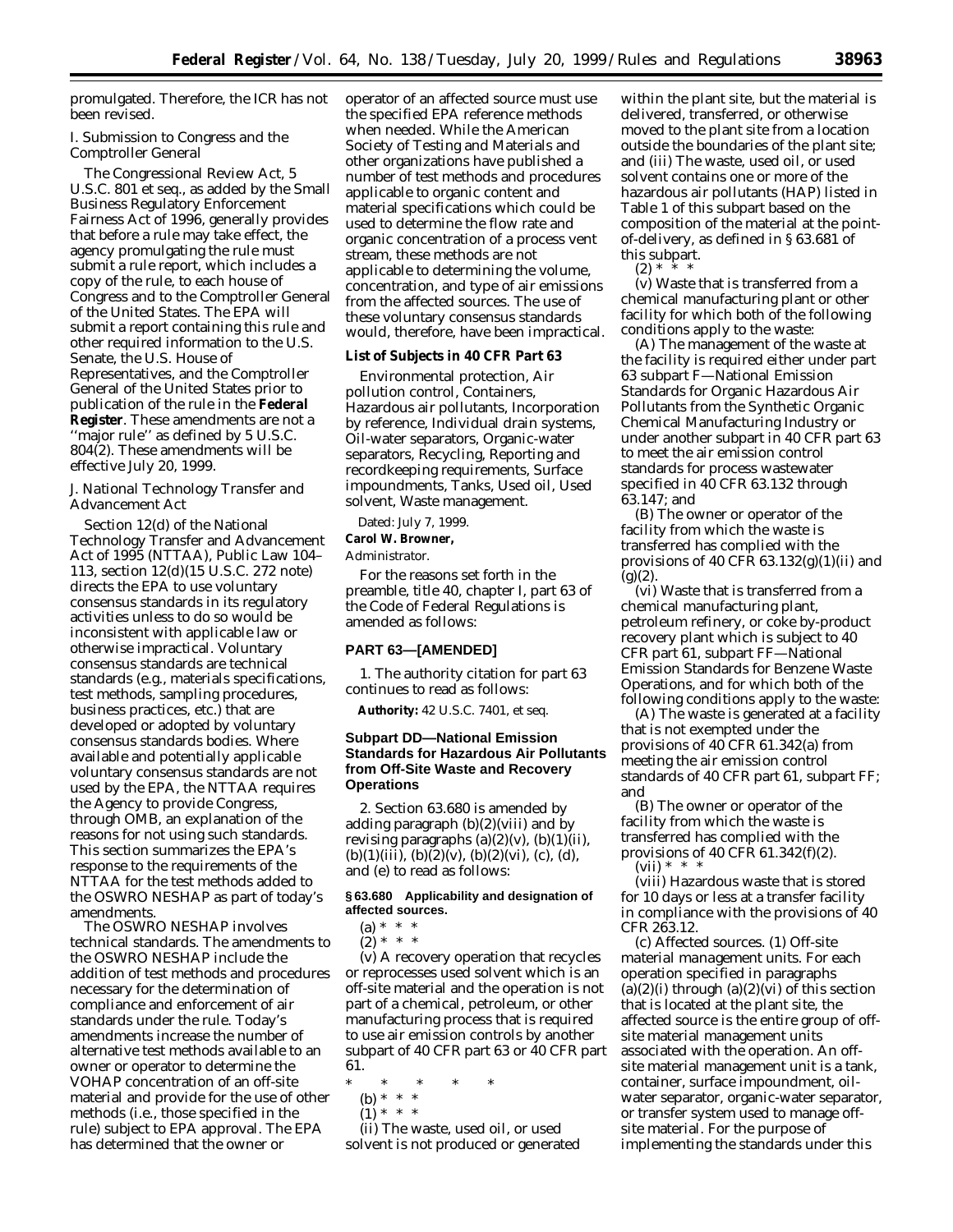subpart, a unit that meets the definition of a tank or container but also is equipped with a vent that serves as a process vent for any of the processes listed in paragraphs (c)(2)(i) through  $(c)(2)(vi)$  of this section is not an off-site material management unit but instead is a process vent and is to be included in the appropriate affected source group under paragraph  $(c)(2)$  of this section. Examples of such a unit may include, but are not limited to, a distillate receiver vessel, a primary condenser, a bottoms receiver vessel, a surge control tank, a separator tank, and a hot well.

(2) *Process vents.* For each operation specified in paragraphs (a)(2)(i) through  $(a)(2)(vi)$  of this section that is located at the plant site, the affected source is the entire group of process equipment associated with the process vents for the processes listed in paragraphs (c)(2)(i) through  $(c)(2)(vi)$  of this section.

(i) Distillation process used for the treatment, recycling, or recovery of offsite material. Distillation means a process, either batch or continuous, separating one or more off-site material feed streams into two or more exit streams having different component concentrations from those in the feed stream or streams. The separation is achieved by the redistribution of the components between the liquid and vapor phases as they approach equilibrium within the distillation unit.

(ii) Fractionation process used for the treatment, recycling, or recovery of offsite material. Fractionation means a liquid mixture separation process or method used to separate a mixture of several volatile components of different boiling points in successive stages, each stage removing from the mixture some proportion of one of the components.

(iii) Thin-film evaporation process used for the treatment, recycling, or recovery of off-site material. Thin-film evaporation means a liquid mixture separation process or method that uses a heating surface consisting of a large diameter tube that may be either straight or tapered, horizontal or vertical. Liquid is spread on the tube wall by a rotating assembly of blades that maintain a close clearance from the wall or actually ride on the film of liquid on the wall.

(iv) Solvent extraction process used for the treatment, recycling, or recovery of off-site material. Solvent extraction means a separation process or method in which a solid or a solution is contacted with a liquid solvent (the material and the solvent being relatively insoluble in each other) to preferentially dissolve and transfer one or more components into the solvent.

(v) Steam stripping process used for the treatment, recycling, or recovery of off-site material. Steam stripping means a liquid mixture separation process or method in which vaporization of the volatile components of a liquid mixture occurs by the introduction of steam directly into the process.

(vi) Gas stripping process used for the treatment, recycling, or recovery of offsite material. Gas stripping means a desorption process or method used to transfer one or more volatile components from a liquid mixture into a gas stream either with or without the application of heat to the liquid. Packed towers, spray towers, and bubble-cap, sieve, or valve-type plate towers are examples of the process configurations used for contacting the gas and a liquid.

(3) *Equipment leaks.* For each operation specified in paragraphs  $(a)(2)(i)$  through  $(a)(2)(vi)$  of this section that is located at the plant site, the affected source is the entire group of equipment components for which each component meets all of the conditions specified in paragraphs (c)(3)(i) through  $(c)(3)(iii)$  of this section. If any one of these conditions do not apply to an equipment component, then that component is not part of the affected source for equipment leaks.

(i) The equipment component is a pump, compressor, agitator, pressure relief device, sampling connection system, open-ended valve or line, valve, connector, or instrumentation system;

(ii) The equipment component contains or contacts off-site material having a total HAP concentration equal to or greater than 10 percent by weight; and

(iii) The equipment component is intended to operate for 300 hours or more during a calendar year in off-site material service, as defined in § 63.681 of this subpart.

(d) *Facility-wide exemption.* The owner or operator of affected sources subject to this subpart is exempted from the requirements of §§ 63.682 through 63.699 of this subpart in situations when the total annual quantity of the HAP that is contained in the off-site material received at the plant site is less than 1 megagram per year. For a plant site to be exempted under the provisions of this paragraph (d), the owner or operator must meet the requirements in paragraphs  $(d)(1)$ through (d)(3) of this section.

(1) The owner or operator must prepare an initial determination of the total annual HAP quantity in the off-site material received at the plant site. This determination is based on the total quantity of the HAP listed in Table 1 of this subpart as determined at the pointof-delivery for each off-site material stream.

(2) The owner or operator must prepare a new determination whenever the extent of changes to the quantity or composition of the off-site material received at the plant site could cause the total annual HAP quantity in the offsite material received at the plant site to exceed the limit of 1 megagram per year.

(3) The owner or operator must maintain documentation to support the owner's or operator's determination of the total annual HAP quantity in the offsite material received at the plant site. This documentation must include the basis and data used for determining the HAP content of the off-site material.

(e) *Compliance dates.* (1) *Existing sources.* The owner or operator of an affected source that commenced construction or reconstruction before October 13, 1994, must achieve compliance with the provisions of this subpart on or before the date specified in paragraph  $(e)(1)(i)$  or  $(e)(1)(ii)$  of this section as applicable to the affected source.

(i) For an affected source that commenced construction or reconstruction before October 13, 1994 and receives off-site material for the first time before February 1, 2000, the owner or operator of this affected source must achieve compliance with the provisions of the subpart on or before February 1, 2000 unless an extension has been granted by the Administrator as provided in 40 CFR 63.6(i).

(ii) For an affected source that commenced construction or reconstruction before October 13, 1994, but receives off-site material for the first time on or after February 1, 2000, the owner or operator of the affected source must achieve compliance with the provisions of this subpart upon the first date that the affected source begins to manage off-site material.

(2) *New sources.* The owner or operator of an affected source for which construction or reconstruction commences on or after October 13, 1994, must achieve compliance with the provisions of this subpart on or before July 1, 1996, or upon initial startup of operations, whichever date is later as provided in 40 CFR 63.6(b).

\* \* \* \* \*

3. Section 63.681 is amended by adding in alphabetical order the definitions of ''Flow indicator'' and ''Hazardous air pollutants,'' by removing the definition of ''HAP,'' and by revising the definitions of ''Control device,'' ''Cover,'' ''Point-of-treatment,'' ''Process vent,'' ''Safety device,'' ''Used solvent,'' ''Volatile organic hazardous air pollutant concentration,'' and ''Waste stabilization process'' to read as follows: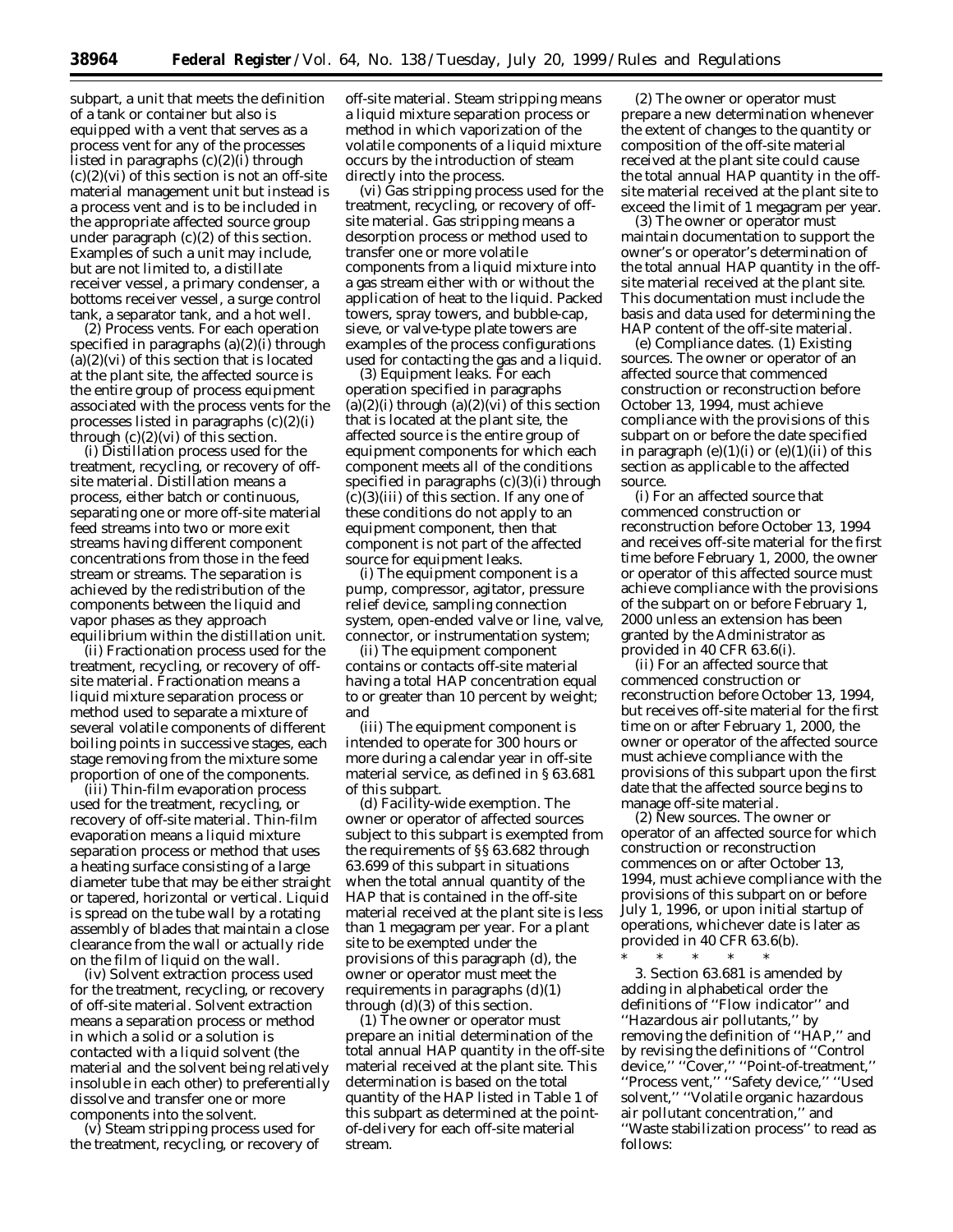#### **§ 63.681 Definitions.**

\* \* \* \* \*

*Control device* means equipment used for recovering, removing, oxidizing, or destroying organic vapors. Examples of such equipment include but are not limited to carbon adsorbers, condensers, vapor incinerators, flares, boilers, and process heaters.

*Cover* means a device or system that provides a continuous barrier over the material managed in a off-site material management unit to prevent or reduce air pollutant emissions to the atmosphere. A cover may have openings needed for operation, inspection, sampling, maintenance, and repair of the unit provided that each opening is closed when not in use (e.g., access hatches, sampling ports). A cover may be a separate piece of equipment which can be detached and removed from the unit or a *cover* may be formed by structural features permanently integrated into the design of the unit.

\* \* \* \* \* *Flow indicator* means a device that indicates whether gas is flowing, or whether the valve position would allow gas to flow in a bypass line. \* \* \* \* \*

*Hazardous air pollutants* or *HAP* means the specific organic chemical compounds, isomers, and mixtures listed in Table 1 of this subpart.

\* \* \* \* \* *Off-site material service* means any time when a pump, compressor, agitator, pressure relief device, sampling connection system, open-ended valve or line, valve, connector, or instrumentation system contains or contacts off-site material.

\* \* \* \* \* *Point-of-treatment* means a point after the treated material exits the treatment process but before the first point downstream of the treatment process exit where the organic constituents in the treated material have the potential to volatilize and be released to the atmosphere. For the purpose of applying this definition to this subpart, the first point downstream of the treatment process exit is not a fugitive emission point due to an equipment leak from any of the following equipment components: pumps, compressors, valves, connectors, instrumentation systems, or safety devices.

\* \* \* \* \*

*Process vent* means an open-ended pipe, stack, or duct through which a gas stream containing HAP is continuously or intermittently discharged to the atmosphere from any of the processes listed in  $\S 63.680(c)(2)(i)$  through  $(c)(2)(vi)$  of this section. For the purpose

of this subpart, a process vent is none of the following: a pressure-relief vent or other vent that is used as a safety device (as defined in this section); an open-ended line or other vent that is subject to the equipment leak control requirements under § 63.691 of this subpart; or a stack or other vent that is used to exhaust combustion products from a boiler, furnace, process heater, incinerator, or other combustion device. \* \* \* \* \*

*Safety device* means a closure device such as a pressure relief valve, frangible disc, fusible plug, or any other type of device which functions to prevent physical damage or permanent deformation to equipment by venting gases or vapors during unsafe conditions resulting from an unplanned, accidental, or emergency event. For the purpose of this subpart, a safety device is not used for routine venting of gases or vapors from the vapor headspace underneath a cover such as during filling of the unit or to adjust the pressure in this vapor headspace in response to normal daily diurnal ambient temperature fluctuations. A safety device is designed to remain in a closed position during normal operations and open only when the internal pressure, or another relevant parameter, exceeds the device threshold setting applicable to the equipment as determined by the owner or operator based on manufacturer recommendations, applicable regulations, fire protection and prevention codes, standard engineering codes and practices, or other requirements for the safe handling of flammable, combustible, explosive, reactive, or hazardous materials. \* \* \* \* \*

*Used solvent* means a mixture of aliphatic hydrocarbons or a mixture of one and two ring aromatic hydrocarbons that has been used as a solvent and as a result of such use is contaminated by physical or chemical impurities.

\* \* \* \* \*

*Volatile organic hazardous air pollutant concentration* or *VOHAP concentration* means the fraction by weight of those compounds listed in Table 1 of this subpart that are in an offsite material as measured using Method 305 in appendix A of this part and expressed in terms of parts per million (ppm). As an alternative to using Method 305, an owner or operator may determine the HAP concentration of an off-site material using any one of the other test methods specified in § 63.694(b)(2)(ii) of this subpart. When a test method specified in § 63.694(b)(2)(ii) of this subpart other

than Method 305 is used to determine the speciated HAP concentration of an off-site material, the individual compound concentration may be adjusted by the corresponding  $f_{m305}$ value listed in Table 1 of this subpart to determine a VOHAP concentration.

\* \* \* \* \*

*Waste stabilization process* means any physical or chemical process used to either reduce the mobility of hazardous constituents in a waste or eliminate free liquids as determined by Test Method 9095—Paint Filter Liquids Test in ''Test Methods for Evaluating Solid Waste, Physical/Chemical Methods,'' EPA Publication No. SW–846, Third Edition, September 1986, as amended by Update I, November 15, 1992. (As an alternative, an owner or operator may use any more recent, updated version of Method 9095 approved by the EPA.) A waste stabilization process includes mixing the waste with binders or other materials and curing the resulting waste and binder mixture. Other synonymous terms used to refer to this process are ''waste fixation'' or ''waste solidification.'' A waste stabilization process does not include the adding of absorbent materials to the surface of a waste, without mixing, agitation, or subsequent curing, to absorb free liquid.

4. Section 63.683 is revised to read as follows:

# **§ 63.683 Standards: General.**

(a) The general standards under this section apply to owners and operators of affected sources as designated in § 63.680(c) of this subpart.

(b) *Off-site material management units.* (1) For each off-site material management unit that is part of an affected source, the owner or operator must meet the requirements in either paragraph  $(b)(1)(i)$ ,  $(b)(1)(ii)$ , or  $(b)(1)(iii)$ of this section except for those off-site material management units exempted under paragraph (b)(2) of this section.

(i) The owner or operator controls air emissions from the off-site material management unit in accordance with the applicable standards specified in §§ 63.685 through 63.689 of this subpart.

(ii) The owner or operator removes or destroys HAP in the off-site material before placing the material in the off-site material management unit by treating the material in accordance with the standards specified in § 63.684 of this subpart.

(iii) The owner or operator determines before placing off-site material in the off-site material management unit that the average VOHAP concentration of the off-site material is less than 500 parts per million by weight (ppmw) at the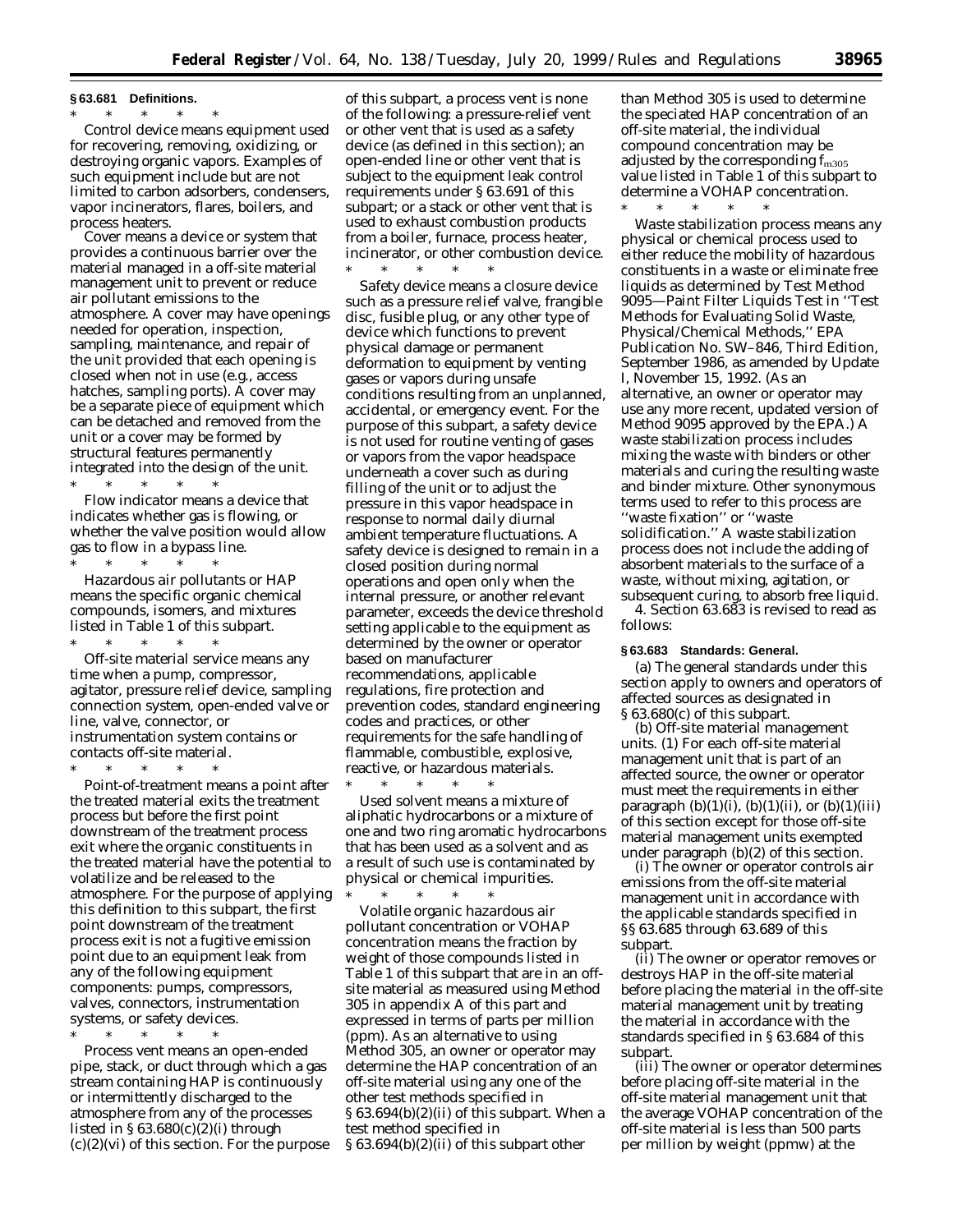point-of-delivery. The owner or operator must perform an initial determination of the average VOHAP concentration of the off-site material using the procedures specified in § 63.694(b) of this subpart. This initial determination must be performed either before the first time any portion of the off-site material stream is placed in the unit or by the compliance date, whichever date is later. Thereafter, the owner or operator must review and update, as necessary, this determination at least once every calendar year following the date of the initial determination for the off-site material stream.

(2) An off-site material management unit is exempted from the requirements in paragraph (b)(1) of this section when the owner or operator meets one of the exemptions provided in paragraphs  $(b)(2)(i)$  through  $(b)(2)(iv)$  of this section as applicable to the unit.

(i) An off-site material management unit is exempted from the requirements in paragraph (b)(1) of this section if the off-site material management unit is also subject to another subpart under 40 CFR part 63 or 40 CFR part 61, and the owner or operator is controlling the HAP listed in Table 1 of this subpart that are emitted from the unit in compliance with the provisions specified in the other applicable subpart under part 61 or part 63.

(ii) At the discretion of the owner or operator, one or a combination of offsite material management units may be exempted from the requirements in paragraph (b)(1) of this section when these units meet the condition that the total annual quantity of HAP contained in the off-site material placed in the units exempted under this paragraph  $(b)(2)(ii)$  is less than 1 megagram per year. For the off-site material management units selected by the owner or operator to be exempted from the requirements in paragraph (b)(1) of this section, the owner or operator must meet the requirements in paragraphs  $(b)(2)(ii)(A)$  and  $(b)(2)(ii)(B)$  of this section. An owner or operator may change the off-site material management units selected to be exempted under this paragraph  $(b)(2)(ii)$  by preparing a new designation for the exempt-units as required by paragraph (b)(2)(ii)(A) of this section and performing a new determination as required by paragraph  $(b)(2)(ii)(B)$  of this section.

(A) The owner or operator must designate each of the off-site material management units selected by the owner or operator to be exempt under paragraph  $(b)(2)(ii)$  of this section by either submitting to the Administrator a written notification identifying the exempt-units or permanently marking

the exempt-units at the plant site. If an owner or operator chooses to prepare and submit a written notification, this notification must include a site plan, process diagram, or other appropriate documentation identifying each of the exempt-units. If an owner or operator chooses to permanently mark the exempt-units, each exempt-unit must be marked in such a manner that it can be readily identified as an exempt-unit from the other off-site material management units located at the plant site.

(B) The owner or operator must prepare an initial determination of the total annual HAP quantity in the off-site material placed in the units exempted under this paragraph (b)(2)(ii). This determination is based on the total quantity of the HAP listed in Table 1 of this subpart as determined at the point where the off-site material is placed in each exempted unit. The owner or operator must perform a new determination whenever the extent of changes to the quantity or composition of the off-site material placed in the exempted units could cause the total annual HAP content in the off-site material to exceed 1 megagram per year. The owner or operator must maintain documentation to support the most recent determination of the total annual HAP quantity. This documentation must include the basis and data used for determining the HAP content of the offsite material.

(iii) A tank or surface impoundment is exempted from the requirements in paragraph (b)(1) of this section if the unit is used for a biological treatment process that meets the requirements in either paragraph  $(b)(2)(iii)(A)$  or  $(b)(2)(iii)(B)$  of this section and the owner or operator complies with the monitoring requirements in § 63.684(e)(4) of this subpart.

(A) The HAP biodegradation efficiency  $(R_{bio})$  for the biological treatment process is equal to or greater than 95 percent. The HAP biodegradation efficiency  $(R_{bio})$  shall be determined in accordance with the requirements of § 63.694(h) of this subpart.

(B) The total actual HAP mass removal rate  $(MR_{bio})$  for the off-site material treated by the biological treatment process is equal to or greater than the required HAP mass removal rate (RMR) for the off-site material. The total actual HAP mass removal rate (MRbio) must be determined in accordance with the requirements of § 63.694(i) of this subpart. The required HAP mass removal rate (RMR) must be determined in accordance with the

requirements of § 63.694(e) of this subpart.

(iv) An off-site material management unit is exempted from the requirements in paragraph (b)(1) of this section if the off-site material placed in the unit is a hazardous waste that meets the conditions specified in either paragraph  $(b)(2)(iv)(A)$  or  $(b)(2)(iv)(B)$  of this section.

(A) The hazardous waste meets the numerical organic concentration limits, applicable to the hazardous waste, as specified in 40 CFR part 268—Land Disposal Restrictions, listed in the table, ''Treatment Standards for Hazardous Waste'' in 40 CFR 268.40.

(B) The organic hazardous constituents in the hazardous waste have been treated by the treatment technology established by the EPA for the hazardous waste in 40 CFR 268.42(a), or have been removed or destroyed by an equivalent method of treatment approved by the EPA under 40 CFR 268.42(b).

(v) A tank used for bulk feed of offsite material to a waste incinerator is exempted from the requirements specified in paragraph (b)(1) of this section if the tank meets all of the conditions specified in paragraphs  $(b)(2)(v)(A)$  through  $(b)(2)(v)(C)$  of this section.

(A) The tank is located inside an enclosure vented to a control device that is designed and operated in accordance with all applicable requirements specified under 40 CFR part 61, subpart FF—National Emission Standards for Benzene Waste Operations for a facility at which the total annual benzene quantity from the facility waste is equal to or greater than 10 megagrams per year;

(B) The enclosure and control device serving the tank were installed and began operation prior to July 1, 1996; and

(C) The enclosure is designed and operated in accordance with the criteria for a permanent total enclosure as specified in ''Procedure T—Criteria for and Verification of a Permanent or Temporary Total Enclosure'' under 40 CFR 52.741, appendix B. The enclosure may have permanent or temporary openings to allow worker access; passage of material into or out of the enclosure by conveyor, vehicles, or other mechanical or electrical equipment; or to direct air flow into the enclosure. The owner or operator must annually perform the verification procedure for the enclosure as specified in Section 5.0 to ''Procedure T—Criteria for and Verification of a Permanent or Temporary Total Enclosure.''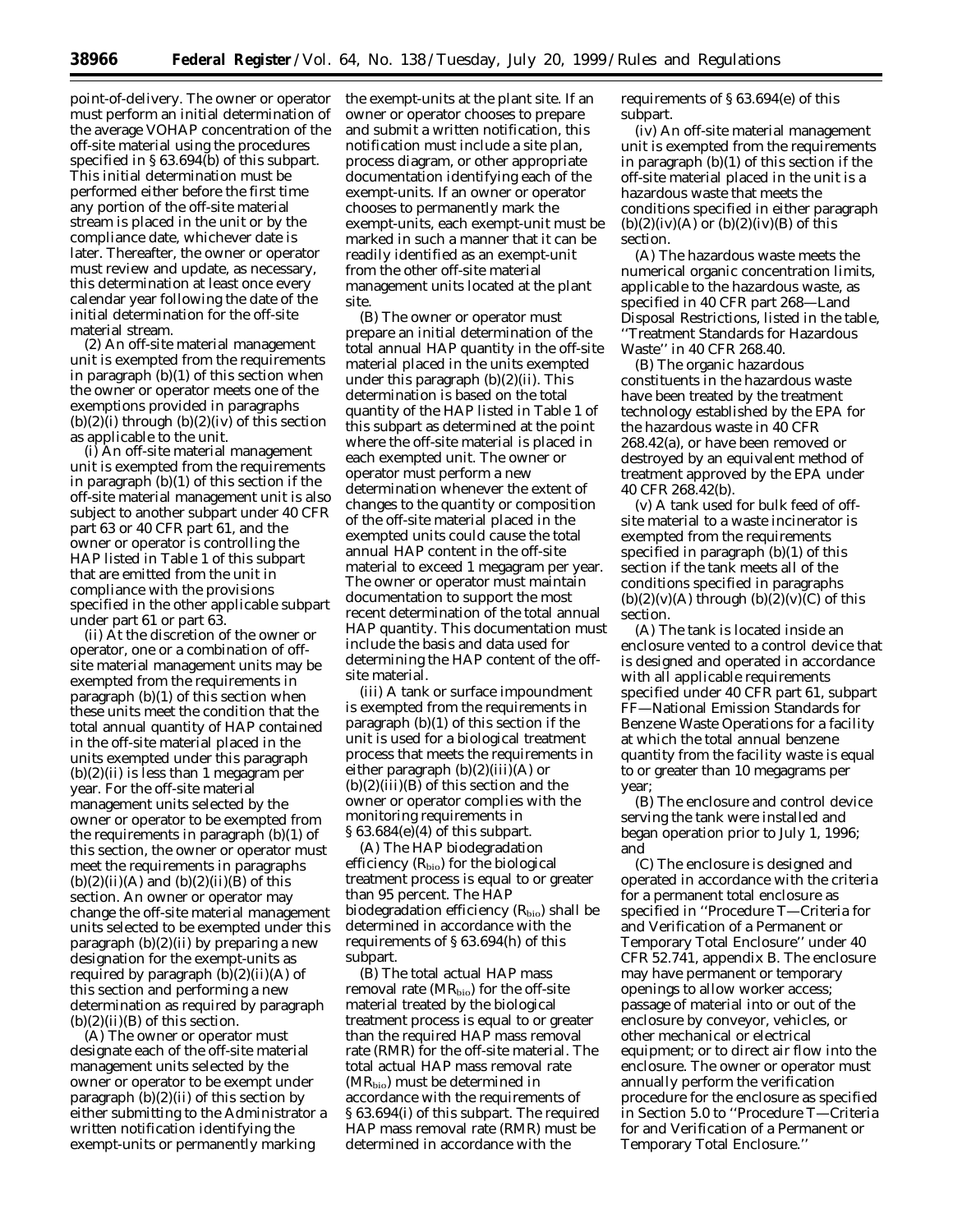(c) *Process vents.* (1) For each process vent that is part of an affected source, the owner or operator must meet the requirements in either paragraph  $(c)(1)(i)$  or  $(c)(1)(ii)$  of this section except for those process vents exempted under paragraph (c)(2) of this section.

(i) The owner or operator controls air emissions from the process vent in accordance with the standards specified in § 63.690 of this subpart.

(ii) The owner or operator determines before placing off-site material in the process equipment associated with the process vent that the average VOHAP concentration of the off-site material is less than ppmw at the point-of-delivery. The owner or operator must perform an initial determination of the average VOHAP concentration of the off-site material using the procedures specified in § 63.694(b) of this subpart before any portion of the off-site material stream is placed in the unit. Thereafter, the owner or operator must review and update, as necessary, this determination at least once every calendar year following the date of the initial determination for the off-site material stream.

(2) A process vent is exempted from the requirements of paragraph  $(c)(1)$  of this section when the owner or operator meets one of the exemptions provided in paragraphs (c)(2)(i) through (c)(2)(iii) of this section.

(i) A process vent is exempted from the requirements in paragraph (c)(1) of this section if the process vent is also subject to another subpart under part 63 or 40 CFR part 61, and the owner or operator is controlling the HAP listed in Table 1 of this subpart that are emitted from the process vent in compliance with the provisions specified in the other applicable subpart under part 61 or part 63.

(ii) A process vent is exempted from the requirements specified in paragraph (c)(1) of this section if the owner or operator determines that the process vent stream flow rate is less than 0.005 cubic meters per minute (m3/min) at standard conditions (as defined in 40 CFR 63.2). The process vent stream flow rate shall be determined in accordance with the procedures specified in § 63.694(m) of this subpart. Documentation must be prepared by the owner or operator and maintained at the plant site to support the determination of the process vent stream flow rate. This documentation must include identification of each process vent exempted under this paragraph and the test results used to determine the process vent stream flow rate.

(iii) A process vent is exempted from the requirements specified in paragraph (c)(1) of this section if the owner or

operator determines that the process vent stream flow rate is less than 6.0 m3/ min at standard conditions (as defined in 40 CFR 63.2) and the total HAP concentration is less than 20 ppmv. The process vent stream flow rate and total HAP concentration shall be determined in accordance with the procedures specified in § 63.694(m) of this subpart. Documentation must be prepared by the owner or operator and maintained at the plant site to support the determination of the process vent stream flow rate and total HAP concentration. This documentation must include identification of each process vent exempted under this paragraph (c)(2)(iii) and the test results used to determine the process vent stream flow rate and total HAP concentration. The owner or operator must perform a new determination of the process vent stream flow rate and total HAP concentration when the extent of changes to operation of the unit on which the process vent is used could cause either the process vent stream flow rate to exceed the limit of 6.0 m3/ min or the total HAP concentration to exceed the limit of 20 ppmv.

(d) *Equipment leaks.* The owner or operator must control equipment leaks from each equipment component that is part of the affected source specified in  $\S 63.680(c)(3)$  of this subpart by implementing leak detection and control measures in accordance with the standards specified in § 63.691 of this subpart.

5. Section 63.684 is amended by revising paragraphs (a), (b) introductory text,  $(b)(1)(ii)$ ,  $(b)(3)$  introductory text,  $(b)(4)$  introductory text,  $(b)(5)$ ,  $(d)$ ,  $(e)$ , (f), and (g) to read as follows:

#### **§ 63.684 Standards: Off-site material treatment.**

(a) The provisions of this section apply to the treatment of off-site material to remove or destroy HAP for which § 63.683(b)(1)(ii) of this subpart references the requirements of this section for such treatment.

(b) The owner or operator shall remove or destroy the HAP contained in off-site material streams to be managed in the off-site material management unit in accordance with § 63.683(b)(1)(ii) of this subpart using a treatment process that continuously achieves, under normal operations, one or more of the performance levels specified in paragraphs  $(b)(1)$  through  $(b)(5)$  of this section (as applicable to the type of treatment process) for the range of offsite material stream compositions and quantities expected to be treated.

 $(1)$  \* \* \*

(ii) In the case when off-site material streams entering the treatment process are a mixture of off-site material streams having an average VOHAP concentration equal to or greater than 500 ppmw at the point-of-delivery with off-site material streams having average VOHAP concentrations less than 500 ppmw at the point-of-delivery, then the VOHAP concentration of the off-site material must be reduced to a level at the point-of-treatment that meets the performance level specified in either paragraph  $(b)(1)(ii)(A)$  or  $(b)(1)(ii)(B)$  of this section.<br> $*$ 

\* \* \* \* \* (3) *HAP reduction efficiency.* For any treatment process except a treatment process that uses biological degradation and is performed in an open tank or surface impoundment, the treatment process must achieve the applicable performance level specified in either paragraph  $(b)(3)(i)$  or  $(b)(3)(ii)$  of this section.

(4) *Biological degradation performed in an open tank or surface impoundment.* A treatment process using biological degradation and performed in an open tank or surface impoundment must achieve the performance level specified in either paragraph  $(b)(4)(i)$  or  $(b)(4)(ii)$  of this section.

\* \* \* \* \*

\* \* \* \* \* (5) *Incineration.* The treatment process must destroy the HAP contained in the off-site material stream using one of the combustion devices specified in paragraphs  $(b)(5)(i)$  through  $(b)(5)(iv)$  of this section.

(i) An incinerator for which the owner or operator has been issued a final permit under 40 CFR part 270, and the incinerator is designed and operated in accordance with the requirements of 40 CFR part 264, subpart O—Incinerators, or

(ii) An incinerator for which the owner or operator has certified compliance with the interim status requirements of 40 CFR part 265, subpart O—Incinerators.

(iii) A boiler or industrial furnace for which the owner or operator has been issued a final permit under 40 CFR part 270, and the combustion unit is designed and operated in accordance with the requirements of 40 CFR part 266, subpart H—Hazardous Waste Burned in Boilers and Industrial Furnaces.

(iv) A boiler or industrial furnace for which the owner or operator has certified compliance with the interim status requirements of 40 CFR part 266,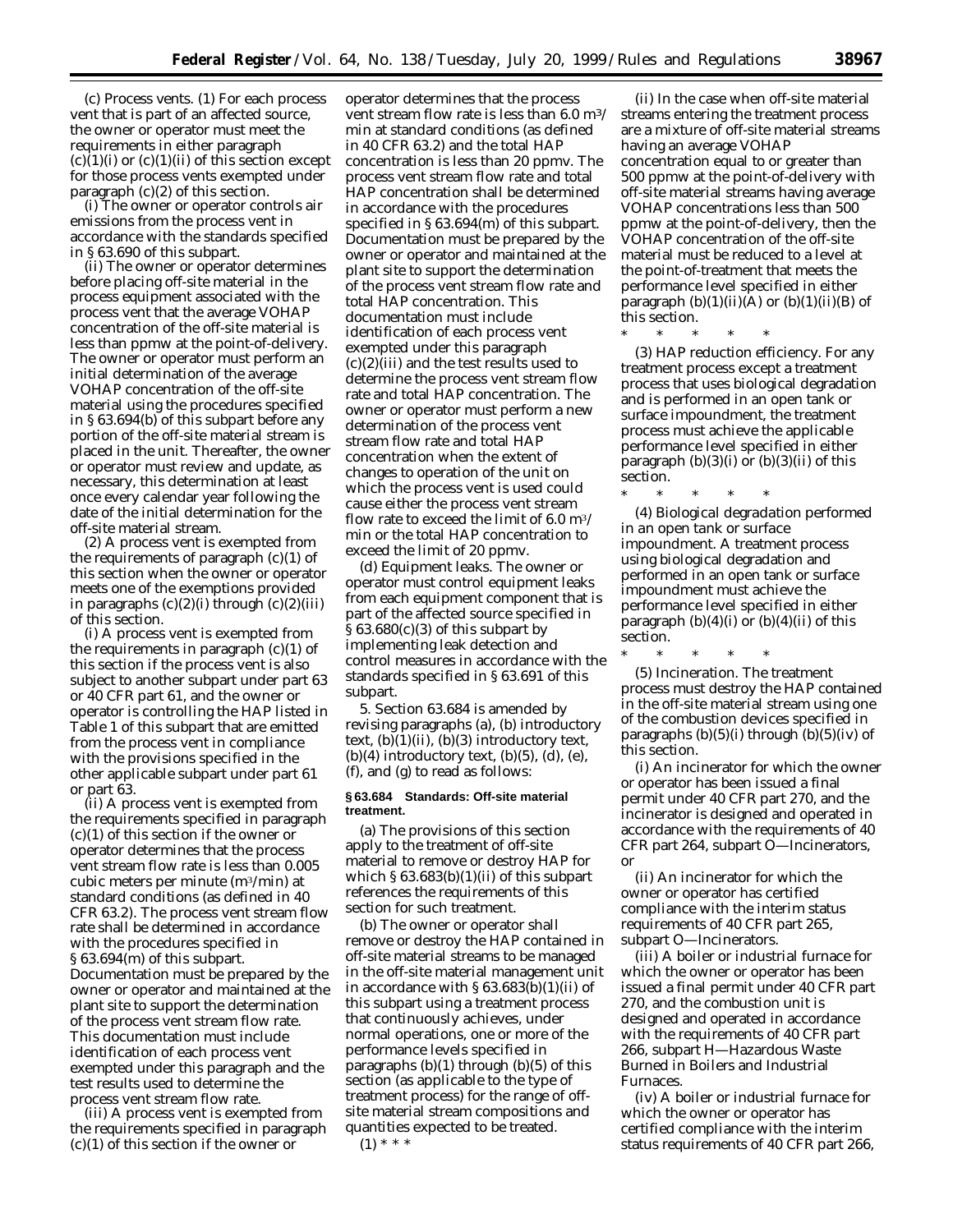subpart H Hazardous Waste Burned in Boilers and Industrial Furnaces.

\* \* \* \* \* (d) When the owner or operator treats the off-site material to meet one of the performance levels specified in paragraphs  $(b)(1)$  through  $(b)(4)$  of this section, the owner or operator shall demonstrate that the treatment process achieves the selected performance level for the range of expected off-site material stream compositions expected to be treated. An initial demonstration shall be performed as soon as possible but no later than 30 days after first time an owner or operator begins using the treatment process to manage off-site material streams in accordance with the requirements of either § 63.683(b)(1)(ii) or  $\S 63.683(b)(2)(ii)$  of this subpart as applicable to the affected off-site material management unit or process equipment. Thereafter, the owner or operator shall review and update, as necessary, this demonstration at least once every calendar year following the date of the initial demonstration.

(e) When the owner or operator treats the off-site material to meet one of the performance levels specified in paragraphs  $(b)(1)$  through  $(b)(4)$  of this section, the owner or operator shall ensure that the treatment process is achieving the applicable performance requirements by continuously monitoring the operation of the process when it is used to treat off-site material by complying with paragraphs (e)(1) through (e)(3) or, for biological treatment units, paragraph (e)(4) of this section:

(1) A continuous monitoring system shall be installed and operated for each treatment that measures operating parameters appropriate for the treatment process technology. This system shall include a continuous recorder that records the measured values of the selected operating parameters. The monitoring equipment shall be installed, calibrated, and maintained in accordance with the equipment manufacturer's specifications or other written procedures that provide reasonable assurance that the monitoring equipment is operating properly. The continuous recorder shall be a data recording device that records either an instantaneous data value at least once every 15 minutes or an average value for intervals of 15 minutes or less.

(2) For each monitored operating parameter, the owner or operator shall establish a minimum operating parameter value or a maximum operating parameter value, as appropriate, to define the range of conditions at which the treatment

process must be operated to continuously achieve the applicable performance requirements of this section.

(3) When the treatment process is operating to treat off-site material, the owner or operator shall inspect the data recorded by the continuous monitoring system on a routine basis and operate the treatment process such that the actual value of each monitored operating parameter is greater than the minimum operating parameter value or less than the maximum operating parameter value, as appropriate,

 $(4)$  When the treatment process is a biological treatment process that is complying with paragraph (b)(4) of this section, the owner or operator must establish and implement a written procedure to monitor the appropriate parameters that demonstrate proper operation of the biological treatment unit in accordance with the evaluation required in § 63.694(h) of this subpart. The written procedure must list the operating parameters that will be monitored and state the frequency of monitoring to ensure that the biological treatment unit is operating between the minimum operating parameter values and maximum operating parameter values to establish that the biological treatment unit is continuously achieving

(f) The owner or operator must maintain records for each treatment process in accordance with the requirements of § 63.696(a) of this subpart.<br>(g) The owner or operator must

prepare and submit reports for each treatment process in accordance with the requirements of § 63.697(a) of this subpart.

\* \* \* \* \* 6. Section 63.685 is amended by adding paragraph (i)(3) and by revising paragraphs  $(b)$ ,  $(c)(2)$ ,  $(f)(1)(ii)(A)$ ,  $(g)(2)(i)(B)$ ,  $(h)(2)$ ,  $(h)(3)$ , and  $(i)$ introductory text to read as follows:

#### **§ 63.685 Standards: Tanks.**

\* \* \* \* \* (b) The owner or operator shall control air emissions from each tank subject to this section in accordance with the following applicable<br>requirements:

 $(1)$  For a tank that is part of an existing affected source but the tank is not used to manage off-site material having a maximum HAP vapor pressure kilopascal (kPa) that is equal to or greater than 76.6 kPa nor is the tank used for a waste stabilization process as defined in § 63.681 of this subpart, the owner or operator shall determine whether the tank is required to use

either Tank Level 1 controls or Tank Level 2 controls as specified for the tank by Table 3 of this subpart based on the off-site material maximum HAP vapor pressure and the tank's design capacity. The owner or operator shall control air emissions from a tank required by Table 3 to use Tank Level 1 controls in accordance with the requirements of paragraph (c) of this section. The owner or operator shall control air emissions from a tank required by Table 3 to use Tank Level 2 controls in accordance with the requirements of paragraph (d) of this section.

(2) For a tank that is part of a new affected source but the tank is not used to manage off-site material having a maximum HAP vapor pressure that is equal to or greater than 76.6 kPa nor is the tank used for a waste stabilization process as defined in § 63.681 of this subpart, the owner or operator shall determine whether the tank is required to use either Tank Level 1 controls or Tank Level 2 controls as specified for the tank by Table 4 of this subpart based on the off-site material maximum HAP vapor pressure and the tank's design capacity. The owner or operator shall control air emissions from a tank required by Table 4 to use Tank Level 1 controls in accordance with the requirements of paragraph (c) of this section. The owner or operator shall control air emissions from a tank required by Table 4 to use Tank Level 2 controls in accordance with the requirements of paragraph (d) of this section.

(3) For a tank that is used for a waste stabilization process, the owner or operator shall control air emissions from the tank by using Tank Level 2 controls in accordance with the requirements of paragraph (d) of this section.

(4) For a tank that manages off-site material having a maximum HAP vapor pressure that is equal to or greater than 76.6 kPa, the owner or operator must control air emissions by using one of the tanks specified in paragraphs (b)(4)(i) through (b)(4)(iii) of this section.

(i) A tank vented through a closedvent system to a control device in accordance with the requirements specified in paragraph (g) of this section;

(ii) A pressure tank designed and operated in accordance with the requirements specified in paragraph (h) of this section; or

(iii) A tank located inside an enclosure that is vented through a closed-vent system to an enclosed combustion control device in accordance with the requirements specified in paragraph (i) of this section.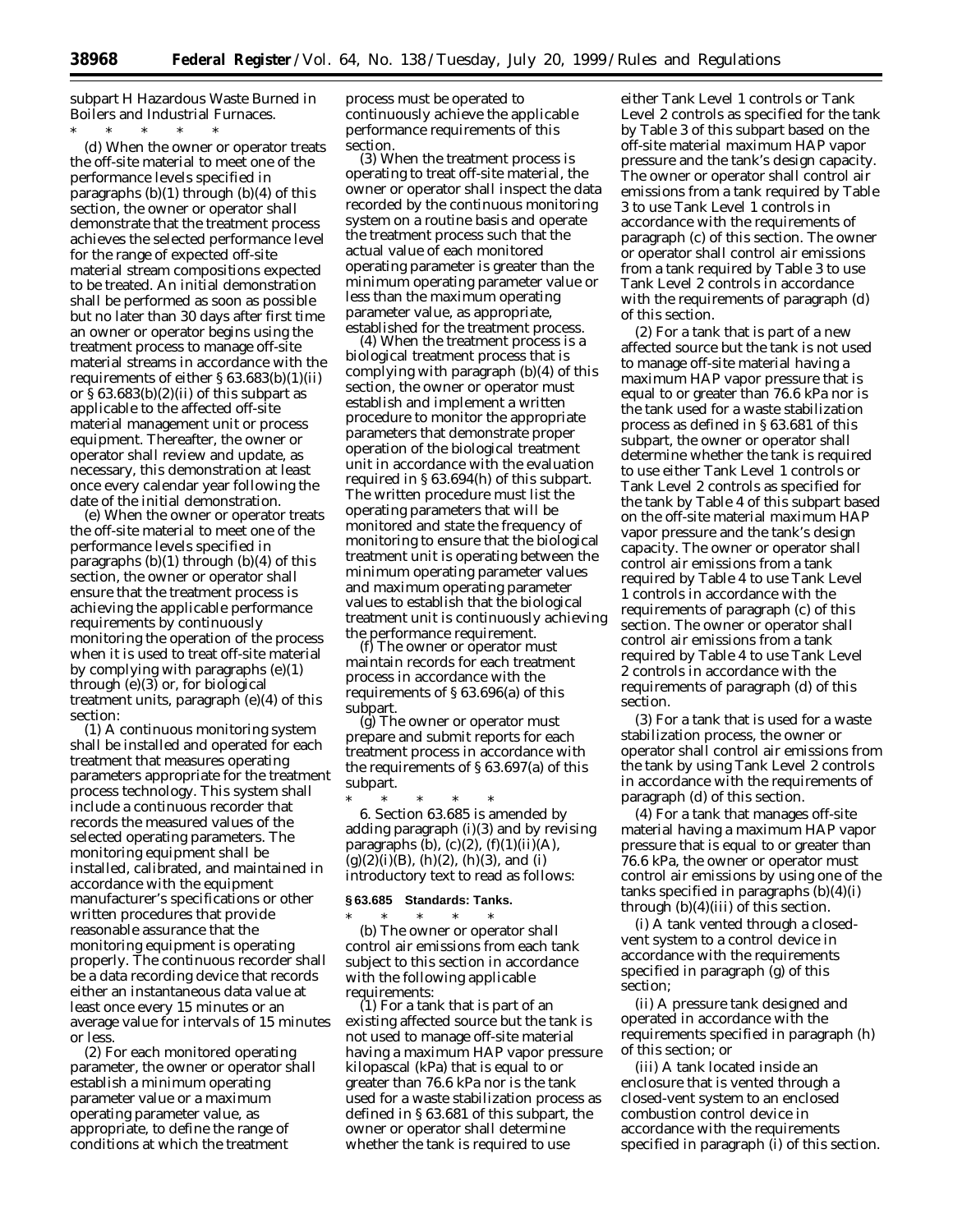$(c) * * * *$ 

(2) The owner or operator must control air emissions from the tank in accordance with the requirements in either paragraph  $(c)(2)(i)$ ,  $(c)(2)(ii)$ , or  $(c)(2)(iii)$  of this section, as applicable to the tank.

(i) The owner or operator controls air emissions from the tank in accordance with the provisions specified in subpart 00 of 40 CFR part 63—National Emission Standards for Tanks—Level 1.

(ii) As an alternative to meeting the requirements in paragraph (c)(2)(i) of this section, an owner or operator may control air emissions from the tank in accordance with the provisions for Tank Level 2 controls as specified in paragraph (d) of this section.

(iii) As an alternative to meeting the requirements in paragraph  $(c)(2)(i)$  of this section when a tank is used as an interim transfer point to transfer off-site material from containers to another offsite material management unit, an owner or operator may control air emissions from the tank in accordance with the requirements in paragraphs  $(c)(2)(iii)(A)$  and  $(c)(2)(iii)(B)$  of this section. An example of such a tank is an in-ground tank into which organiccontaminated debris is dumped from roll-off boxes or dump trucks, and then this debris is promptly transferred from the tank to a macroencapsulation unit by a backhoe.

(A) During those periods of time when the material transfer activity is occurring, the tank may be operated without a cover.

(B) At all other times, air emissions from the tank must be controlled in accordance with the provisions specified in 40 CFR part 67, subpart 00—National Emission Standards for Tanks—Level 1.

- \* \* \* \* \*
	- (f) \* \* \*
	- $(1) * * * *$

 $(ii) * * * *$ (A) The primary seal shall be a liquidmounted seal or a metallic shoe seal, as defined in § 63.681 of this subpart. The total area of the gaps between the tank wall and the primary seal shall not exceed 212 square centimeters (cm2) per meter of tank diameter, and the width of any portion of these gaps shall not exceed 3.8 centimeters (cm). If a metallic shoe seal is used for the primary seal, the metallic shoe seal shall be designed so that one end extends into the liquid in the tank and the other end extends a vertical distance of at least 61

centimeters (24 inches) above the liquid surface.

\* \* \* \* \* (g) \* \* \*

- $(2) * * * *$
- $(i)$ <sup>'\*</sup> \* \*

(B) To remove accumulated sludge or other residues from the bottom of the tank.

\* \* \* \* \* (h) \* \* \*

(2) All tank openings shall be equipped with closure devices designed to operate with no detectable organic emissions as determined using the procedure specified in § 63.694(k) of this subpart.

(3) Whenever an off-site material is in the tank, the tank shall be operated as a closed system that does not vent to the atmosphere except under either of the following conditions as specified in paragraph  $(h)(3)(i)$  or  $(h)(3)(ii)$  of this section.

(i) At those times when opening of a safety device, as defined in § 63.681 of this subpart, is required to avoid an unsafe condition.

(ii) At those times when purging of inerts from the tank is required and the purge stream is routed to a closed-vent system and control device designed and operated in accordance with the requirements of § 63.693 of this subpart.

(i) The owner or operator who elects to control air emissions by using an enclosure vented through a closed-vent system to an enclosed combustion control device shall meet the requirements specified in paragraphs  $(i)(1)$  through  $(i)(3)$  of this section. \* \* \* \* \*

(3) Opening of a safety device, as defined in § 63.681 of this subpart, is allowed at any time conditions require it to do so to avoid an unsafe condition.

7. Section 63.686 is amended by revising the paragraph (b) introductory text and adding paragraph (b)(3) to read as follows:

#### **§ 63.686 Standards: Oil-water and organicwater separators.**  $*$  \*

(b) The owner or operator shall control air emissions from each separator subject to this section by using one of the following: \* \* \* \* \*

(3) A pressurized separator that operates as a closed system in accordance with all applicable provisions specified in 40 CFR part 63, subpart VV—National Emission Standards for Oil-Water Separators and Organic-Water Separators.

8. Section 63.687 is amended by revising the paragraph (b) introductory text to read as follows:

#### **§ 63.687 Standards: Surface impoundments.**

\* \* \* \* \*

(b) The owner or operator shall control air emissions from each surface impoundment subject to this section by using one of the following:

\* \* \* \* \* 9. Section 63.688 is amended by revising paragraphs (b) and (c) to read as follows:

#### **§ 63.688 Standards: Containers.**

\* \* \* \* \* (b) The owner or operator shall control air emissions from each container subject to this section in accordance with the following requirements, as applicable to the container, except when the special provisions for waste stabilization processes specified in paragraph (c) of this section apply to the container.

(1) For a container having a design capacity greater than  $0.1 \text{ m}^3$  and less than or equal to  $0.46 \text{ m}^3$ , the owner or operator must control air emissions from the container in accordance with the requirements in either paragraph  $(b)(1)(i)$  or  $(b)(1)(ii)$  of this section.

(i) The owner or operator controls air emissions from the container in accordance with the standards for Container Level 1 controls as specified in 40 CFR part 63, subpart PP—National Emission Standards for Containers.

(ii) As an alternative to meeting the requirements in paragraph  $(b)(1)(i)$  of this section, an owner or operator may choose to control air emissions from the container in accordance with the standards for either Container Level 2 controls or Container Level 3 controls as specified in subpart PP of this part 63— National Emission Standards for Containers.

(2) For a container having a design capacity greater than 0.46 m3 and the container is not in light-material service as defined in § 63.681 of this subpart, the owner or operator must control air emissions from the container in accordance with the requirements in either paragraph  $(b)(1)(i)$  or  $(b)(1)(ii)$  of this section.

(3) For a container having a design capacity greater than  $0.46$  m<sup>3</sup> and the container is in light-material service as defined in § 63.681 of this subpart, the owner or operator must control air emissions from the container in accordance with the requirements in either paragraph (b)(3)(i) or (b)(3)(ii) of this section.

(i) The owner or operator controls air emissions from the container in accordance with the standards for Container Level 2 controls as specified in 40 CFR part 63, subpart PP—National Emission Standards for Containers.

(ii) As an alternative to meeting the requirements in paragraph  $(b)(3)(i)$  of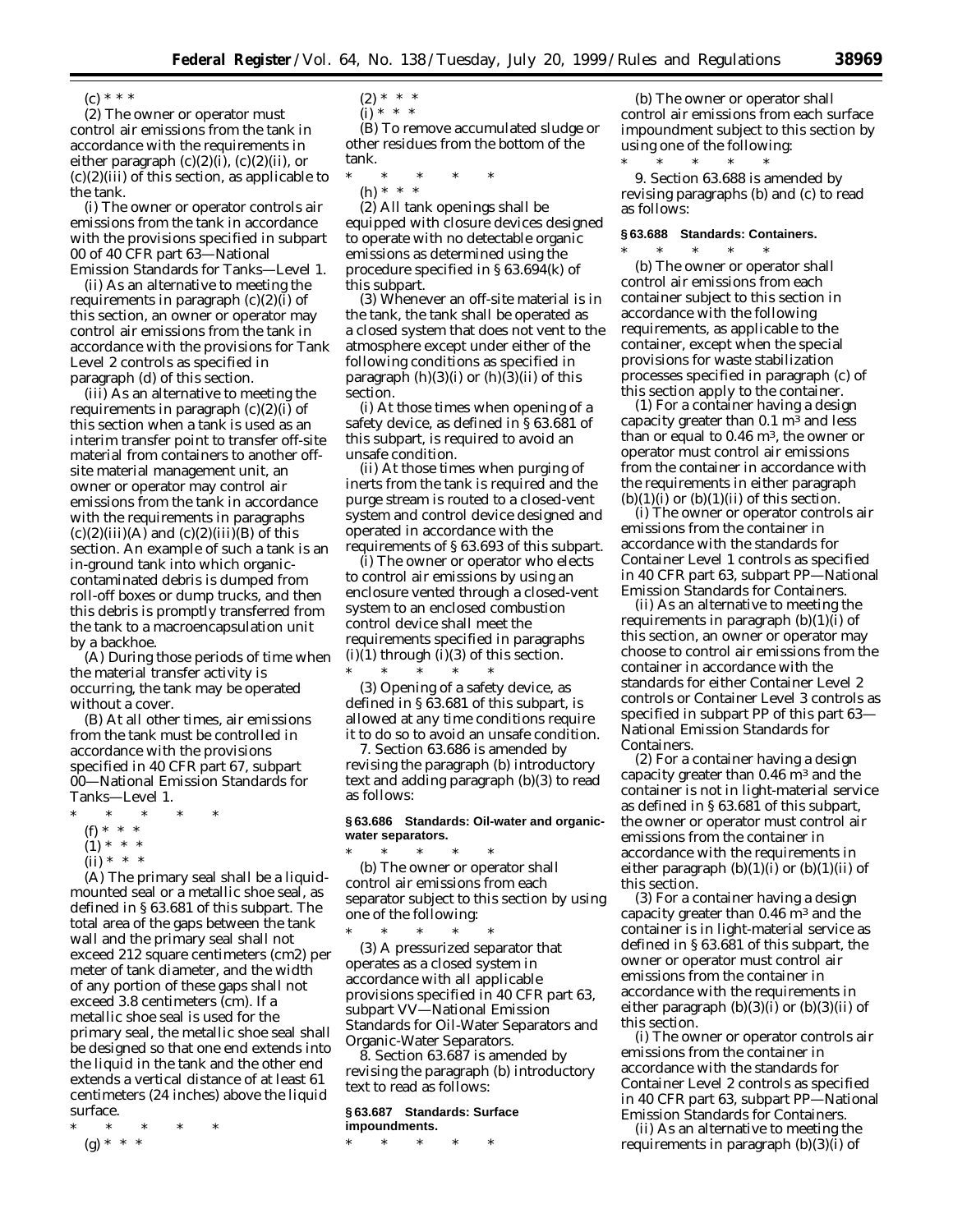this section, an owner or operator may choose to control air emissions from the container in accordance with the standards for Container Level 3 controls as specified in 40 CFR part 63, subpart PP—National Emission Standards for **Containers** 

(c) When a container subject to this subpart and having a design capacity greater than  $0.1 \text{ m}^3$  is used for treatment of an off-site material by a waste stabilization process as defined in § 63.681 of this subpart, the owner or operator shall control air emissions from the container at those times during the process when the off-site material in the container is exposed to the atmosphere in accordance with the standards for Container Level 3 controls as specified in 40 CFR part 63, subpart PP—National Emission Standards for Containers.

10. Section 63.689 is amended by revising paragraphs (b), (c), (d) introductory text, and (d)(5) introductory text to read as follows:

# **§ 63.689 Standards: Transfer systems.**

\* \* \* \* \* (b) For each transfer system that is subject to this section and is an individual drain system, the owner or operator shall control air emissions in accordance with the standards specified in 40 CFR part 63, subpart RR—National Emission Standards for Individual Drain Systems.

(c) For each transfer system that is subject to this section but is not an individual drain system, the owner or operator shall control air emissions by using one of the transfer systems specified in paragraphs (c)(1) through (c)(3) of this section.

(1) A transfer system that uses covers in accordance with the requirements specified in paragraph (d) of this section.

(2) A transfer system that consists of continuous hard-piping. All joints or seams between the pipe sections shall be permanently or semi-permanently sealed (e.g., a welded joint between two sections of metal pipe or a bolted and gasketed flange).

(3) A transfer system that is enclosed and vented through a closed-vent system to a control device in accordance with the requirements specified in paragraphs  $(c)(3)(i)$  and  $(c)(3)(ii)$  of this section.

(i) The transfer system is designed and operated such that an internal pressure in the vapor headspace in the enclosure is maintained at a level less than atmospheric pressure when the control device is operating, and

(ii) The closed-vent system and control device are designed and

operated in accordance with the requirements of § 63.693 of this subpart.

(d) Owners and operators controlling air emissions from a transfer system using covers in accordance with the provisions of paragraph (c)(1) of this section shall meet the requirements specified in paragraphs (d)(1) through (d)(6) of this section.

\* \* \* \* \* (5) Whenever an off-site material is in the transfer system, the cover shall be installed with each closure device secured in the closed position except as specified in paragraph (d)(5)(i) or  $(d)(5)(ii)$  of this section.

\* \* \* \* \* 11. Section 63.690 is revised to read as follows:

# **§ 63.690 Standards: Process vents.**

(a) The provisions of this section apply to the control of air emissions from process vents for which § 63.683(c)(1)(i) of this subpart references the use of this section for such air emission control.

(b) The owner or operator must route the vent stream from each affected process vent through a closed-vent system to a control device that meets the standards specified in § 63.693 of this subpart. For the purpose of complying with this paragraph (b), a primary condenser is not a control device; however, a second condenser or other organic recovery device that is operated downstream of the primary condenser is considered a control device.

12. Section 63.691 is revised to read as follows:

#### **§ 63.691 Standards: Equipment leaks.**

(a) The provisions of this section apply to the control of air emissions from equipment leaks for which § 63.683(b)(3) of this subpart references the use of this section for such air emission control.

(b) The owner or operator shall control the HAP emitted from equipment leaks in accordance with the applicable provisions specified in either paragraph  $(b)(1)$  or  $(b)(2)$  of this section.

(1) The owner or operator controls the HAP emitted from equipment leaks in accordance with § 61.242 through § 61.247 in 40 CFR part 61, subpart V— National Emission Standards for Equipment Leaks; or

(2) The owner or operator controls the HAP emitted from equipment leaks in accordance with § 63.162 through § 63.182 in subpart H—National Emission Standards for Organic Hazardous Air Pollutants from Equipment Leaks.

13. Section 63.693 is revised to read as follows:

#### **§ 63.693 Standards: Closed-vent systems and control devices.**

(a) The provisions of this section apply to closed-vent systems and control devices used to control air emissions for which another standard references the use of this section for such air emission control.

(b) For each closed-vent system and control device used to comply with this section, the owner or operator shall meet the following requirements:

(1) The owner or operator must use a closed-vent system that meets the requirements specified in paragraph (c) of this section.

(2) The owner or operator must use a control device that meets the requirements specified in paragraphs (d) through (h) of this section as applicable to the type and design of the control device selected by the owner or operator to comply with the provisions of this section.

(3) Whenever gases or vapors containing HAP are vented through a closed-vent system connected to a control device used to comply with this section, the control device must be operating except at those times listed in either paragraph  $(b)(3)(i)$  or  $(b)(3)(ii)$  of this section.

(i) The control device may be bypassed for the purpose of performing planned routine maintenance of the closed-vent system or control device in situations when the routine maintenance cannot be performed during periods that the emission point vented to the control device is shutdown. On an annual basis, the total time that the closed-vent system or control device is bypassed to perform routine maintenance shall not exceed 240 hours per each calendar year.

(ii) The control device may be bypassed for the purpose of correcting a malfunction of the closed-vent system or control device. The owner or operator shall perform the adjustments or repairs necessary to correct the malfunction as soon as practicable after the malfunction is detected.

(4) The owner or operator must inspect and monitor each closed-vent system in accordance with the requirements specified in either paragraph  $(b)(4)(i)$  or  $(b)(4)(ii)$  of this section.

(i) The owner or operator inspects and monitors the closed-vent system in accordance with the requirements specified in § 63.695(c) of this subpart, and complies with the applicable recordkeeping requirements in § 63.696 of this subpart and the applicable reporting requirements in § 63.697 of this subpart.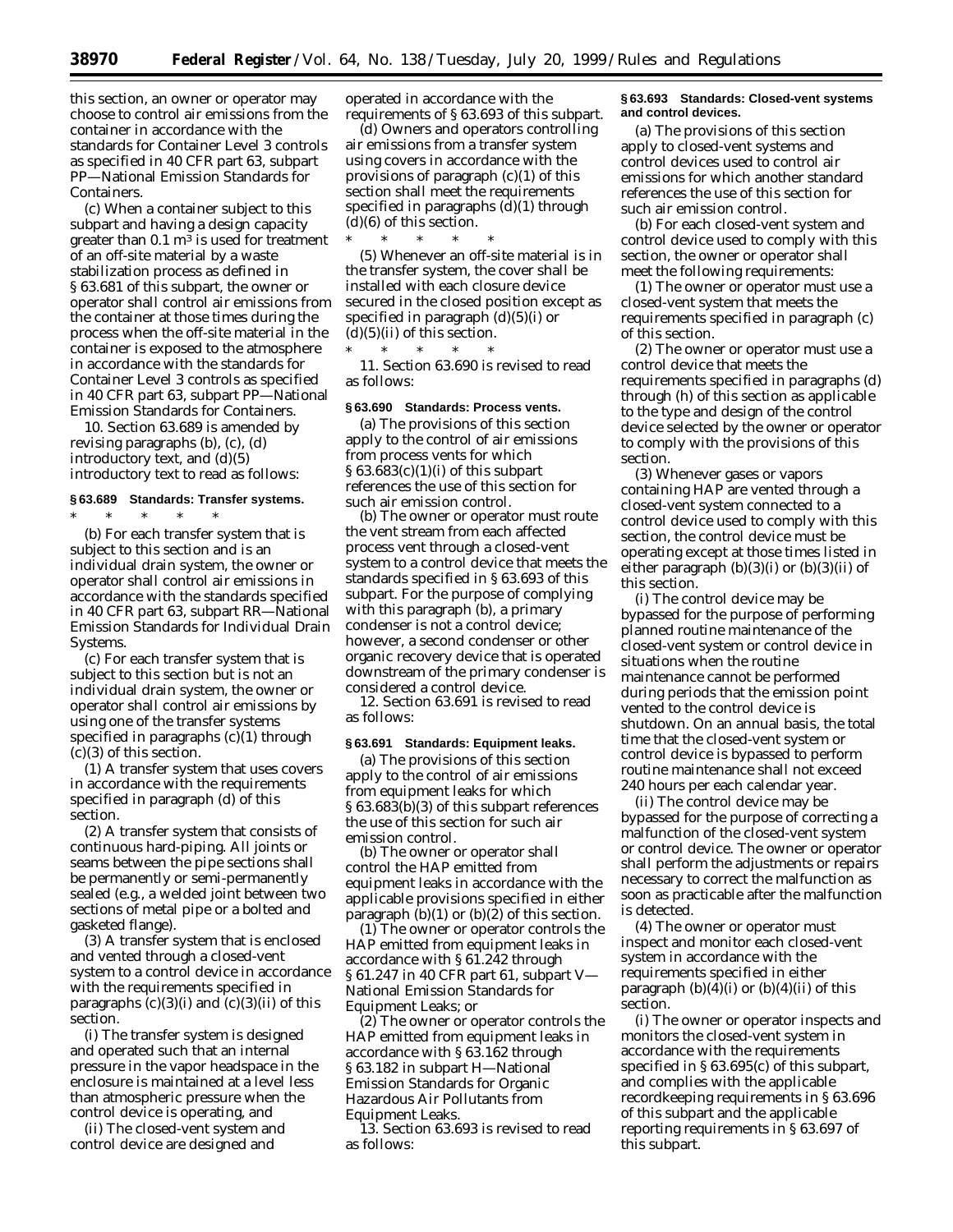(ii) As an alternative to meeting the requirements specified in paragraph  $(b)(4)(i)$  of this section, the owner or operator may choose to inspect and monitor the closed-vent system in accordance with the requirements under 40 CFR part 63, subpart H—National Emission Standards for Organic Hazardous Air Pollutants for Equipment Leaks as specified in 40 CFR 63.172(f) through (h), and complies with the applicable recordkeeping requirements in 40 CFR 63.181 and the applicable reporting requirements in 40 CFR 63.182.

(5) The owner or operator must monitor the operation of each control device in accordance with the requirements specified in paragraphs (d) through (h) of this section as applicable to the type and design of the control device selected by the owner or operator to comply with the provisions of this section.

(6) The owner or operator shall maintain records for each control device in accordance with the requirements of § 63.696 of this subpart.

(7) The owner or operator shall prepare and submit reports for each control device in accordance with the requirements of § 63.697 of this subpart.

(8) In the case when an owner or operator chooses to use a design analysis to demonstrate compliance of a control device with the applicable performance requirements specified in this section as provided for in paragraphs (d) through (g) of this section, the Administrator may request that the design analysis be revised or amended by the owner or operator to correct any deficiencies identified by the Administrator. If the owner or operator and the Administrator do not agree on the acceptability of using the design analysis (including any changes requested by the Administrator) to demonstrate that the control device achieves the applicable performance requirements, then the disagreement must be resolved using the results of a performance test conducted by the owner or operator in accordance with the requirements of § 63.694(l) of this subpart. The Administrator may choose to have an authorized representative observe the performance test conducted by the owner or operator. Should the results of this performance test not agree with the determination of control device performance based on the design analysis, then the results of the performance test will be used to establish compliance with this subpart.

(c) Closed-vent system requirements.

(1) The vent stream required to be controlled shall be conveyed to the

control device by either of the following closed-vent systems:

(i) A closed-vent system that is designed to operate with no detectable organic emissions using the procedure specified in § 63.694(k) of this subpart; or

(ii) A closed-vent system that is designed to operate at a pressure below atmospheric pressure. The system shall be equipped with at least one pressure gage or other pressure measurement device that can be read from a readily accessible location to verify that negative pressure is being maintained in the closed-vent system when the control device is operating.

(2) In situations when the closed-vent system includes bypass devices that could be used to divert a vent stream from the closed-vent system to the atmosphere at a point upstream of the control device inlet, each bypass device must be equipped with either a flow indicator as specified in paragraph (c)(2)(i) of this section or a seal or locking device as specified in paragraph  $(c)(2)(ii)$  of this section. For the purpose of complying with this paragraph (c)(2), low leg drains, high point bleeds, analyzer vents, open-ended valves or lines, or pressure relief valves needed for safety reasons are not subject to the requirements of this paragraph (c)(2).

(i) If a flow indicator is used, the indicator must be installed at the entrance to the bypass line used to divert the vent stream from the closedvent system to the atmosphere. The flow indicator must indicate a reading at least once every 15 minutes. The owner or operator must maintain records of the following information: hourly records of whether the flow indicator was operating and whether flow was detected at any time during the hour; and records of all periods when flow is detected or the flow indicator is not operating.

(ii) If a seal or locking device is used, the bypass line valve must be secured in the non-diverting position with a carseal or a lock-and-key type configuration. The seal or locking device must be placed on the mechanism by which the bypass device position is controlled (e.g., valve handle, damper lever) when the bypass device is in the non-diverting position such that the bypass device cannot be moved to the diverting position without breaking the seal or removing the lock. The owner or operator must visually inspect the seal or closure mechanism at least once every month to determine that the bypass line valve is maintained in the non-diverting position and the vent stream is not diverted through the bypass line.

(d) Carbon adsorption control device requirements.

(1) The carbon adsorption system must achieve the performance specifications in either paragraph  $(d)(1)(i)$  or  $(d)(1)(ii)$  of this section.

(i) Recover 95 percent or more, on a weight-basis, of the total organic compounds (TOC), less methane and ethane, contained in the vent stream entering the carbon adsorption system; or

(ii) Recover 95 percent or more, on a weight-basis, of the total HAP listed in Table 1 of this subpart contained in the vent stream entering the carbon adsorption system.

(2) The owner or operator must demonstrate that the carbon adsorption system achieves the performance requirements in paragraph  $(d)(1)$  of this section by either performing a performance test as specified in paragraph  $(d)(2)(i)$  of this section or a design analysis as specified in paragraph  $(d)(2)(ii)$  of this section.

(i) An owner or operator choosing to use a performance test to demonstrate compliance must conduct the test in accordance with the requirements of § 63.694(l) of this subpart.

(ii) An owner or operator choosing to use a design analysis to demonstrate compliance must include as part of this design analysis the information specified in either paragraph  $(d)(2)(ii)(A)$  or  $(d)(2)(ii)(B)$  of this section as applicable to the carbon adsorption system design.

(A) For a regenerable carbon adsorption system, the design analysis shall address the vent stream composition, constituent concentrations, flow rate, relative humidity, and temperature and shall establish the design exhaust vent stream organic compound concentration, adsorption cycle time, number and capacity of carbon beds, type and working capacity of activated carbon used for carbon beds, design total regeneration steam flow over the period of each complete carbon bed regeneration cycle, design carbon bed temperature after regeneration, design carbon bed regeneration time, and design service life of the carbon.

(B) For a nonregenerable carbon adsorption system (e.g., a carbon canister), the design analysis shall address the vent stream composition, constituent concentrations, flow rate, relative humidity, and temperature and shall establish the design exhaust vent stream organic compound concentration, carbon bed capacity, activated carbon type and working capacity, and design carbon replacement interval based on the total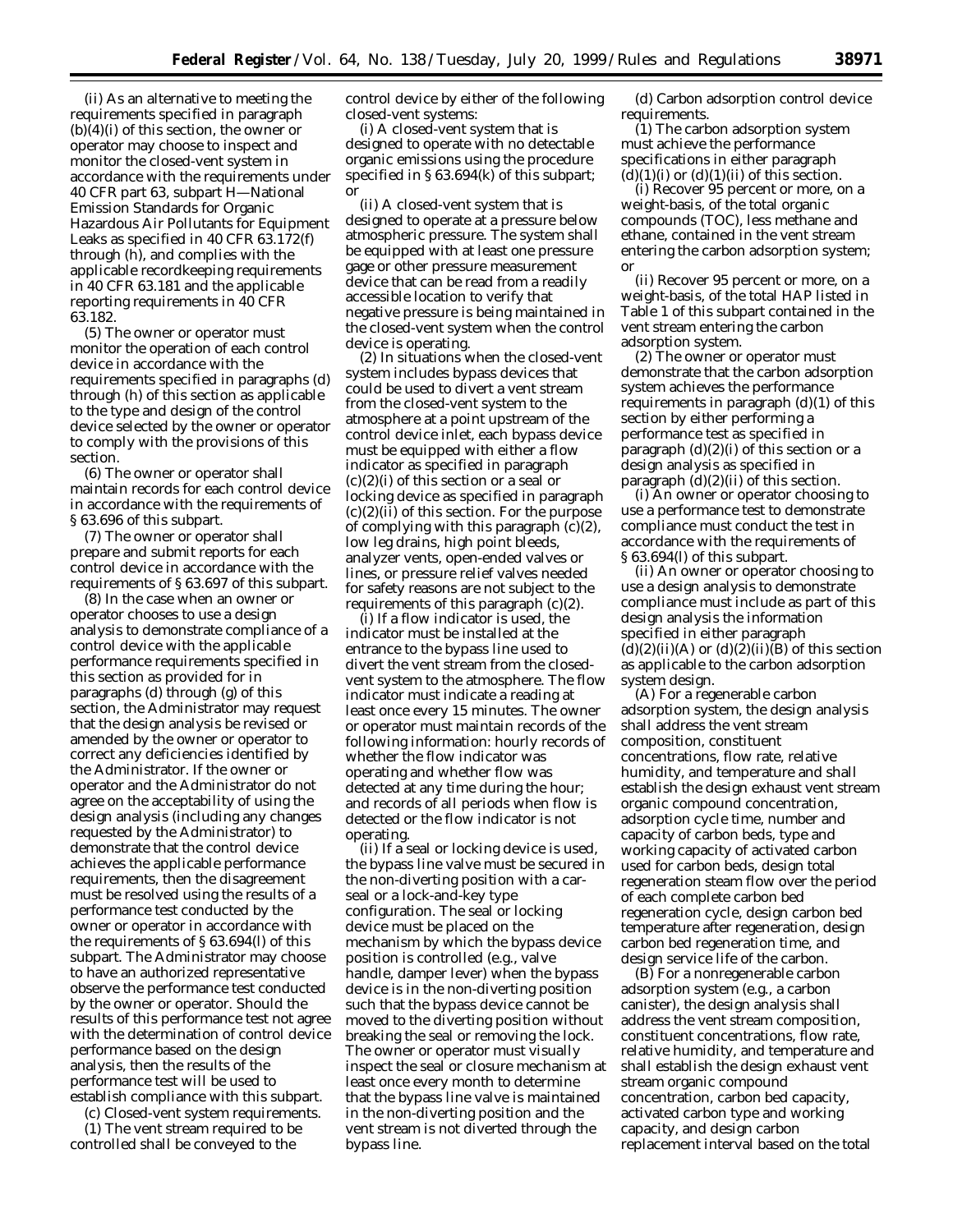carbon working capacity of the control device and emission point operating schedule.

(3) The owner or operator must monitor the operation of the carbon adsorption system in accordance with the requirements of § 63.695(e) of this subpart using one of the continuous monitoring systems specified in paragraphs  $(d)(3)(i)$  through  $(d)(3)(iii)$  of this section.

(i) For a regenerative-type carbon adsorption system:

(A) A continuous parameter monitoring system to measure and record the average total regeneration stream mass flow or volumetric flow during each carbon bed regeneration cycle. The integrating regenerating stream flow monitoring device must have an accuracy of  $\pm 10$  percent; and

(B) A continuous parameter monitoring system to measure and record the average carbon bed temperature for the duration of the carbon bed steaming cycle and to measure the actual carbon bed temperature after regeneration and within 15 minutes of completing the cooling cycle. The accuracy of the temperature monitoring device must be ±1 percent of the temperature being measured, expressed in degrees Celsius or ±5°C, whichever is greater.

(ii) A continuous monitoring system to measure and record the daily average concentration level of organic compounds in the exhaust gas stream from the control device. The accuracy of the organic monitoring device must be ±1 percent of the concentration being measured.

(iii) A continuous monitoring system that measures other alternative operating parameters upon approval of the Administrator as specified in 40 CFR  $63.8(f)(1)$  through  $(f)(5)$  of this part.

(4) The owner or operator shall manage the carbon used for the carbon adsorption system, as follows:

(i) Following the initial startup of the control device, all carbon in the control device shall be replaced with fresh carbon on a regular, predetermined time interval that is no longer than the carbon service life established for the carbon adsorption system.

(ii) The spent carbon removed from the carbon adsorption system must be either regenerated, reactivated, or burned in one of the units specified in paragraphs  $(d)(4)(ii)(A)$  through  $(d)(4)(ii)(G)$  of this section.

(A) Regenerated or reactivated in a thermal treatment unit for which the owner or operator has been issued a final permit under 40 CFR part 270 that implements the requirements of 40 CFR part 264, subpart X.

(B) Regenerated or reactivated in a thermal treatment unit equipped with and operating air emission controls in accordance with this section.

(C) Regenerated or reactivated in a thermal treatment unit equipped with and operating organic air emission controls in accordance with a national emission standard for hazardous air pollutants under another subpart in 40 CFR part 63 or 40 CFR part 61.

(D) Burned in a hazardous waste incinerator for which the owner or operator has been issued a final permit under 40 CFR part 270 that implements the requirements of 40 CFR part 264, subpart O.

(E) Burned in a hazardous waste incinerator for which the owner or operator has designed and operates the incinerator in accordance with the interim status requirements of 40 CFR part 265, subpart O.

(F) Burned in a boiler or industrial furnace for which the owner or operator has been issued a final permit under 40 CFR part 270 that implements the requirements of 40 CFR part 266, subpart H.

(G) Burned in a boiler or industrial furnace for which the owner or operator has designed and operates the unit in accordance with the interim status requirements of 40 CFR part 266, subpart H.

(e) Condenser control device requirements.

(1) The condenser must achieve the performance specifications in either paragraph  $(e)(1)(i)$  or  $(e)(1)(ii)$  of this section.

(i) Recover 95 percent or more, on a weight-basis, of the total organic compounds (TOC), less methane and ethane, contained in the vent stream entering the condenser; or

(ii) Recover 95 percent or more, on a weight-basis, of the total HAP, listed in Table 1 of this subpart, contained in the vent stream entering the condenser.

(2) The owner or operator must demonstrate that the condenser achieves the performance requirements in paragraph (e)(1) of this section by either performing a performance test as specified in paragraph (e)(2)(i) of this section or a design analysis as specified in paragraph (e)(2)(ii) of this section.

(i) An owner or operator choosing to use a performance tests to demonstrate compliance must conduct the test in accordance with the requirements of § 63.694(l) of this subpart.

(ii) An owner or operator choosing to use a design analysis to demonstrate compliance must include as part of this design analysis the following information: description of the vent stream composition, constituent

concentrations, flow rate, relative humidity, and temperature; and specification of the design outlet organic compound concentration level, design average temperature of the condenser exhaust vent stream, and the design average temperatures of the coolant fluid at the condenser inlet and outlet.

(3) The owner or operator must monitor the operation of the condenser in accordance with the requirements of § 63.695(e) of this subpart using one of the continuous monitoring systems specified in paragraphs (e)(3)(i) through  $(e)(3)(iii)$  of this section.

(i) A continuous parameter monitoring system to measure and record the daily average temperature of the exhaust gases from the control device. The accuracy of the temperature monitoring device shall be  $\pm 1$  percent of the temperature being measured, expressed in degrees Celsius or ±5°C, whichever is greater.

(ii) A continuous monitoring system to measure and record the daily average concentration of organic compounds in the exhaust vent stream from the control device. The accuracy of the concentration monitoring device shall be ±1 percent of the concentration being measured.

(iii) A continuous monitoring system that measures other alternative operating parameters upon approval of the Administrator as specified in 40 CFR  $63.8(f)(1)$  through  $(f)(5)$  of this part.

(f) Vapor incinerator control device requirements.

(1) The vapor incinerator must achieve the performance specifications in either paragraph  $(f)(1)(i)$ ,  $(f)(1)(ii)$ , or  $(f)(1)(iii)$  of this section.

(i) Destroy the total organic compounds (TOC), less methane and ethane, contained in the vent stream entering the vapor incinerator either:

(A) By 95 percent or more, on a weight-basis, or

(B) To achieve a total incinerator outlet concentration for the TOC, less methane and ethane, of less than or equal to ppmv on a dry basis corrected to 3 percent oxygen.

(ii) Destroy the HAP listed in Table 1 of this subpart contained in the vent stream entering the vapor incinerator either:

(A) By 95 percent or more, on a total HAP weight-basis, or

(B) To achieve a total incinerator outlet concentration for the HAP, listed in Table 1 of this subpart, of less than or equal to ppmv on a dry basis corrected to 3 percent oxygen.

(iii) Maintain the conditions in the vapor incinerator combustion chamber at a residence time of 0.5 seconds or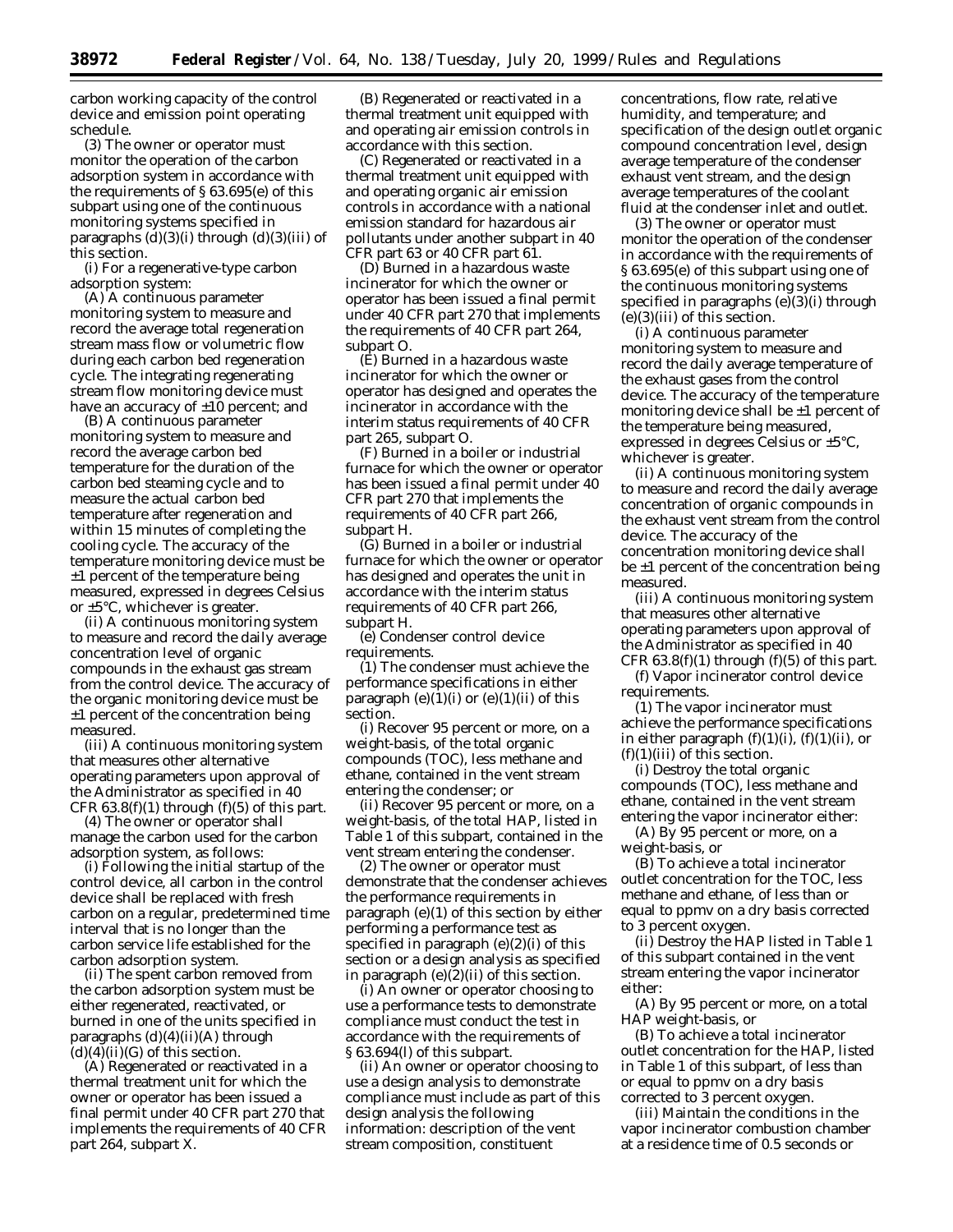longer and at a temperature of 760°C or higher.

(2) The owner or operator must demonstrate that the vapor incinerator achieves the performance requirements in paragraph  $(f)(1)$  of this section by either performing a performance test as specified in paragraph  $(f)(2)(i)$  of this section or a design analysis as specified in paragraph (f)(2)(ii) of this section.

(i) An owner or operator choosing to use a performance test to demonstrate compliance must conduct the test in accordance with the requirements of § 63.694(l) of this subpart.

(ii) An owner or operator choosing to use a design analysis to demonstrate compliance must include as part of this design analysis the information specified in either paragraph  $(f)(2)(ii)(A)$ or  $(f)(2)(ii)(B)$  of this section as applicable to the vapor incinerator design.

(A) For a thermal vapor incinerator, the design analysis shall address the vent stream composition, constituent concentrations, and flow rate and shall establish the design minimum and average temperatures in the combustion chamber and the combustion chamber residence time.

(B) For a catalytic vapor incinerator, the design analysis shall address the vent stream composition, constituent concentrations, and flow rate and shall establish the design minimum and average temperatures across the catalyst bed inlet and outlet, and the design service life of the catalyst.

(3) The owner or operator must monitor the operation of the vapor incinerator in accordance with the requirements of § 63.695(e) of this subpart using one of the continuous monitoring systems specified in paragraphs  $(f)(3)(i)$  through  $(f)(3)(iv)$  of this section as applicable to the type of vapor incinerator used.

(i) For a thermal vapor incinerator, a continuous parameter monitoring system to measure and record the daily average temperature of the exhaust gases from the control device. The accuracy of the temperature monitoring device must be ±1 percent of the temperature being measured, expressed in degrees Celsius of ±0.5°C, whichever is greater.

(ii) For a catalytic vapor incinerator, a temperature monitoring device capable of monitoring temperature at two locations equipped with a continuous recorder. One temperature sensor shall be installed in the vent stream at the nearest feasible point to the catalyst bed inlet and a second temperature sensor shall be installed in the vent stream at the nearest feasible point to the catalyst bed outlet.

(iii) For either type of vapor incinerator, a continuous monitoring system to measure and record the daily average concentration of organic compounds in the exhaust vent stream from the control device. The accuracy of the concentration monitoring device must be  $\pm 1$  percent of the concentration being measured.

(iv) For either type of vapor incinerator, a continuous monitoring system that measures alternative operating parameters other than those specified in paragraph (f)(3)(i) or  $(f)(3)(ii)$  of this section upon approval of the Administrator as specified in 40 CFR  $63.8(f)(1)$  through  $(f)(5)$  of this part.

(g) Boilers and process heaters control device requirements.

(1) The boiler or process heater must achieve the performance specifications in either paragraph  $(g)(1)(i)$ ,  $(g)(1)(ii)$ ,  $(g)(1)(iii)$ ,  $(g)(1)(iv)$ , or  $(g)(1)(v)$  of this section.

(i) Destroy the total organic compounds (TOC), less methane and ethane, contained in the vent stream introduced into the flame zone of the boiler or process heater either:

(A) By 95 percent or more, on a weight-basis, or

(B) To achieve in the exhausted combustion gases a total concentration for the TOC, less methane and ethane, of less than or equal to 20 parts ppmv on a dry basis corrected to 3 percent oxygen.

(ii) Destroy the HAP listed in Table 1 of this subpart contained in the vent stream entering the vapor incinerator either:

(A) By 95 percent or more, on a total HAP weight-basis, or

(B) To achieve in the exhausted combustion gases a total concentration for the HAP, listed in Table 1 of the subpart, of less than or equal to 20 ppmv on a dry basis corrected to 3 percent oxygen.

(iii) Introduce the vent stream into the flame zone of the boiler or process heater and maintain the conditions in the combustion chamber at a residence time of 0.5 seconds or longer and at a temperature of 760°C or higher.

(iv) Introduce the vent stream with the fuel that provides the predominate heat input to the boiler or process heater (i.e., the primary fuel); or

(v) Introduce the vent stream to a boiler or process heater for which the owner or operator either has been issued a final permit under 40 CFR part 270 and complies with the requirements of 40 CFR part 266, subpart H of this chapter; or has certified compliance with the interim status requirements of 40 CFR part 266, subpart H of this chapter.

(2) The owner or operator must demonstrate that the boiler or process heater achieves the performance specifications in paragraph  $(g)(1)$  of this section chosen by the owner or operator using the applicable method specified in paragraph  $(g)(2)(i)$  or  $(g)(2)(ii)$  of this section.

(i) If an owner or operator chooses to comply with the performance specifications in either paragraph  $(g)(1)(i)$ ,  $(g)(1)(ii)$ , or  $(g)(1)(iii)$  of this section, the owner or operator must demonstrate compliance with the applicable performance specifications by either performing a performance test as specified in paragraph  $(g)(2)(i)(A)$  of this section or a design analysis as specified in paragraph  $(g)(2)(i)(B)$  of this section.

(A) An owner or operator choosing to use a performance test to demonstrate compliance must conduct the test in accordance with the requirements of § 63.694(l) of this subpart.

(B) An owner or operator choosing to use a design analysis to demonstrate compliance must include as part of this design analysis the following information: description of the vent stream composition, constituent concentrations, and flow rate; specification of the design minimum and average flame zone temperatures and combustion zone residence time; and description of the method and location by which the vent stream is introduced into the flame zone.

(ii) If an owner or operator chooses to comply with the performance specifications in either paragraph  $(g)(1)(iv)$  or  $(g)(1)(v)$  of this section, the owner or operator must demonstrate compliance by maintaining the records that document that the boiler or process heater is designed and operated in accordance with the applicable requirements of this section.

(3) For a boiler or process heater complying with the performance specifications in either paragraph  $(g)(1)(i)$ ,  $(g)(1)(ii)$ , or  $(g)(1)(iii)$  of this section, the owner or operator must monitor the operation of a boiler or process heater in accordance with the requirements of § 63.695(e) of this subpart using one of the continuous monitoring systems specified in paragraphs  $(g)(3)(i)$  through  $(g)(3)(iii)$  of this section.

(i) A continuous parameter monitoring system to measure and record the daily average combustion zone temperature. The accuracy of the temperature sensor must be ±1 percent of the temperature being measured, expressed in degrees Celsius or ±0.5°C, whichever is greater;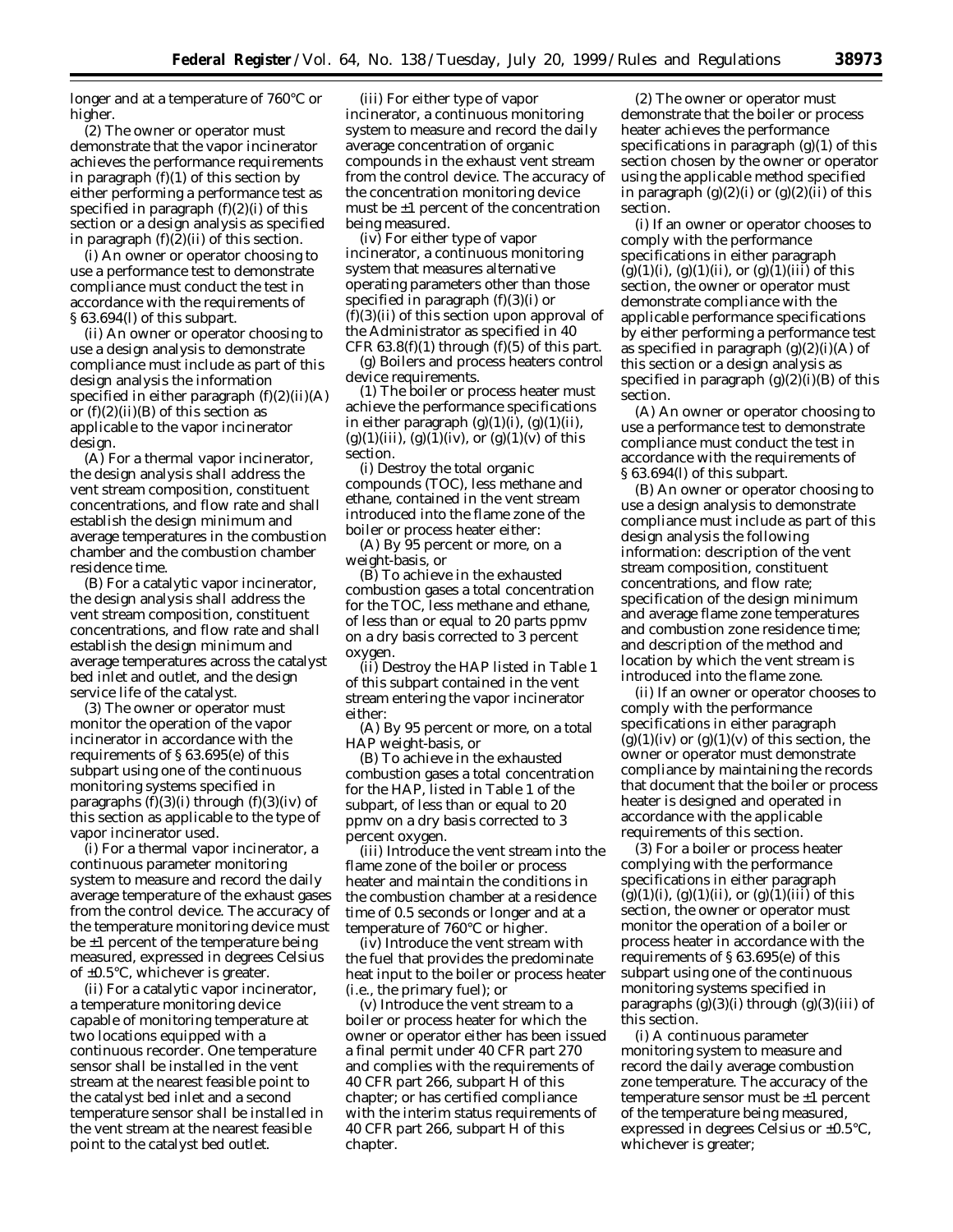(ii) A continuous monitoring system to measure and record the daily average concentration of organic compounds in the exhaust vent stream from the control device. The accuracy of the concentration monitoring device must be ±1 percent of the concentration being measured.

(iii) A continuous monitoring system that measures alternative operating parameters other than those specified in paragraph  $(g)(3)(i)$  or  $(g)(3)(ii)$  of this section upon approval of the Administrator as specified in 40 CFR  $63.8(f)(1)$  through  $(f)(5)$  of this part.

(h) Flare control device requirements. (1) The flare must be designed and operated in accordance with the requirements in 40 CFR 63.11(b).

(2) The owner or operator must demonstrate that the flare achieves the requirements in paragraph (h)(1) of this section by performing the procedures specified in paragraph (h)(2)(i) of this section. A previous compliance demonstration for the flare that meets all of the conditions specified in paragraph (h)(2)(ii) of this section may be used by an owner or operator to demonstrate compliance with this paragraph (h)(2).

(i) To demonstrate that a flare achieves the requirements in paragraph (h)(1) of this section, the owner or operator performs all of the procedures specified in paragraphs  $(h)(2)(i)(A)$ through  $(h)(2)(i)(C)$  of this section.

(A) The owner or operator conducts a visible emission test for the flare in accordance with the requirements specified in 40 CFR 63.11(b)(4).

(B) The owner or operator determines the net heating value of the gas being combusted in the flare in accordance with the requirements specified in 40 CFR 63.11(b)(6); and

(C) The owner or operator determines the flare exit velocity in accordance with the requirements applicable to the flare design as specified in 40 CFR 63.11(b)( $\bar{7}$ ) or 40 CFR 63.11(b)(8).

(ii) A previous compliance demonstration for the flare may be used by an owner or operator to demonstrate compliance with paragraph (h)(2) of this section provided that all conditions for the compliance determination and subsequent flare operation are met as specified in paragraphs (h)(2)(ii)(A) and  $(h)(2)(ii)(B)$  of this section.

(A) The owner or operator conducted the compliance determination using the procedures specified in paragraph  $(h)(2)(i)$  of this section.

(B) No flare operating parameter or process changes have occurred since completion of the compliance determination which could affect the compliance determination results.

(3) The owner or operator must monitor the operation of the flare using a heat sensing monitoring device (including but not limited to a thermocouple, ultraviolet beam sensor, or infrared sensor) that continuously detects the presence of a pilot flame. The owner or operator must record, for each 1-hour period, whether the monitor was continuously operating and whether a pilot flame was continuously present during each hour as required in § 63.696(b)(3) of this subpart.

14. Section 63.694 is amended by adding paragraphs (a)(12) and (m) and by revising paragraphs (b)(2)(ii),  $(b)(2)(iii)$ ,  $(b)(3)(i)$ ,  $(c)$ ,  $(e)$ ,  $(f)$ ,  $(g)$ ,  $(h)$ ,  $(i)$ and (k) to read as follows:

# **§ 63.694 Testing methods and procedures.** (a) \* \* \*

(12) To determine process vent stream flow rate and total organic HAP concentration for compliance with the standards specified in § 63.693 of this subpart, the testing methods and procedures are specified in paragraph (m) of this section.

(b)  $* * * *$ 

 $(2) * * * *$ (ii) *Analysis.* Each collected sample must be prepared and analyzed in accordance with one of the following methods as applicable to the sampled off-site material for the purpose of measuring the HAP listed in Table 1 of this subpart:

(A) Method 305 in 40 CFR part 63, appendix A.

(B) Method 25D in 40 CFR part 60, appendix A.

 $(C)$  Method 624 in 40 CFR part 136, appendix A. If this method is used to analyze one or more compounds that are not on the method's published list of approved compounds, the Alternative Test Procedure specified in 40 CFR 136.4 and 40 CFR 136.5 must be followed.

(D) Method 625 in 40 CFR part 136, appendix A. For the purpose of using this method to comply with this subpart, the owner or operator must perform corrections to these compounds based on the ''accuracy as recovery'' using the factors in Table 7 of the method. If this method is used to analyze one or more compounds that are not on the method's published list of approved compounds, the Alternative Test Procedure specified in 40 CFR 136.4 and 40 CFR 136.5 must be followed.

(E) Method 1624 in 40 CFR part 136, appendix A.

(F) Method 1625 in 40 CFR part 136, appendix A.

(G) Method 8260 in ''Test Methods for Evaluating Solid Waste, Physical/

Chemical Methods,'' EPA Publication No. SW–846, Third Edition, September 1986, as amended by Update I, November 15, 1992. As an alternative, an owner or operator may use any more recent, updated version of Method 8260 approved by the EPA. For the purpose of using Method 8260 to comply with this subpart, the owner or operator must maintain a formal quality assurance program consistent with section 8 of Method 8260, and this program must include the following elements related to measuring the concentrations of volatile compounds:

(*1*) Documentation of site-specific procedures to minimize the loss of compounds due to volatilization, biodegradation, reaction, or sorption during the sample collection, storage, and preparation steps.

(*2*) Documentation of specific quality assurance procedures followed during sampling, sample preparation, sample introduction, and analysis.

(*3*) Measurement of the average accuracy and precision of the specific procedures, including field duplicates and field spiking of the off-site material source before or during sampling with compounds having similar chemical characteristics to the target analytes.

(H) Method 8270 in ''Test Methods for Evaluating Solid Waste, Physical/ Chemical Methods,'' EPA Publication No. SW–846, Third Edition, September 1986, as amended by Update I, November 15, 1992. As an alternative, an owner or operator may use any more recent, updated version of Method 8270 approved by the EPA. For the purpose of using Method 8270 to comply with this subpart, the owner or operator must maintain a formal quality assurance program consistent with Method 8270, and this program must include the following elements related to measuring the concentrations of volatile compounds:

(*1*) Documentation of site-specific procedures to minimize the loss of compounds due to volatilization, biodegradation, reaction, or sorption during the sample collection, storage, and preparation steps.

(*2*) Documentation of specific quality assurance procedures followed during sampling, sample preparation, sample introduction, and analysis.

(*3*) Measurement of the average accuracy and precision of the specific procedures, including field duplicates and field spiking of the off-site material source before or during sampling with compounds having similar chemical characteristics to the target analytes.

(I) Any other analysis method that has been validated in accordance with the procedures specified in section 5.1 and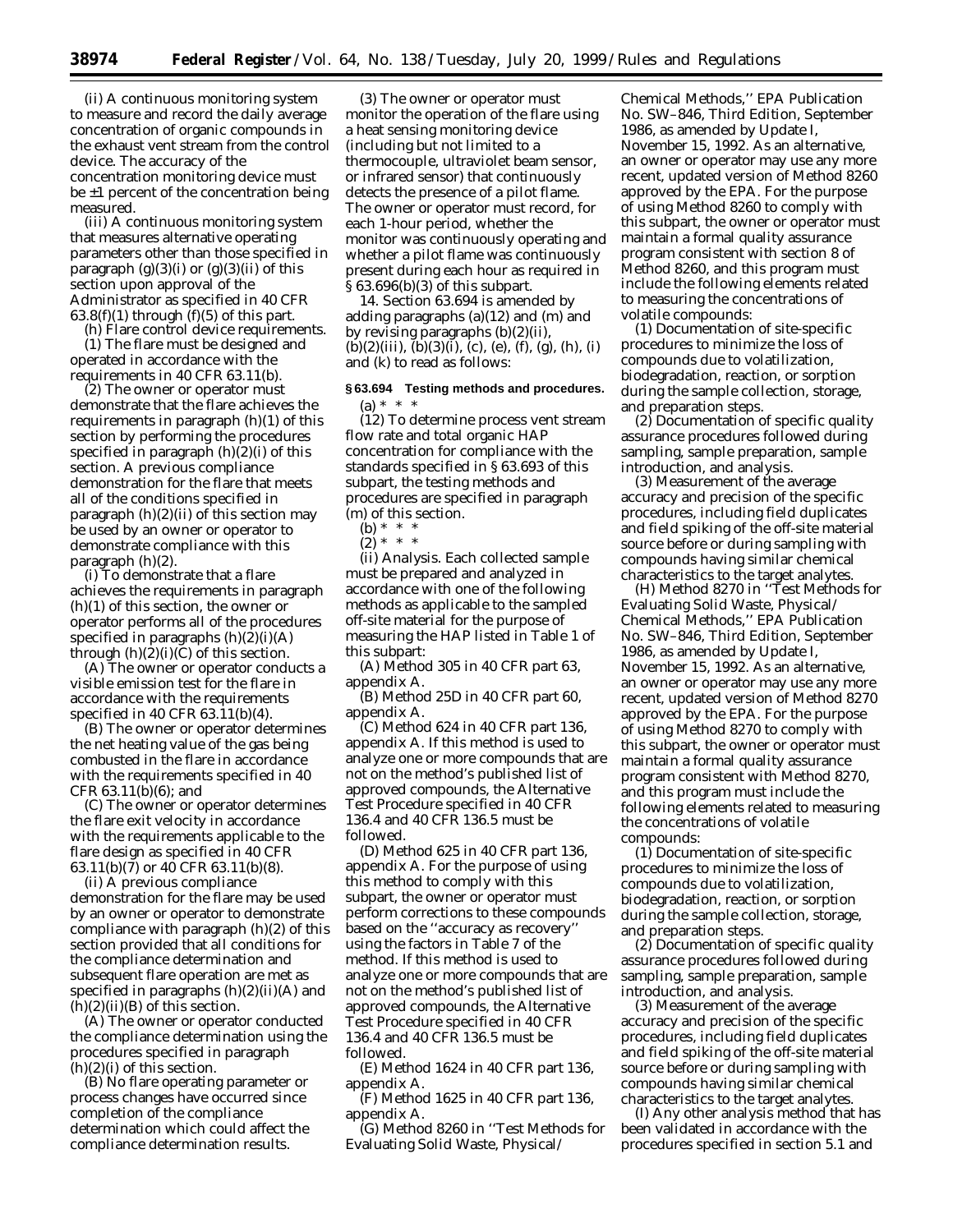section 5.3 and the corresponding calculations in section 6.1 or section 6.3 of Method 301 in appendix A in 40 CFR part 63. The data are acceptable if they meet the criteria specified in section 6.1.5 or section 6.3.3 of Method 301. If correction is required under section 6.3.3 of Method 301, the data are acceptable if the correction factor is within the range of 0.7 to 1.30. Other sections of Method 301 are not required.

(iii) Calculations. The average VOHAP concentration (C) on a mass-weighted basis shall be calculated by using the results for all samples analyzed in accordance with paragraph (b)(2)(ii) of this section and the following equation. An owner or operator using a test method that provides species-specific chemical concentrations may adjust the measured concentrations to the corresponding concentration values which would be obtained had the offsite material samples been analyzed using Method 305. To adjust these data, the measured concentration for each individual HAP chemical species contained in the off-site material is multiplied by the appropriate speciesspecific adjustment factor  $(f_{m305})$  listed in Table 1 of this subpart.

$$
\overline{C} = \frac{1}{Q} \times \sum_{i=1}^{n} (Q_i \times C_i)
$$

Where:

- $C =$  Average VOHAP concentration of the off-site material at the point-ofdelivery on a mass-weighted basis, ppmw.
- i = Individual sample ''i'' of the off-site material.
- n = Total number of samples of the offsite material collected (at least 4) for the averaging period (not to exceed 1 year).
- $Q_i$  = Mass quantity of off-site material stream represented by  $C_{i, \, \text{kg/hr}}$ .
- $Q_T$  = Total mass quantity of off-site material during the averaging period, kg/hr.
- $C_i$  = Measured VOHAP concentration of sample ''i'' as determined in accordance with the requirements of § 63.694(a), ppmw.
- \* \* \* \* \*  $(3) * * * *$

(i) Documentation shall be prepared that presents the information used as the basis for the owner's or operator's knowledge of the off-site material stream's average VOHAP concentration. Examples of information that may be used as the basis for knowledge include: material balances for the source or process generating the off-site material stream; species-specific chemical test data for the off-site material stream from previous testing that are still applicable to the current off-site material stream; previous test data for other locations managing the same type of off-site material stream; or other knowledge based on information in documents such as manifests, shipping papers, or waste certification notices.

\* \* \* \* \* (c) Determination of average VOHAP concentration of an off-site material stream at the point-of-treatment.

(1) *Sampling.* Samples of the off-site material stream shall be collected at the point-of-treatment in a manner such that volatilization of organics contained in the sample is minimized and an adequately representative sample is collected and maintained for analysis by the selected method.

(i) The averaging period to be used for determining the average VOHAP concentration for the off-site material stream on a mass-weighted average basis shall be designated and recorded. The averaging period can represent any time interval that the owner or operator determines is appropriate for the off-site material stream but shall not exceed 1 year.

(ii) A sufficient number of samples, but no less than four samples, shall be collected to represent the complete range of HAP compositions and HAP quantities that occur in the off-site material stream during the entire averaging period due to normal variations in the operating conditions for the treatment process. Examples of such normal variations are seasonal variations in off-site material quantity or fluctuations in ambient temperature.

(iii) All samples shall be collected and handled in accordance with written procedures prepared by the owner or operator and documented in a site sampling plan. This plan shall describe the procedure by which representative samples of the off-site material stream are collected such that a minimum loss of organics occurs throughout the sample collection and handling process and by which sample integrity is maintained. A copy of the written sampling plan shall be maintained onsite in the plant site operating records. An example of an acceptable sampling plan includes a plan incorporating sample collection and handling procedures in accordance with the requirements specified in ''Test Methods for Evaluating Solid Waste, Physical/Chemical Methods,'' EPA Publication No. SW–846 or Method 25D in 40 CFR part 60, appendix A.

(2) *Analysis.* Each collected sample must be prepared and analyzed in accordance with one of the methods

specified in paragraphs  $(b)(2)(ii)(A)$ through  $(b)(2)(ii)(I)$  of this section, as applicable to the sampled off-site material, for the purpose of measuring the HAP listed in Table 1 of this subpart.

(3) *Calculations.* The average VOHAP concentration (C) a mass-weighted basis shall be calculated by using the results for all samples analyzed in accordance with paragraph  $(c)(2)$  of this section and the following equation. An owner or operator using a test method that provides species-specific chemical concentrations may adjust the measured concentrations to the corresponding concentration values which would be obtained had the off-site material samples been analyzed using Method 305. To adjust these data, the measured concentration for each individual HAP chemical species contained in the offsite material is multiplied by the appropriate species-specific adjustment factor  $(f_{m305})$  listed in Table 1 of this subpart.

$$
\overline{C} = \frac{1}{Q_T} \times \sum_{i=1}^{n} (Q_i \times C_i)
$$

Where:

- $C =$  Average VOHAP concentration of the off-site material on a massweighted basis, ppmw.
- i = Individual sample ''i'' of the off-site material.
- n = Total number of samples of the offsite material collected (at least 4) for the averaging period (not to exceed 1 year).
- $Q_i$  = Mass quantity of off-site material stream represented by  $C_i$ , kg/hr.
- $Q_T$  = Total mass quantity of off-site material during the averaging period, kg/hr.
- $\mathrm{C}_\mathrm{i}$  = Measured VOHAP concentration of sample ''i'' as determined in accordance with the requirements of § 63.694(a), ppmw.

\* \* \* \* \* (e) Determination of required HAP mass removal rate (RMR).

(1) Each individual stream containing HAP that enters the treatment process shall be identified.

(2) The average VOHAP concentration at the point-of-delivery for each stream identified in paragraph (e)(1) of this section shall be determined using the test methods and procedures specified in paragraph (b) of this section.

(3) For each stream identified in paragraph (e)(1) of this section that has an average VOHAP concentration equal to or greater than 500 ppmw at the point-of-delivery, the average volumetric flow rate and the density of the off-site material stream at the pointof-delivery shall be determined.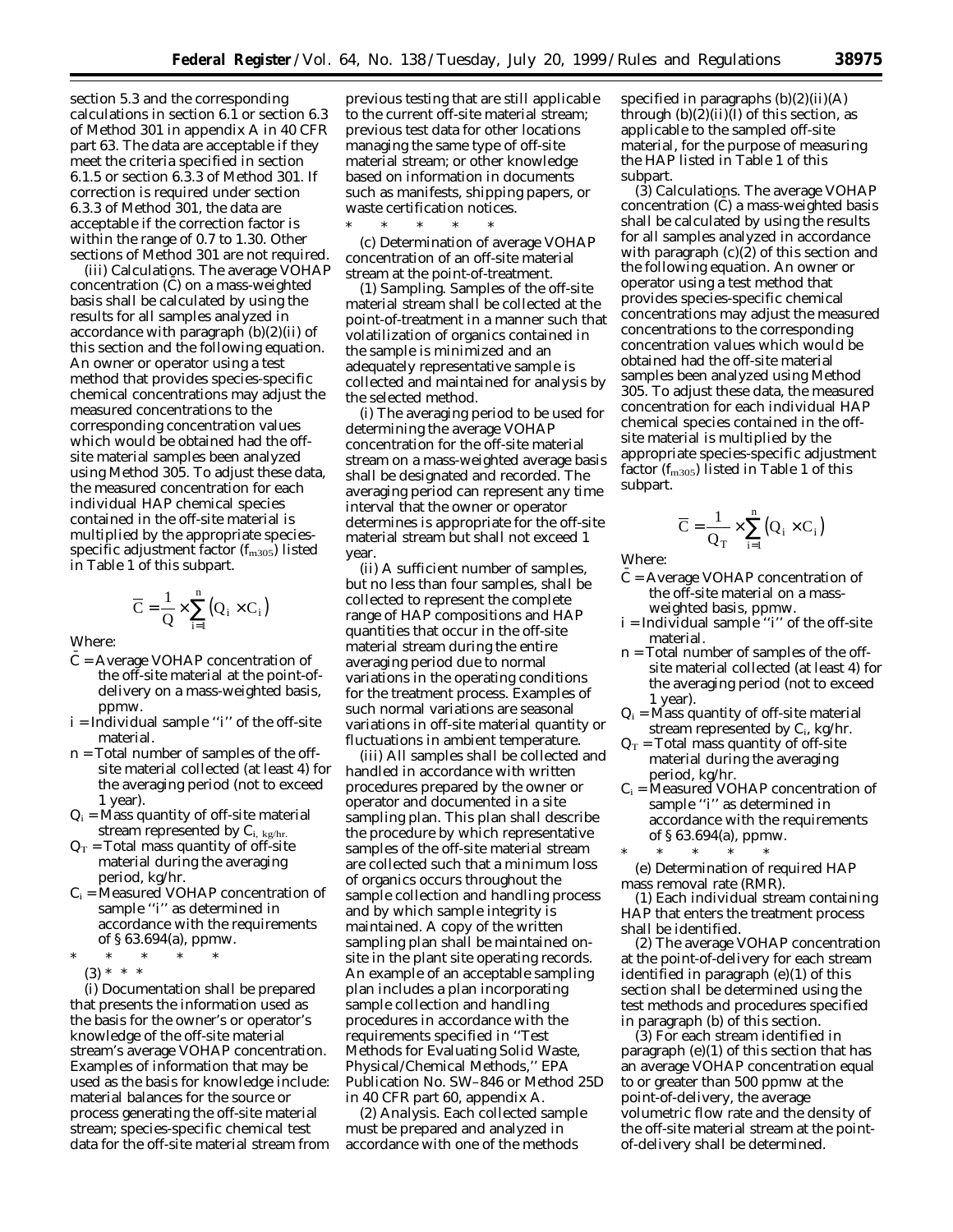(4) The required HAP mass removal rate (RMR) shall be calculated by using the average VOHAP concentration, average volumetric flow rate, and density determined in paragraph (e)(3) of this section for each stream and the following equation:

$$
RMR = \sum_{y=1}^{n} \left[ V_y \times k_y \times \frac{\left(\overline{C_y} - 500 \text{ ppmw}\right)}{10^6} \right]
$$

Where:

- RMR = Required HAP mass removal rate, kg/hr.
- y = Individual stream ''y'' that has a VOHAP concentration equal to or greater than 500 ppmw at the pointof-delivery as determined in § 63.694(b).
- n = Total number of ''y'' streams treated by process.
- $V_y$  = Average volumetric flow rate of stream ''y'' at the point-of-delivery, m3/hr.
- $k_y$  = Density of stream "y", kg/m<sup>3</sup>.
- $C_v$  = Average VOHAP concentration of stream ''y'' at the point-of-delivery as determined in § 63.694(b)(2), ppmw.

(f) Determination of actual HAP mass removal rate (MR).

(1) The actual HAP mass removal rate (MR) shall be determined based on results for a minimum of three consecutive runs. The sampling time for each run shall be 1 hour.

(2) The HAP mass flow entering the process  $(E_b)$  and the HAP mass flow exiting the process  $(E_a)$  shall be determined using the test methods and procedures specified in paragraphs  $(g)(2)$  through  $(g)(4)$  of this section.

(3) The actual mass removal rate shall be calculated using the HAP mass flow rates determined in paragraph (f)(2) of this section and the following equation:  $MR = E_b - E_a$ 

where:

MR = Actual HAP mass removal rate, kg/hr.

 $E_b$  = HAP mass flow entering process as determined in paragraph (f)(2) of this section, kg/hr.

 $E_a = H\overrightarrow{AP}$  mass flow exiting process as determined in paragraph (f)(2) of this section, kg/hr.

(g) Determination of treatment process HAP reduction efficiency (R).

(1) The HAP reduction efficiency (R) for a treatment process shall be determined based on results for a minimum of three consecutive runs.

(2) Each individual stream containing HAP that enters the treatment process shall be identified. Each individual stream containing HAP that exits the treatment process shall be identified. The owner or operator shall prepare a sampling plan for measuring the identified streams that accurately reflects the retention time of the material in the process.

(3) For each run, information shall be determined for each stream identified in paragraph  $(g)(2)$  of this section as specified in paragraphs (g)(3)(i) through  $(g)(3)(iii)$  of this section.

(i) The mass quantity shall be determined for each stream identified in paragraph  $(g)(2)$  of this section as entering the process  $(Q_b)$ . The mass quantity shall be determined for each stream identified in paragraph (g)(2) of this section as exiting the process  $(Q_a)$ .

(ii) The average VOHAP concentration at the point-of-delivery shall be determined for each stream entering the process  $(C_b)$  (as identified in paragraph  $(g)(2)$  of this section) using the test methods and procedures specified in paragraph (b) of this section.

(iii) The average VOHAP concentration at the point-of-treatment shall be determined for each stream exiting the process  $(C_a)$  (as identified in paragraph (g)(2) of this section) using the test methods and procedures specified in paragraph (c) of this section.

(4) The HAP mass flow entering the process  $(E_b)$  and the HAP mass flow exiting the process  $(E_a)$  shall be calculated using the results determined in paragraph (g)(3) of this section and the following equations:

$$
\begin{aligned} E_{a} = & \frac{1}{10^6} \sum_{j=1}^{m} \Bigl( Q_{aj} \times \overline{C_{aj}} \Bigr) \\ E_{b} = & \frac{1}{10^6} \sum_{j=1}^{m} \Bigl( Q_{bj} \times \overline{C_{bj}} \Bigr) \end{aligned}
$$

Where:

- $E_b$  = HAP mass flow entering process, kg/hr.
- $E_a$  = HAP mass flow exiting process, kg/ hr.
- m = Total number of runs (at least 3)

j = Individual run ''j''

- $Q_{bi}$  = Mass quantity of material entering process during run ''j'', kg/hr.
- $Q_{ai}$  = Average mass quantity of material exiting process during run ''j'', kg/ hr.
- $C_{aj}$  = Average VOHAP concentration of material exiting process during run ''j'' as determined in § 63.694(c), ppmw.
- $C_{bi}$  = Average VOHAP concentration of material entering process during run ''j'' as determined in § 63.694(b)(2), ppmw.

(5) The HAP reduction efficiency (R) shall be calculated using the HAP mass flow rates determined in paragraph (g)(4) of this section and the following equation:

$$
R = \frac{E_b - E_a}{E_b} \times 100
$$

Where:

- R = HAP reduction efficiency, percent.
- $E_b$  = HAP mass flow entering process as determined in paragraph (g)(4) of this section, kg/hr.
- $E_a$  = HAP mass flow exiting process as determined in accordance with the requirements of paragraph (g)(4) of this section, kg/hr.

(h) Determination of HAP

biodegradation efficiency  $(R_{\text{bio}})$ .

(1) The fraction of HAP biodegraded  $(F<sub>bio</sub>)$  shall be determined using one of the procedures specified in appendix C of this part 63.

(2) The HAP biodegradation efficiency  $(R<sub>bio</sub>)$  shall be calculated by using the following equation:

$$
R_{\rm bio}=F_{\rm bio}\times 100
$$

where:

 $R_{bio} = HAP$  biodegradation efficiency, percent.

 $F_{bio}$  = Fraction of HAP biodegraded as determined in paragraph (h)(1) of this section.

(i) Determination of actual HAP mass removal rate  $(MR_{\text{bio}})$ .

(1) The actual HAP mass removal rate  $(MR_{bio})$  shall be determined based on results for a minimum of three consecutive runs. The sampling time for each run shall be 1 hour.

(2) The HAP mass flow entering the process  $(E_b)$  shall be determined using the test methods and procedures specified in paragraphs (g)(2) through  $(g)(4)$  of this section.

(3) The fraction of HAP biodegraded  $(F<sub>bio</sub>)$  shall be determined using the procedure specified in 40 CFR part 63, appendix C of this part.

(4) The actual mass removal rate shall be calculated by using the HAP mass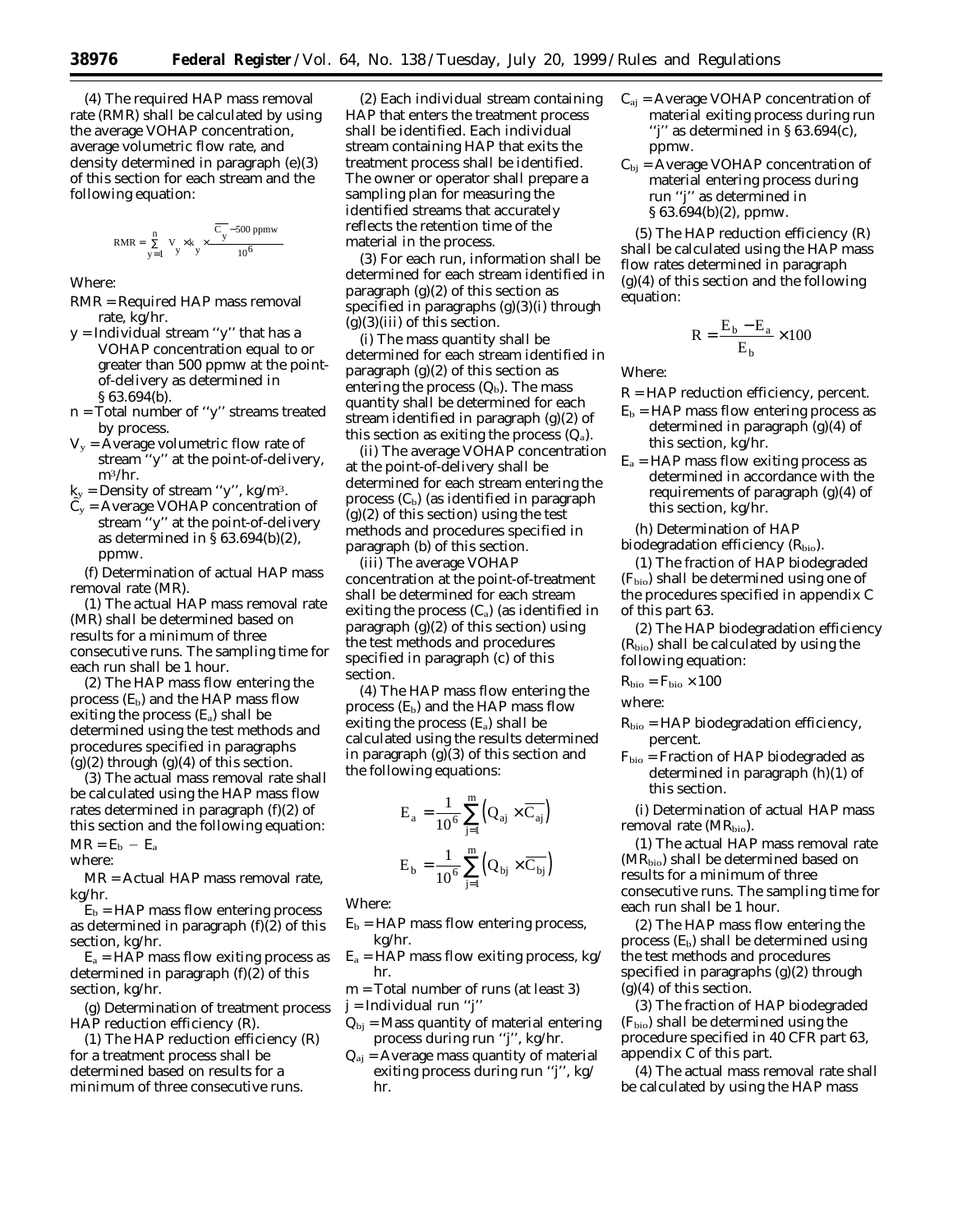flow rates and fraction of HAP biodegraded determined in paragraphs  $(i)(2)$  and  $(i)(3)$ , respectively, of this section and the following equation:

 $MR_{bio} = E^b \times F_{bio}$ 

Where:

 $MR<sub>bio</sub> = Actual HAP mass removal rate,$ kg/hr.

 $E_b = \overrightarrow{H}AP$  mass flow entering process, kg/hr.

 $F_{bio}$  = Fraction of HAP biodegraded. \* \* \* \* \*

(k) Procedure for determining no detectable organic emissions for the purpose of complying with this subpart.

(1) The test shall be conducted in accordance with the procedures specified in Method 21 of 40 CFR part 60, appendix A. Each potential leak interface (i.e., a location where organic vapor leakage could occur) on the cover and associated closure devices shall be checked. Potential leak interfaces that are associated with covers and closure devices include, but are not limited to: the interface of the cover and its foundation mounting; the periphery of any opening on the cover and its associated closure device; and the sealing seat interface on a spring-loaded pressure-relief valve.

(2) The test shall be performed when the unit contains a material having a total organic concentration representative of the range of concentrations for the materials expected to be managed in the unit. During the test, the cover and closure devices shall be secured in the closed position.

(3) The detection instrument shall meet the performance criteria of Method 21 of 40 CFR part 60, appendix A, except the instrument response factor criteria in section 3.1.2(a) of Method 21 shall be for the average composition of the organic constituents in the material placed in the unit, not for each individual organic constituent.

(4) The detection instrument shall be calibrated before use on each day of its use by the procedures specified in Method 21 of 40 CFR part 60, appendix A.

(5) Calibration gases shall be as follows:

(i) Zero air (less than 10 ppmv hydrocarbon in air); and

(ii) A mixture of methane or n-hexane in air at a concentration of approximately, but less than, 10,000 ppmv.

(6) An owner or operator may choose to adjust or not adjust the detection instrument readings to account for the background organic concentration level. If an owner or operator chooses to adjust the instrument readings for the

background level, the background level value must be determined according to the procedures in Method 21 of 40 CFR part 60, appendix A.

(7) Each potential leak interface shall be checked by traversing the instrument probe around the potential leak interface as close to the interface as possible, as described in Method 21. In the case when the configuration of the cover or closure device prevents a complete traverse of the interface, all accessible portions of the interface shall be sampled. In the case when the configuration of the closure device prevents any sampling at the interface and the device is equipped with an enclosed extension or horn (e.g., some pressure relief devices), the instrument probe inlet shall be placed at approximately the center of the exhaust area to the atmosphere.

(8) An owner or operator must determine if a potential leak interface operates with no detectable emissions using the applicable procedure specified in paragraph  $(k)(8)(i)$  or  $(k)(8)(ii)$  of this section.

(i) If an owner or operator chooses not to adjust the detection instrument readings for the background organic concentration level, then the maximum organic concentration value measured by the detection instrument is compared directly to the applicable value for the potential leak interface as specified in paragraph (k)(9) of this section.

(ii) If an owner or operator chooses to adjust the detection instrument readings for the background organic concentration level, the value of the arithmetic difference between the maximum organic concentration value measured by the instrument and the background organic concentration value as determined in paragraph (k)(6) of this section is compared with the applicable value for the potential leak interface as specified in paragraph  $(k)(9)$  of this section.

(9) A potential leak interface is determined to operate with no detectable emissions using the applicable criteria specified in paragraphs  $(k)(9)(i)$  and  $(k)(9)(ii)$  of this section.

(i) For a potential leak interface other than a seal around a shaft that passes through a cover opening, the potential leak interface is determined to operate with no detectable organic emissions if the organic concentration value determined in paragraph (k)(8) is less than 500 ppmv.

(ii) For a seal around a shaft that passes through a cover opening, the potential leak interface is determined to operate with no detectable organic emissions if the organic concentration

value determined in paragraph (k)(8) is less than 10,000 ppmv.

\* \* \* \* \* (m) Determination of process vent stream flow rate and total HAP concentration.

(1) Method 1 or 1A of 40 CFR part 60, appendix A, as appropriate, must be used for selection of the sampling site.

(2) No traverse site selection method is needed for vents smaller than 0.10 meter in diameter.

(3) Process vent stream gas volumetric flow rate must be determined using Method 2, 2A, 2C, or 2D of 40 CFR part 60, appendix A, as appropriate.

(4) Process vent stream total HAP concentration must be measured using the following procedures:

(i) Method 18 of 40 CFR part 60, appendix A, must be used to measure the total HAP concentration. Alternatively, any other method or data that has been validated according to the protocol in Method 301 of appendix A of this part may be used.

(ii) Where Method 18 of 40 CFR part 60, appendix A, is used, the following procedures must be used to calculate parts per million by volume concentration:

(A) The minimum sampling time for each run must be 1 hour in which either an integrated sample or four grab samples must be taken. If grab sampling is used, then the samples must be taken at approximately equal intervals in time, such as 15 minute intervals during the run.

(B) The total HAP concentration  $(C_{\text{HAP}})$  must be computed according to the following equation:

$$
C_{HAP} = \frac{\sum_{i=1}^{x} \left(\sum_{j=1}^{n} C_{ji}\right)}{X}
$$

Where:

- $C_{\text{HAP}}$  = Total concentration of  $HAP$ compounds listed in Table 1 of this subpart, dry basis, parts per million by volume.
- $C_{ji}$  = Concentration of sample component j of the sample i, dry basis, parts per million by volume.
- n = Number of components in the sample.
- $x =$  Number of samples in the sample run.

15. Section 63.695 is revised to read as follows:

# **§ 63.695 Inspection and monitoring requirements.**

(a) This section specifies the inspection and monitoring procedures required to perform the following: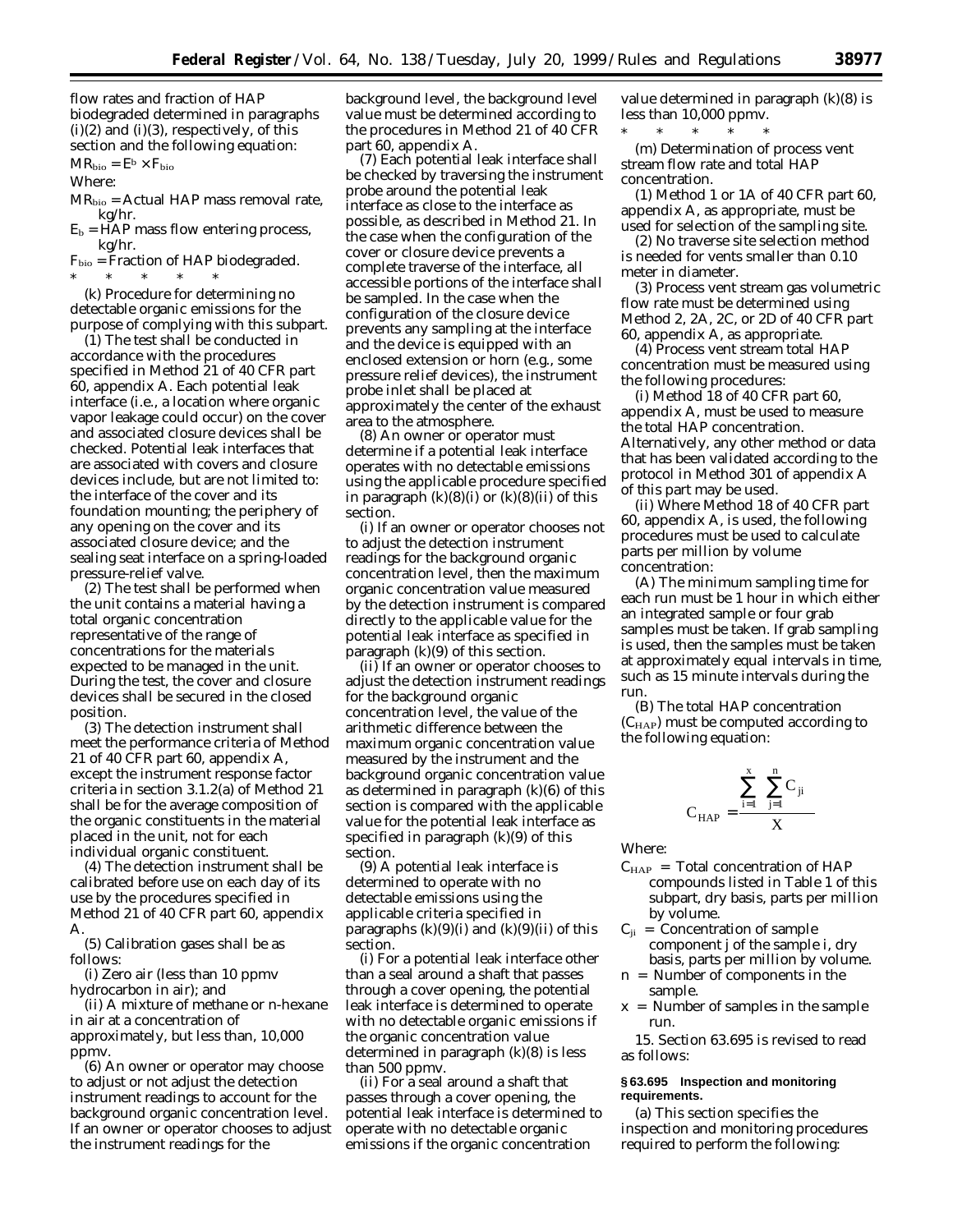(1) To inspect tank fixed roofs and floating roofs for compliance with the Tank Level 2 controls standards specified in § 63.685 of this subpart, the inspection procedures are specified in paragraph (b) of this section.

(2) To inspect and monitor closedvent systems for compliance with the standards specified in § 63.693 of this subpart, the inspection and monitoring procedures are specified in paragraph (c) of this section.

(3) To inspect and monitor transfer system covers for compliance with the standards specified in § 63.689(c)(1) of this subpart, the inspection and monitoring procedures are specified in paragraph (d) of this section.

(4) To monitor control devices for compliance with the standards specified in § 63.693 of this subpart, the monitoring procedures are specified in paragraph (e) of this section.

(b) Tank Level 2 fixed roof and floating roof inspection requirements.

(1) Owners and operators that use a tank equipped with an internal floating roof in accordance with the provisions of § 63.685(e) of this subpart shall meet the following inspection requirements:

(i) The floating roof and its closure devices shall be visually inspected by the owner or operator to check for defects that could result in air emissions. Defects include, but are not limited to, the internal floating roof is not floating on the surface of the liquid inside the tank; liquid has accumulated on top of the internal floating roof; any portion of the roof seals have detached from the roof rim; holes, tears, or other openings are visible in the seal fabric; the gaskets no longer close off the waste surfaces from the atmosphere; or the slotted membrane has more than 10 percent open area.

(ii) The owner or operator shall inspect the internal floating roof components as follows except as provided for in paragraph (b)(1)(iii) of this section:

(A) Visually inspect the internal floating roof components through openings on the fixed-roof (e.g., manholes and roof hatches) at least once every calendar year after initial fill, and

(B) Visually inspect the internal floating roof, primary seal, secondary seal (if one is in service), gaskets, slotted membranes, and sleeve seals (if any) each time the tank is emptied and degassed and at least every 10 years. Prior to each inspection, the owner or operator shall notify the Administrator in accordance with the reporting requirements specified in § 63.697 of this subpart.

(iii) As an alternative to performing the inspections specified in paragraph

 $(b)(1)(ii)$  of this section for an internal floating roof equipped with two continuous seals mounted one above the other, the owner or operator may visually inspect the internal floating roof, primary and secondary seals, gaskets, slotted membranes, and sleeve seals (if any) each time the tank is emptied and degassed and at least every 5 years. Prior to each inspection, the owner or operator shall notify the Administrator in accordance with the reporting requirements specified in § 63.697 of this subpart.

(iv) In the event that a defect is detected, the owner or operator shall repair the defect in accordance with the requirements of paragraph (b)(4) of this section.

(v) The owner or operator shall maintain a record of the inspection in accordance with the requirements specified in § 63.696 of this subpart.

(2) Owners and operators that use a tank equipped with an external floating roof in accordance with the provisions of § 63.685(f) of this subpart shall meet the following requirements:

(i) The owner or operator shall measure the external floating roof seal gaps in accordance with the following requirements:

(A) The owner or operator shall perform measurements of gaps between the tank wall and the primary seal within 60 days after initial operation of the tank following installation of the floating roof and, thereafter, at least once every 5 years. Prior to each inspection, the owner or operator shall notify the Administrator in accordance with the reporting requirements specified in § 63.697 of this subpart.

(B) The owner or operator shall perform measurements of gaps between the tank wall and the secondary seal within 60 days after initial operation of the separator following installation of the floating roof and, thereafter, at least once every year. Prior to each inspection, the owner or operator shall notify the Administrator in accordance with the reporting requirements specified in § 63.697 of this subpart.

(C) If a tank ceases to hold off-site material for a period of 1 year or more, subsequent introduction of off-site material into the tank shall be considered an initial operation for the purposes of paragraphs  $(b)(2)(i)(A)$  and  $(b)(2)(i)(B)$  of this section.

(D) The owner shall determine the total surface area of gaps in the primary seal and in the secondary seal individually using the following procedure.

(*1*) The seal gap measurements shall be performed at one or more floating

roof levels when the roof is floating off the roof supports.

(*2*) Seal gaps, if any, shall be measured around the entire perimeter of the floating roof in each place where a 0.32-centimeter (cm)  $(\frac{1}{8}$ -inch) diameter uniform probe passes freely (without forcing or binding against the seal) between the seal and the wall of the tank and measure the circumferential distance of each such location.

(*3*) For a seal gap measured under paragraph (b)(2) of this section, the gap surface area shall be determined by using probes of various widths to measure accurately the actual distance from the tank wall to the seal and multiplying each such width by its respective circumferential distance.

(*4*) The total gap area shall be calculated by adding the gap surface areas determined for each identified gap location for the primary seal and the secondary seal individually, and then dividing the sum for each seal type by the nominal diameter of the tank. These total gap areas for the primary seal and secondary seal are then compared to the respective standards for the seal type as specified in  $\S 63.685(f)(1)$  of this subpart.

(E) In the event that the seal gap measurements do not conform to the specifications in  $\S 63.685(f)(1)$  of this subpart, the owner or operator shall repair the defect in accordance with the requirements of paragraph (b)(4) of this section.

(F) The owner or operator shall maintain a record of the inspection in accordance with the requirements specified in § 63.696 of this subpart.

(ii) The owner or operator shall visually inspect the external floating roof in accordance with the following requirements:

(A) The floating roof and its closure devices shall be visually inspected by the owner or operator to check for defects that could result in air emissions. Defects include, but are not limited to: holes, tears, or other openings in the rim seal or seal fabric of the floating roof; a rim seal detached from the floating roof; all or a portion of the floating roof deck being submerged below the surface of the liquid in the tank; broken, cracked, or otherwise damaged seals or gaskets on closure devices; and broken or missing hatches, access covers, caps, or other closure devices.

(B) The owner or operator shall perform the inspections following installation of the external floating roof and, thereafter, at least once every year.

(C) In the event that a defect is detected, the owner or operator shall repair the defect in accordance with the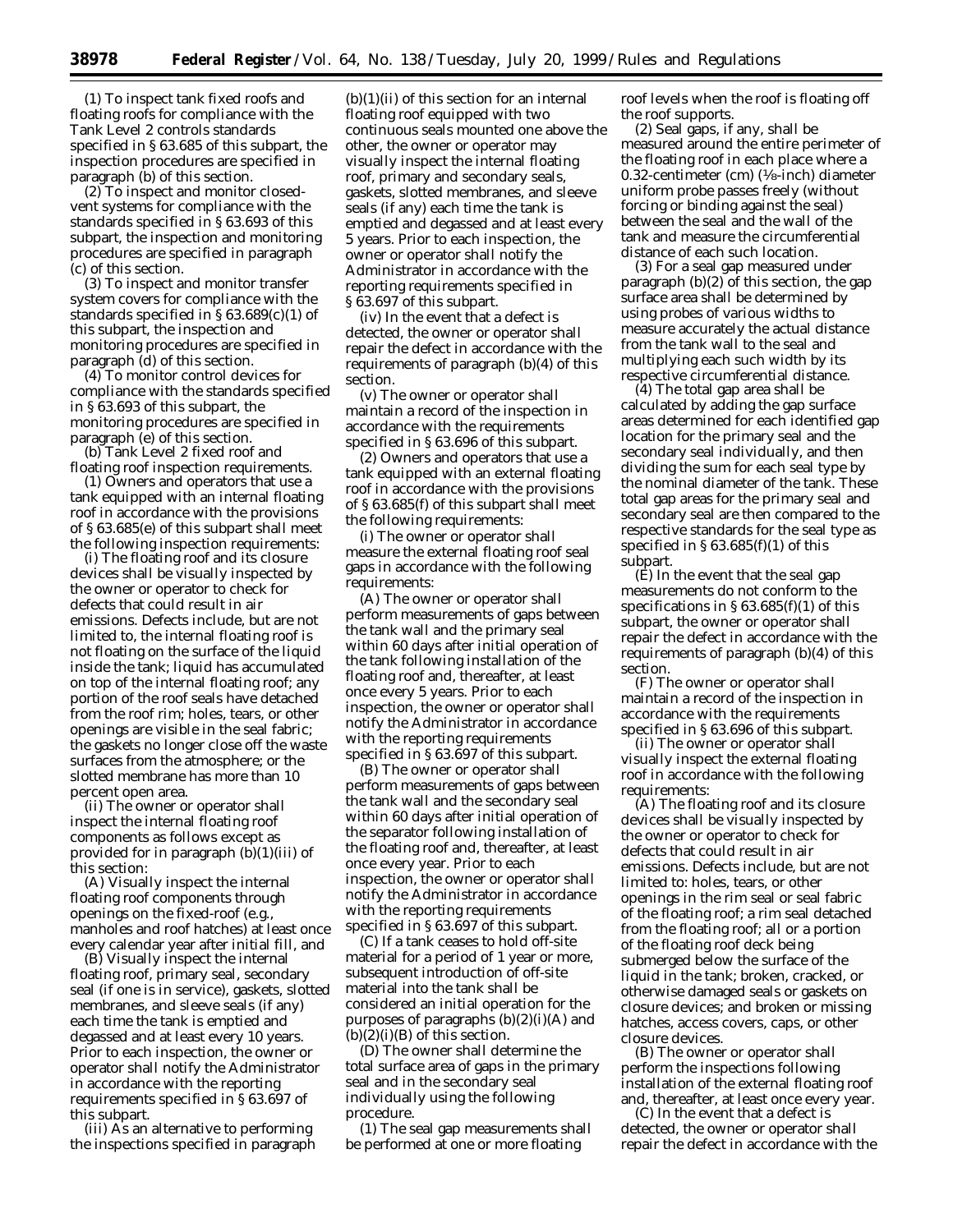requirements of paragraph (b)(4) of this section.

(D) The owner or operator shall maintain a record of the inspection in accordance with the requirements specified in § 63.696(d) of this subpart.

(3) Owners and operators that use a tank equipped with a fixed roof in accordance with the provisions of § 63.685(g) of this subpart shall meet the following requirements:

(i) The fixed roof and its closure devices shall be visually inspected by the owner or operator to check for defects that could result in air emissions. Defects include, but are not limited to, visible cracks, holes, or gaps in the roof sections or between the roof and the separator wall; broken, cracked, or otherwise damaged seals or gaskets on closure devices; and broken or missing hatches, access covers, caps, or other closure devices. In the case when a tank is buried partially or entirely underground, inspection is required only for those portions of the cover that extend to or above the ground surface, and those connections that are on such portions of the cover (e.g., fill ports, access hatches, gauge wells, etc.) and can be opened to the atmosphere.

(ii) The owner or operator must perform an initial inspection following installation of the fixed roof. Thereafter, the owner or operator must perform the inspections at least once every calendar year except as provided for in paragraph (f) of this section.

(iii) In the event that a defect is detected, the owner or operator shall repair the defect in accordance with the requirements of paragraph (b)(4) of this section.

(iv) The owner or operator shall maintain a record of the inspection in accordance with the requirements specified in § 63.696(e) of this subpart.

(4) The owner or operator shall repair each defect detected during an inspection performed in accordance with the requirements of paragraph  $(b)(1)$ ,  $(b)(2)$ , or  $(b)(3)$  of this section in the following manner:

(i) The owner or operator shall within 45 calendar days of detecting the defect either repair the defect or empty the tank and remove it from service. If within this 45-day period the defect cannot be repaired or the tank cannot be removed from service without disrupting operations at the plant site, the owner or operator is allowed two 30 day extensions. In cases when an owner or operator elects to use a 30-day extension, the owner or operator shall prepare and maintain documentation describing the defect, explaining why alternative storage capacity is not available, and specify a schedule of

actions that will ensure that the control equipment will be repaired or the tank emptied as soon as possible.

(ii) When a defect is detected during an inspection of a tank that has been emptied and degassed, the owner or operator shall repair the defect before refilling the tank.

(c) Owners and operators that use a closed-vent system in accordance with the provisions of § 63.693 of this subpart shall meet the following inspection and monitoring requirements:

(1) Each closed-vent system that is used to comply with  $\S 63.693(c)(1)(i)$  of this subpart shall be inspected and monitored in accordance with the following requirements:

(i) At initial startup, the owner or operator shall monitor the closed-vent system components and connections using the procedures specified in § 63.694(k) of this subpart to demonstrate that the closed-vent system operates with no detectable organic emissions.

(ii) After initial startup, the owner or operator shall inspect and monitor the closed-vent system as follows:

(A) Closed-vent system joints, seams, or other connections that are permanently or semi-permanently sealed (e.g., a welded joint between two sections of hard piping or a bolted and gasketed ducting flange) shall be visually inspected at least once per year to check for defects that could result in air emissions. The owner or operator shall monitor a component or connection using the procedures specified in § 63.694(k) of this subpart to demonstrate that it operates with no detectable organic emissions following any time the component is repaired or replaced (e.g., a section of damaged hard piping is replaced with new hard piping) or the connection is unsealed (e.g., a flange is unbolted).

(B) Closed-vent system components or connections other than those specified in paragraph  $(c)(1)(ii)(A)$  of this section, shall be monitored at least once per year using the procedures specified in § 63.694(k) of this subpart to demonstrate that components or connections operate with no detectable organic emissions.

(iii) In the event that a defect or leak is detected, the owner or operator shall repair the defect or leak in accordance with the requirements of paragraph (c)(3) of this section.

(iv) The owner or operator shall maintain a record of the inspection and monitoring in accordance with the requirements specified in § 63.696 of this subpart.

(2) Each closed-vent system that is used to comply with  $\S 63.693(c)(1)(ii)$  of this subpart shall be inspected and monitored in accordance with the following requirements:

(i) The closed-vent system shall be visually inspected by the owner or operator to check for defects that could result in air emissions. Defects include, but are not limited to, visible cracks, holes, or gaps in ductwork or piping; loose connections; or broken or missing caps or other closure devices.

(ii) The owner or operator must perform an initial inspection following installation of the closed-vent system. Thereafter, the owner or operator must perform the inspections at least once every calendar year except as provided for in paragraph (f) of this section.

(iii) In the event that a defect is detected, the owner or operator shall repair the defect in accordance with the requirements of paragraph (c)(3) of this section.

(iv) The owner or operator shall maintain a record of the inspection in accordance with the requirements specified in § 63.696 of this subpart.

(3) The owner or operator shall repair all detected defects as follows:

(i) The owner or operator shall make first efforts at repair of the defect no later than 5 calendar days after detection and repair shall be completed as soon as possible but no later than 45 calendar days after detection.

(ii) Repair of a defect may be delayed beyond 45 calendar days if either of the conditions specified in paragraph  $(c)(3)(ii)(A)$  or  $(c)(3)(ii)(B)$  occurs. In this case, the owner or operator must repair the defect the next time the process or unit that vents to the closed-vent system is shutdown. Repair of the defect must be completed before the process or unit resumes operation.

(A) Completion of the repair is technically infeasible without the shutdown of the process or unit that vents to the closed-vent system.

(B) The owner or operator determines that the air emissions resulting from the repair of the defect within the specified period would be greater than the fugitive emissions likely to result by delaying the repair until the next time the process or unit that vents to the closed-vent system is shutdown.

(iii) The owner or operator shall maintain a record of the defect repair in accordance with the requirements specified in § 63.696 of this subpart.

(d) Owners and operators that use a transfer system equipped with a cover in accordance with the provisions of § 63.689(c)(1) of this subpart shall meet the following inspection requirements:

(1) The cover and its closure devices shall be visually inspected by the owner or operator to check for defects that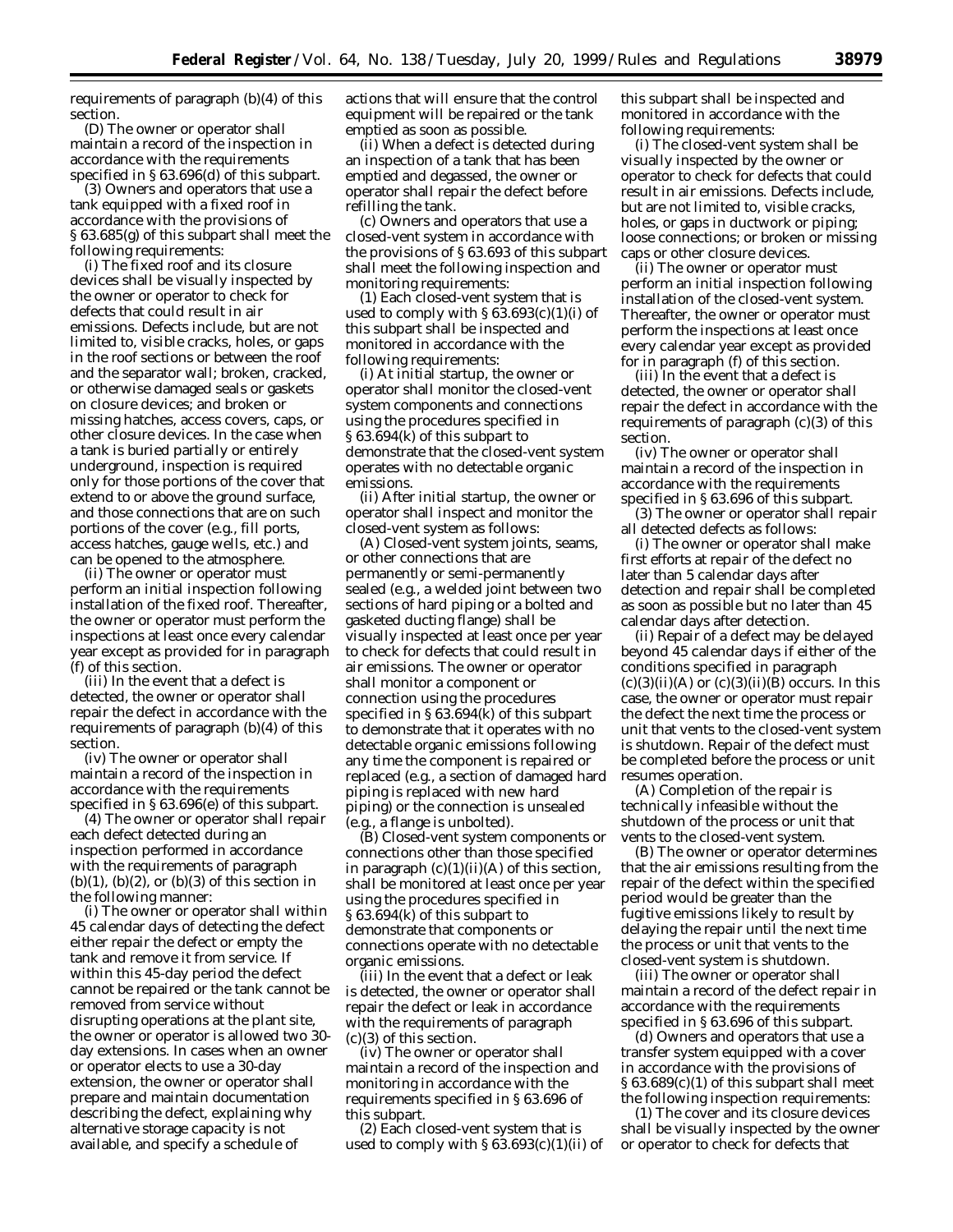could result in air emissions. Defects include, but are not limited to, visible cracks, holes, or gaps in the cover sections or between the cover and its mounting; broken, cracked, or otherwise damaged seals or gaskets on closure devices; and broken or missing hatches, access covers, caps, or other closure devices. In the case when a transfer system is buried partially or entirely underground, inspection is required only for those portions of the cover that extend to or above the ground surface, and those connections that are on such portions of the cover (e.g., access hatches, etc.) and can be opened to the atmosphere.

(2) The owner or operator must perform an initial inspection following installation of the cover. Thereafter, the owner or operator must perform the inspections at least once every calendar year except as provided for in paragraph (f) of this section.

(3) In the event that a defect is detected, the owner or operator shall repair the defect in accordance with the requirements of paragraph (d)(5) of this section.

(4) The owner or operator shall maintain a record of the inspection in accordance with the requirements specified in § 63.696 of this subpart.

(5) The owner or operator shall repair all detected defects as follows:

(i) The owner or operator shall make first efforts at repair of the defect no later than 5 calendar days after detection and repair shall be completed as soon as possible but no later than 45 calendar days after detection except as provided in paragraph (d)(5)(ii) of this section.

(ii) Repair of a defect may be delayed beyond 45 calendar days if the owner or operator determines that repair of the defect requires emptying or temporary removal from service of the transfer system and no alternative transfer system is available at the site to accept the material normally handled by the system. In this case, the owner or operator shall repair the defect the next time the process or unit that is generating the material handled by the transfer system stops operation. Repair of the defect must be completed before the process or unit resumes operation.

(iii) The owner or operator shall maintain a record of the defect repair in accordance with the requirements specified in § 63.696 of this subpart.

(e) *Control device monitoring requirements.* For each control device required under § 63.693 of this subpart to be monitored in accordance with the provisions of this paragraph (e), the owner or operator must ensure that each control device operates properly by

monitoring the control device in accordance with the requirements specified in paragraphs (e)(1) through (e)(7) of this section.

(1) A continuous parameter monitoring system must be used to measure the operating parameter or parameters specified for the control device in § 63.693(d) through § 63.693(g) of this subpart as applicable to the type and design of the control device. The continuous parameter monitoring system must meet the following specifications and requirements:

(i) The continuous parameter monitoring system must measure either an instantaneous value at least once every 15 minutes or an average value for intervals of 15 minutes or less and continuously record either:

(A) Each measured data value; or

(B) Each block average value for each 1-hour period or shorter periods calculated from all measured data values during each period. If values are measured more frequently than once per minute, a single value for each minute may be used to calculate the hourly (or shorter period) block average instead of all measured values.

(ii) The monitoring system must be installed, calibrated, operated, and maintained in accordance with the manufacturer's specifications or other written procedures that provide reasonable assurance that the monitoring equipment is operating properly.

(2) Using the data recorded by the monitoring system, the owner or operator must calculate the daily average value for each monitored operating parameter for each operating day. If operation of the control device is continuous, the operating day is a 24 hour period. If control device operation is not continuous, the operating day is the total number of hours of control device operation per 24-hour period. Valid data points must be available for 75 percent of the operating hours in an operating day to compute the daily average.

(3) For each monitored operating parameter, the owner or operator must establish a minimum operating parameter value or a maximum operating parameter value, as appropriate, to define the range of conditions at which the control device must be operated to continuously achieve the applicable performance requirements specified in § 63.693(b)(2) of this subpart. Each minimum or maximum operating parameter value must be established in accordance with the requirements in paragraphs  $(e)(3)(i)$ and (e)(3)(ii) of this section.

(i) If the owner or operator conducts a performance test to demonstrate control device performance, then the minimum or maximum operating parameter value must be established based on values measured during the performance test and supplemented, as necessary, by the control device design specifications, manufacturer recommendations, or other applicable information.

(ii) If the owner or operator uses a control device design analysis to demonstrate control device performance, then the minimum or maximum operating parameter value must be established based on the control device design analysis and supplemented, as necessary, by the control device manufacturer recommendations or other applicable information.

(4) An excursion for a given control device is determined to have occurred when the monitoring data or lack of monitoring data result in any one of the criteria specified in paragraphs (e)(4)(i) through  $(e)(4)(iii)$  of this section being met. When multiple operating parameters are monitored for the same control device and during the same operating day more than one of these operating parameters meets an excursion criterion specified in paragraphs  $(e)(4)(i)$  through  $(e)(4)(iii)$  of this section, then a single excursion is determined to have occurred for the control device for that operating day.

(i) An excursion occurs when the daily average value of a monitored operating parameter is less than the minimum operating parameter limit (or, if applicable, greater than the maximum operating parameter limit) established for the operating parameter in accordance with the requirements of paragraph (e)(3) of this section.

(ii) An excursion occurs when the period of control device operation is 4 hours or greater in an operating day and the monitoring data are insufficient to constitute a valid hour of data for at least 75 percent of the operating hours. Monitoring data are insufficient to constitute a valid hour of data if measured values are unavailable for any of the 15-minute periods within the hour.

(iii) An excursion occurs when the period of control device operation is less than 4 hours in an operating day and more than 1 of the hours during the period does not constitute a valid hour of data due to insufficient monitoring data. Monitoring data are insufficient to constitute a valid hour of data if measured values are unavailable for any of the 15-minute periods within the hour.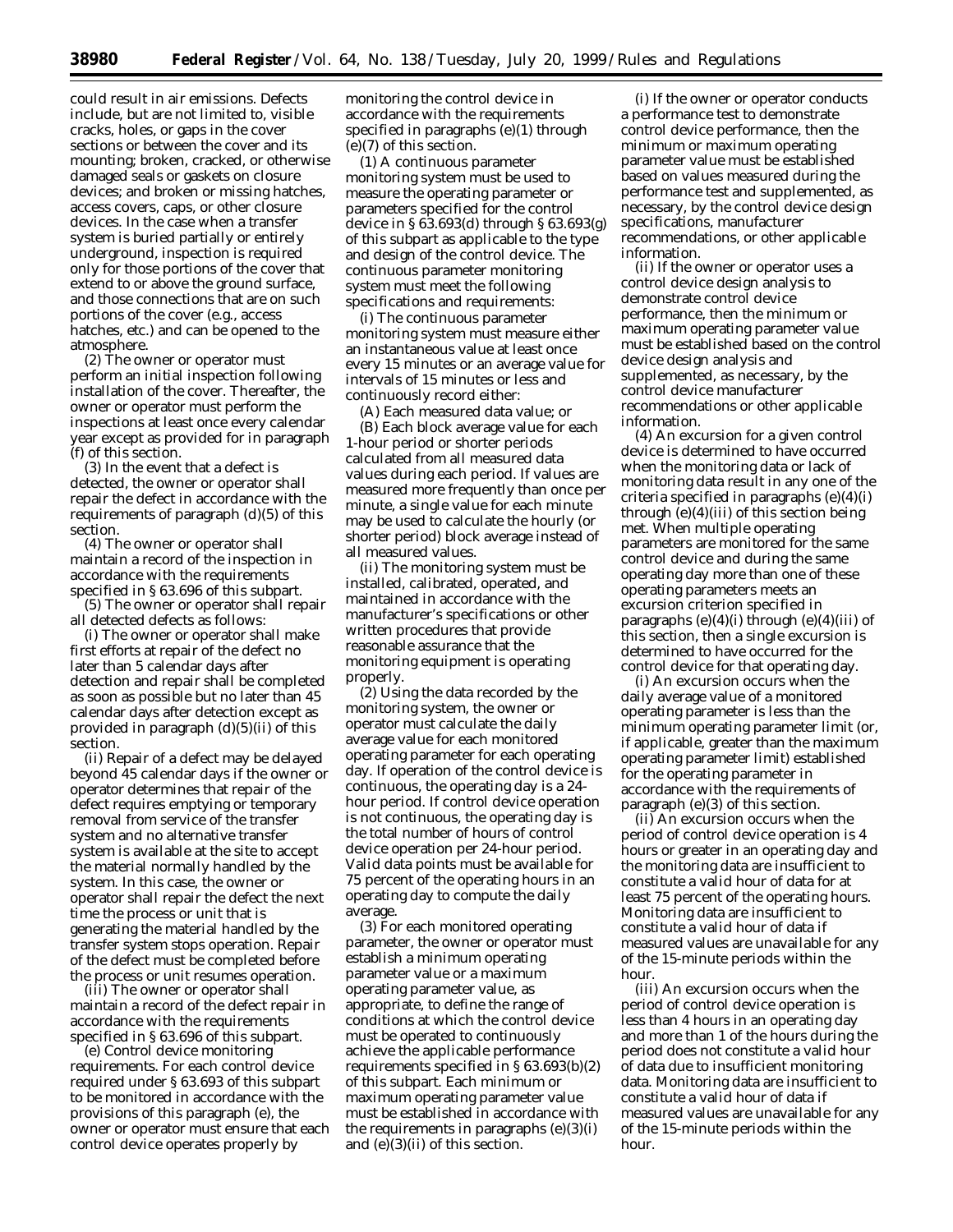(5) For each excursion, except as provided for in paragraph(e)(6) of this section, the owner or operator shall be deemed to have failed to have applied control in a manner that achieves the required operating parameter limits. Failure to achieve the required operating parameter limits is a violation of this standard.

(6) An excursion is not a violation of this standard under any one of the conditions specified in paragraphs  $(e)(6)(i)$  and  $(e)(6)(ii)$  of this section.

(i) An excursion is not a violation nor does it count toward the number of excused excursions allowed under paragraph  $(e)(6)(ii)$  of this section when the excursion occurs during any one of the following periods:

(A) During a period of startup, shutdown, or malfunction when the affected facility is operated during such period in accordance with the facility's startup, shutdown, and malfunction plan; or

(B) During periods of non-operation of the unit or the process that is vented to the control device (resulting in cessation of HAP emissions to which the monitoring applies).

(ii) For each control device, one excused excursion is allowed per semiannual period for any reason. The initial semiannual period is the 6-month reporting period addressed by the first semiannual report submitted by the owner or operator in accordance with § 63.697(b)(4) of this subpart.

(7) Nothing in paragraphs (e)(1) through (e)(6) of this section shall be construed to allow or excuse a monitoring parameter excursion caused by any activity that violates other applicable provisions of this subpart.

(f) *Alternative inspection and monitoring interval.* Following the initial inspection and monitoring of a piece of air pollution control equipment in accordance with the applicable provisions of this section, subsequent inspection and monitoring of the equipment may be performed at intervals longer than 1 year when an owner or operator determines that performing the required inspection or monitoring procedures would expose a worker to dangerous, hazardous, or otherwise unsafe conditions and the owner or operator complies with the requirements specified in paragraphs  $(f)(1)$  and  $(f)(2)$  of this section.

(1) The owner or operator must prepare and maintain at the plant site written documentation identifying the specific air pollution control equipment designated as ''unsafe to inspect and monitor.'' The documentation must include for each piece of air pollution control equipment designated as such a written explanation of the reasons why the equipment is unsafe to inspect or monitor using the applicable procedures under this section.

(2) The owner or operator must develop and implement a written plan and schedule to inspect and monitor the air pollution control equipment using the applicable procedures specified in this section during times when a worker can safely access the air pollution control equipment. The required inspections and monitoring must be performed as frequently as practicable but do not need to be performed more frequently than the periodic schedule that would be otherwise applicable to the air pollution control equipment under the provisions of this section. A copy of the written plan and schedule must be maintained at the plant site.

16. Section 63.697 is amended by revising paragraphs (a) and (b) to read as follows:

# **§ 63.697 Reporting requirements.**

(a) Each owner or operator of an affected source subject to this subpart must comply with the notification requirements specified in paragraph  $(a)(1)$  of this section and the reporting requirements specified in paragraph (a)(2) of this section.

(1) The owner or operator of an affected source must submit notices to the Administrator in accordance with the applicable notification requirements in 40 CFR 63.9 as specified in Table 2 of this subpart. For the purpose of this subpart, an owner or operator subject to the initial notification requirements under 40 CFR 63.9(b)(2) must submit the required notification on or before October 19, 1999.

(2) The owner or operator of an affected source must submit reports to the Administrator in accordance with the applicable reporting requirements in 40 CFR 63.10 as specified in Table 2 of this subpart.

(b) The owner or operator of a control device used to meet the requirements of § 63.693 of this subpart shall submit the following notifications and reports to the Administrator:

(1) A Notification of Performance Tests specified in § 63.7 and § 63.9(g) of this part,

(2) Performance test reports specified in  $\S 63.10(d)(2)$  of this part, and

(3) Startup, shutdown, and malfunction reports specified in § 63.10(d)(5) of this part.

(i) If actions taken by an owner or operator during a startup, shutdown, or malfunction of an affected source (including actions taken to correct a malfunction) are not completely consistent with the procedures specified in the source's startup, shutdown, and malfunction plan specified in § 63.6(e)(3) of this part, the owner or operator shall state such information in the report. The startup, shutdown, or malfunction report shall consist of a letter, containing the name, title, and signature of the responsible official who is certifying its accuracy, that shall be submitted to the Administrator, and

(ii) Separate startup, shutdown, or malfunction reports are not required if the information is included in the summary report specified in paragraph (b)(4) of this section.

(4) A summary report specified in § 63.10(e)(3) of this part shall be submitted on a semiannual basis (i.e., once every 6-month period). The summary report must include a description of all excursions as defined in § 63.695(e) of this subpart that have occurred during the 6-month reporting period. For each excursion caused when the daily average value of a monitored operating parameter is less than the minimum operating parameter limit (or, if applicable, greater than the maximum operating parameter limit), the report must include the daily average values of the monitored parameter, the applicable operating parameter limit, and the date and duration of the period that the exceedance occurred. For each excursion caused by lack of monitoring data, the report must include the date and duration of period when the monitoring data were not collected and the reason why the data were not collected.

\* \* \* \* \*

17. Table 1 in Subpart DD is revised to read as follows:

TABLE 1 TO SUBPART DD—LIST OF HAZARDOUS AIR POLLUTANTS (HAP) FOR SUBPART DD

| CAS No.ª                                      | Chemical name                                | $Im$ 305               |
|-----------------------------------------------|----------------------------------------------|------------------------|
| $75 - 07 - 0$<br>75-05-8<br>$98 - 86 - 2$<br> | Acetaldehyde<br>Acetonitrile<br>Acetophenone | .000<br>0.989<br>0.314 |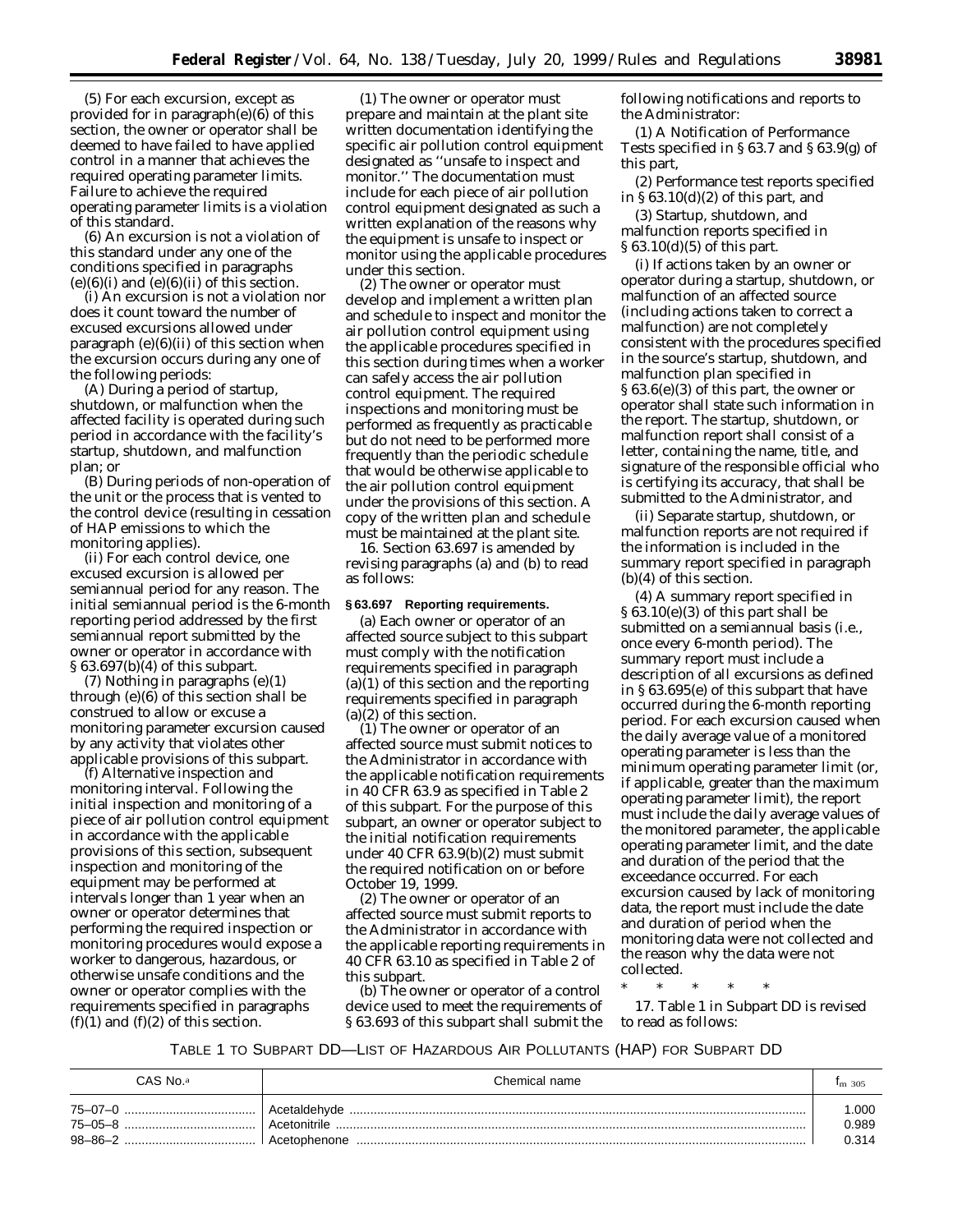-

۰

# TABLE 1 TO SUBPART DD-LIST OF HAZARDOUS AIR POLLUTANTS (HAP) FOR SUBPART DD-Continued

| CAS No. <sup>a</sup> | Chemical name                                                                                             | $f_{\rm m}$ 305 |
|----------------------|-----------------------------------------------------------------------------------------------------------|-----------------|
|                      |                                                                                                           | 1.000           |
|                      |                                                                                                           | 0.999           |
|                      |                                                                                                           | 1.000           |
|                      |                                                                                                           | 1.000           |
|                      |                                                                                                           | 0.958           |
|                      |                                                                                                           | 1.000           |
|                      |                                                                                                           | 0.864           |
|                      |                                                                                                           | 0.999           |
|                      |                                                                                                           | 0.998           |
|                      |                                                                                                           | 1.000           |
|                      |                                                                                                           | 1.000           |
|                      |                                                                                                           | 1.000<br>1.000  |
|                      |                                                                                                           | 0.633           |
|                      |                                                                                                           | 1.000           |
|                      |                                                                                                           | 1.000           |
|                      |                                                                                                           | 1.000           |
|                      |                                                                                                           | 1.000           |
|                      |                                                                                                           | 1.000           |
|                      |                                                                                                           | 0.167           |
|                      |                                                                                                           | 0.999           |
|                      |                                                                                                           | 0.967           |
|                      |                                                                                                           | 1.000           |
|                      |                                                                                                           | 1.000           |
|                      |                                                                                                           | 1.000<br>0.757  |
|                      |                                                                                                           | 1.000           |
|                      |                                                                                                           | 0.150           |
|                      |                                                                                                           | 0.0025          |
|                      |                                                                                                           | 0.086           |
|                      |                                                                                                           | 0.0008          |
|                      |                                                                                                           | 0.0077          |
|                      |                                                                                                           | 0.0848          |
|                      |                                                                                                           | 0.869           |
|                      |                                                                                                           | 0.939           |
|                      |                                                                                                           | 1.000           |
|                      |                                                                                                           | 1.000<br>1.000  |
|                      |                                                                                                           | 1.000           |
|                      |                                                                                                           | 0.999           |
|                      |                                                                                                           | 1.000           |
|                      |                                                                                                           | 0.867           |
|                      |                                                                                                           | 1.000           |
|                      |                                                                                                           | 1.000           |
|                      | Glycol ethers <sup>d</sup> that have a Henry's Law constant value equal to or greater than 0.1 Y/X (1.8 x | (e)             |
|                      | 10-6 atm/gm-mole/m <sup>3</sup> ) at $25^{\circ}$ C.                                                      |                 |
|                      |                                                                                                           | 0.97            |
|                      |                                                                                                           | 0.88            |
|                      |                                                                                                           | 0.499<br>1.000  |
|                      |                                                                                                           | 0.506           |
|                      |                                                                                                           | 1.000           |
|                      |                                                                                                           | 0.855           |
|                      |                                                                                                           | 1.000           |
|                      |                                                                                                           | 1.000           |
|                      |                                                                                                           | 1.000           |
|                      |                                                                                                           | 0.990           |
|                      |                                                                                                           | 1.0001          |
|                      |                                                                                                           | 0.9796          |
|                      |                                                                                                           | 1.000           |
|                      |                                                                                                           | 0.916           |
|                      |                                                                                                           | 1.000<br>1.000  |
|                      |                                                                                                           | 0.994           |
|                      |                                                                                                           | 0.394           |
|                      |                                                                                                           | 0.989           |
|                      |                                                                                                           | 0.839           |
|                      |                                                                                                           | 0.0898          |
|                      |                                                                                                           | 1.000           |
|                      |                                                                                                           | 0.999           |
|                      |                                                                                                           | 1.000           |
|                      |                                                                                                           | 1.000           |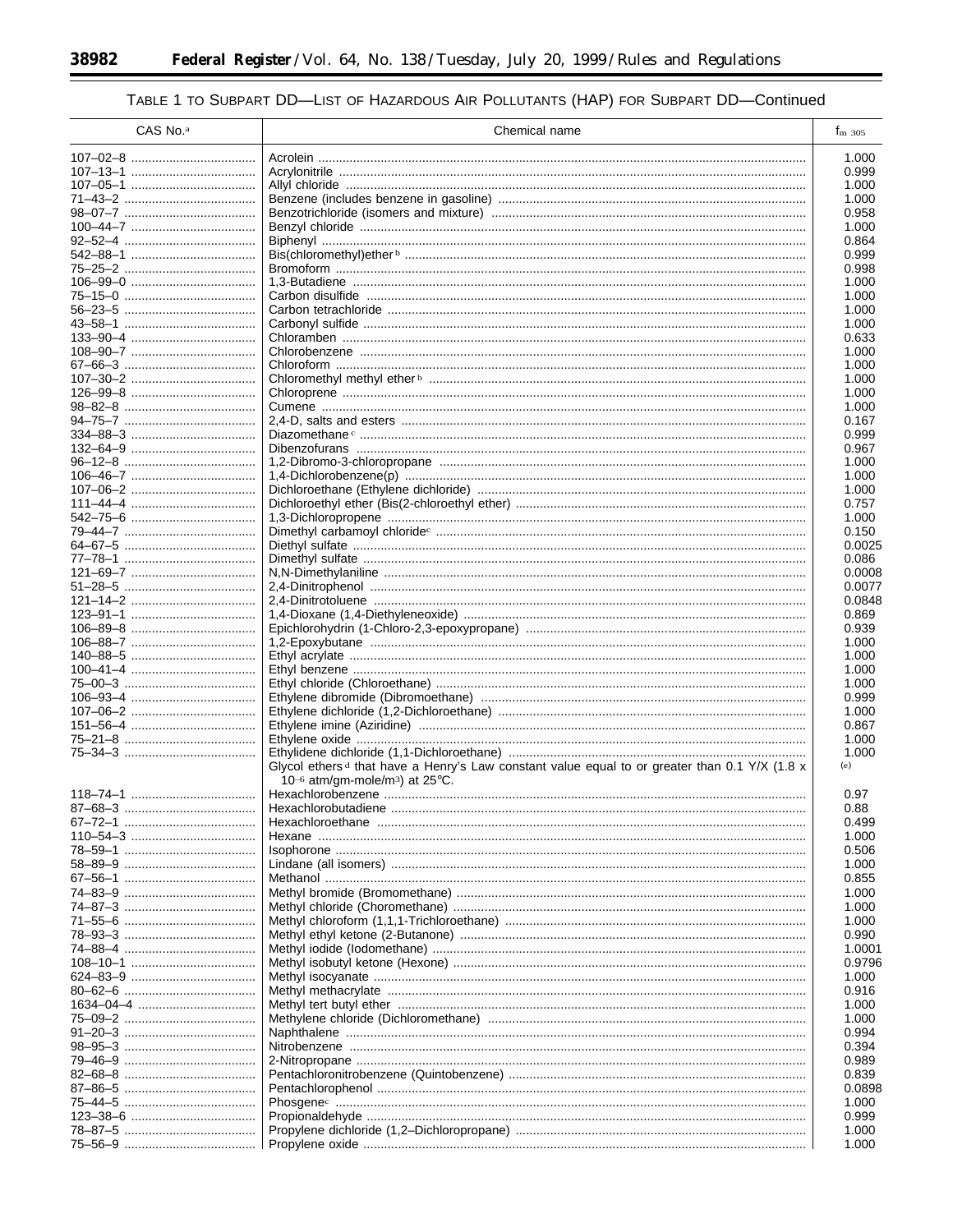# TABLE 1 TO SUBPART DD—LIST OF HAZARDOUS AIR POLLUTANTS (HAP) FOR SUBPART DD—Continued

| CAS No. <sup>a</sup> | Chemical name                                                                                                                                                                                                                                                                                                                                                                                                            | $I_{\rm m}$ 305 |
|----------------------|--------------------------------------------------------------------------------------------------------------------------------------------------------------------------------------------------------------------------------------------------------------------------------------------------------------------------------------------------------------------------------------------------------------------------|-----------------|
|                      |                                                                                                                                                                                                                                                                                                                                                                                                                          | 0.945           |
|                      |                                                                                                                                                                                                                                                                                                                                                                                                                          | 1.000           |
|                      |                                                                                                                                                                                                                                                                                                                                                                                                                          | 0.830           |
|                      |                                                                                                                                                                                                                                                                                                                                                                                                                          | 0.999           |
|                      |                                                                                                                                                                                                                                                                                                                                                                                                                          | 1.000           |
|                      |                                                                                                                                                                                                                                                                                                                                                                                                                          | 1.000           |
|                      |                                                                                                                                                                                                                                                                                                                                                                                                                          | 0.152           |
|                      |                                                                                                                                                                                                                                                                                                                                                                                                                          | 1.000           |
|                      |                                                                                                                                                                                                                                                                                                                                                                                                                          | 1.000           |
|                      |                                                                                                                                                                                                                                                                                                                                                                                                                          | 1.000           |
|                      |                                                                                                                                                                                                                                                                                                                                                                                                                          | 1.000           |
|                      |                                                                                                                                                                                                                                                                                                                                                                                                                          | 0.108           |
|                      |                                                                                                                                                                                                                                                                                                                                                                                                                          | 0.132           |
|                      |                                                                                                                                                                                                                                                                                                                                                                                                                          | 1.000           |
|                      |                                                                                                                                                                                                                                                                                                                                                                                                                          | 1.000           |
|                      |                                                                                                                                                                                                                                                                                                                                                                                                                          | 1.000           |
|                      |                                                                                                                                                                                                                                                                                                                                                                                                                          | 1.000           |
|                      |                                                                                                                                                                                                                                                                                                                                                                                                                          | 1.000           |
|                      |                                                                                                                                                                                                                                                                                                                                                                                                                          | 1.000           |
|                      |                                                                                                                                                                                                                                                                                                                                                                                                                          | 1.000           |
|                      |                                                                                                                                                                                                                                                                                                                                                                                                                          | 1.000           |
|                      | $m-Xylenes  \  \, \ldots \  \, \ldots \  \, \ldots \  \, \ldots \  \, \ldots \  \, \ldots \  \, \ldots \  \, \ldots \  \, \ldots \  \, \ldots \  \, \ldots \  \, \ldots \  \, \ldots \  \, \ldots \  \, \ldots \  \, \ldots \  \, \ldots \  \, \ldots \  \, \ldots \  \, \ldots \  \, \ldots \  \, \ldots \  \, \ldots \  \, \ldots \  \, \ldots \  \, \ldots \  \, \ldots \  \, \ldots \  \, \ldots \  \, \ldots \  \,$ | 1.000           |
|                      |                                                                                                                                                                                                                                                                                                                                                                                                                          | 1.000           |

# **Notes:**

f<sub>m 305</sub> = Method 305 fraction measure factor.<br>a. CAS numbers refer to the Chemical Abstracts Services registry number assigned to specific compounds, isomers, or mixtures of compounds.

b. Denotes a HAP that hydrolyzes quickly in water, but the hydrolysis products are also HAP chemicals.

c. Denotes a HAP that may react violently with water, exercise caustic is an expected analyte.

d. Denotes a HAP that hydrolyzes slowly in water.

e. The f<sub>m305</sub> factors for some of the more common glycol ethers can be obtained by contacting the Waste and Chemical Processes Group, Of-<br>fice of Air Quality Planning and Standards, Research Triangle Park, NC 27711.

# 18. Table 2 in Subpart DD is revised to read as follows:

# TABLE 2 TO SUBPART DD—APPLICABILITY OF PARAGRAPHS IN SUBPART A OF THIS PART 63—GENERAL PROVISIONS TO SUBPART DD

| Subpart A reference | Applies to Subpart DD   | Explanation                                                                                                                              |
|---------------------|-------------------------|------------------------------------------------------------------------------------------------------------------------------------------|
|                     | Yes<br>Yes<br>Yes<br>No | Subpart DD (this table) specifies applicability of each paragraph in                                                                     |
|                     | No<br>Yes<br>Yes        | subpart A to subpart DD.                                                                                                                 |
|                     | Yes<br>Yes<br>Yes       |                                                                                                                                          |
|                     | No<br>Yes<br>No         | Subpart DD specifies its own applicability.                                                                                              |
|                     | No<br>No<br>No          | Subpart DD explicitly specifies requirements that apply.<br>Area sources are not subject to subpart DD.                                  |
|                     | Yes<br>Yes              | Except that sources are not required to submit notifications over-<br>ridden by this table.                                              |
|                     | No<br>No                |                                                                                                                                          |
|                     | Yes                     | §63.681 of subpart DD specifies that if the same term is defined in<br>subparts A and DD, it shall have the meaning given in subpart DD. |
|                     | Yes                     |                                                                                                                                          |
|                     | Yes                     |                                                                                                                                          |
|                     |                         | Reserved.                                                                                                                                |
|                     | Yes                     |                                                                                                                                          |
|                     |                         |                                                                                                                                          |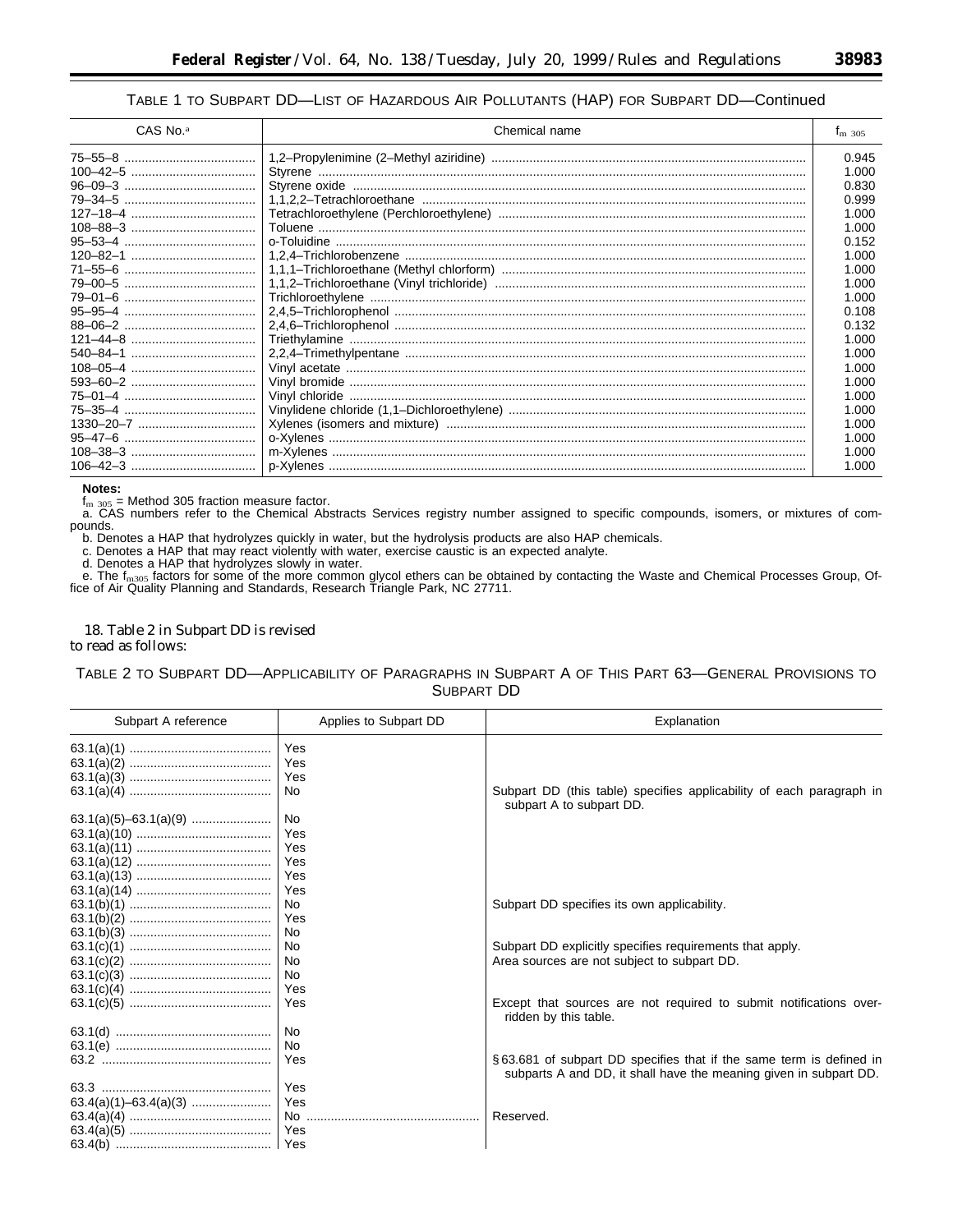$\equiv$ 

۰

# TABLE 2 TO SUBPART DD—APPLICABILITY OF PARAGRAPHS IN SUBPART A OF THIS PART 63—GENERAL PROVISIONS TO SUBPART DD—Continued

| Subpart A reference               | Applies to Subpart DD | Explanation                                                                         |
|-----------------------------------|-----------------------|-------------------------------------------------------------------------------------|
|                                   | Yes                   |                                                                                     |
|                                   | Yes                   | Except replace term "source" and "stationary source" in $\S 63.5(a)(1)$             |
|                                   |                       | of subpart A with "affected source."                                                |
|                                   | Yes<br>Yes            |                                                                                     |
|                                   | No.                   | Reserved.                                                                           |
|                                   | Yes                   |                                                                                     |
|                                   | Yes                   | Except the cross-reference to $\S 63.9(b)$ is changed to $\S 63.9(b)(4)$ and        |
|                                   | Yes                   | $(5)$ . Subpart DD overrides § 63.9(b)(2) and (b)(3).                               |
|                                   | Yes                   |                                                                                     |
|                                   | No.                   | Reserved.                                                                           |
|                                   | Yes                   |                                                                                     |
|                                   | Yes                   |                                                                                     |
|                                   | Yes<br>No             |                                                                                     |
|                                   | Yes                   |                                                                                     |
|                                   | Yes                   |                                                                                     |
|                                   | Yes                   |                                                                                     |
|                                   | Yes                   |                                                                                     |
|                                   | Yes<br>Yes            |                                                                                     |
|                                   | No                    | Subpart DD specifies compliance dates for sources subject to sub-                   |
|                                   |                       | part DD.                                                                            |
|                                   | No                    |                                                                                     |
|                                   | Yes                   |                                                                                     |
|                                   | No                    | May apply when standards are proposed under section 112(f) of the<br>Clean Air Act. |
|                                   | No.                   | §63.697 of subpart DD includes notification requirements.                           |
|                                   | No                    |                                                                                     |
|                                   | No                    |                                                                                     |
|                                   | No<br>No              | §63.680 of subpart DD specifies the compliance date.                                |
|                                   | Yes                   |                                                                                     |
|                                   | No                    |                                                                                     |
|                                   | Yes                   |                                                                                     |
|                                   | Yes                   |                                                                                     |
|                                   | Yes<br>Yes            | Subpart DD specifies the use of monitoring data in determining com-                 |
|                                   |                       | pliance with subpart DD.                                                            |
| 63.6(f)(2)(iii) (A), (B), and (C) | Yes                   |                                                                                     |
|                                   | No.                   |                                                                                     |
|                                   | Yes<br>Yes            |                                                                                     |
|                                   | Yes                   |                                                                                     |
|                                   | Yes                   |                                                                                     |
|                                   | No.                   | Subpart DD does not require opacity and visible emission standards.                 |
|                                   | Yes<br>Yes            | Except for $\S$ 63.6(i)(15), which is reserved.                                     |
|                                   | No                    | Subpart DD specifies required testing and compliance demonstration<br>procedures.   |
|                                   | Yes                   |                                                                                     |
|                                   | Yes                   |                                                                                     |
|                                   | No<br>No              |                                                                                     |
|                                   | Yes                   |                                                                                     |
|                                   | Yes                   |                                                                                     |
|                                   | Yes                   |                                                                                     |
|                                   | No.                   | Subpart DD specifies test methods and procedures.                                   |
|                                   | Yes<br>No             | Subpart DD specifies applicable methods and provides alternatives.                  |
|                                   | Yes                   |                                                                                     |
|                                   | Yes                   |                                                                                     |
|                                   | Yes                   |                                                                                     |
|                                   | Yes                   |                                                                                     |
|                                   | No.<br>Yes            |                                                                                     |
|                                   | No.                   |                                                                                     |
|                                   | Yes                   |                                                                                     |
|                                   | No.                   | Subpart DD specifies locations to conduct monitoring.                               |
|                                   |                       |                                                                                     |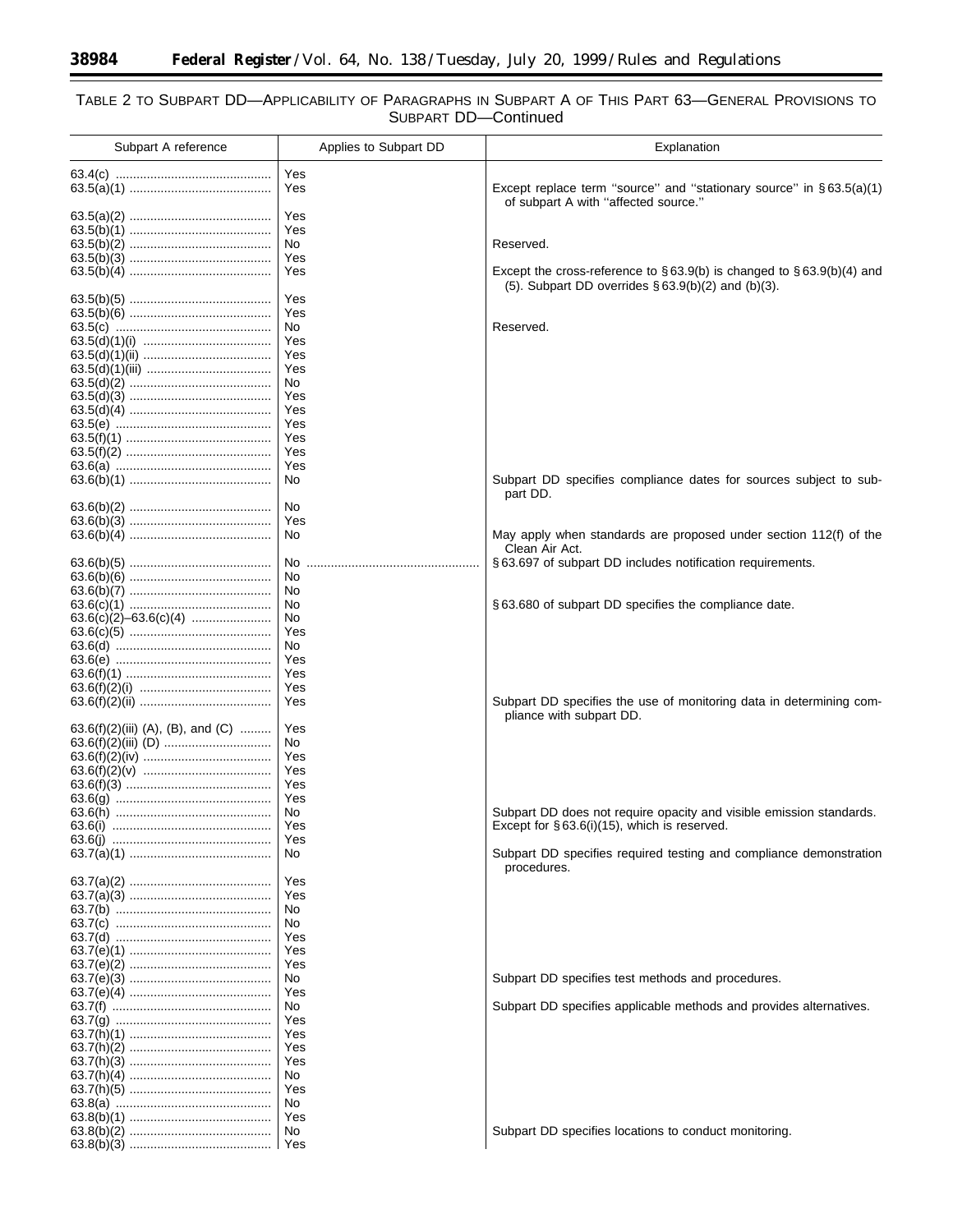# TABLE 2 TO SUBPART DD—APPLICABILITY OF PARAGRAPHS IN SUBPART A OF THIS PART 63—GENERAL PROVISIONS TO SUBPART DD—Continued

| Subpart A reference     | Applies to Subpart DD | Explanation                               |
|-------------------------|-----------------------|-------------------------------------------|
|                         | Yes                   |                                           |
|                         | Yes                   |                                           |
|                         | Yes                   |                                           |
|                         | Yes                   |                                           |
|                         | Yes                   |                                           |
|                         | No                    | Subpart DD specifies monitoring frequency |
|                         | No                    |                                           |
|                         | No<br>No              |                                           |
|                         | Yes                   |                                           |
|                         | Yes                   |                                           |
|                         | Yes                   |                                           |
|                         | Yes                   |                                           |
|                         | Yes                   |                                           |
|                         | No                    |                                           |
|                         | Yes                   |                                           |
|                         | No.                   |                                           |
|                         | Yes                   |                                           |
|                         | Yes                   |                                           |
|                         | Yes                   |                                           |
|                         | Yes                   |                                           |
|                         | Yes                   |                                           |
|                         | No<br>Yes             |                                           |
|                         | No.                   |                                           |
|                         | Yes                   |                                           |
|                         | Yes                   |                                           |
|                         | Yes                   |                                           |
|                         | Yes                   |                                           |
|                         | No                    |                                           |
|                         | No                    |                                           |
|                         | No.                   |                                           |
|                         | Yes                   |                                           |
|                         | Yes                   |                                           |
|                         | No                    |                                           |
|                         | Yes                   |                                           |
|                         | Yes<br>Yes            |                                           |
|                         | Yes                   |                                           |
|                         | No.                   |                                           |
|                         | Yes                   |                                           |
|                         | Yes                   |                                           |
|                         | Yes                   |                                           |
|                         | Yes                   |                                           |
| 63.10(b)(2) (xii)–(xiv) | No                    |                                           |
|                         | Yes                   |                                           |
|                         | No                    |                                           |
|                         | No                    |                                           |
|                         | Yes                   |                                           |
|                         | No                    |                                           |
|                         | Yes<br>Yes            |                                           |
|                         | Yes                   |                                           |
|                         | No                    |                                           |
|                         | Yes                   |                                           |
|                         | Yes                   |                                           |
|                         |                       |                                           |

a Wherever subpart A specifies "postmark" dates, submittals may be sent by methods other than the U.S. Mail (e.g., by fax or courier). Submittals shall be sent by the specified dates, but a postmark is not required.

# **Subpart OO—National Emission Standards for Tanks—Level 1**

19. Section 63.901 is amended by revising the definition of ''Safety device'' to read as follows:

# **§ 63.901 Definitions.**

\* \* \* \* \*

*Safety device* means a closure device such as a pressure relief valve, frangible disc, fusible plug, or any other type of device which functions to prevent physical damage or permanent deformation to equipment by venting gases or vapors during unsafe conditions resulting from an unplanned, accidental, or emergency event. For the purpose of this subpart, a safety device is not used for routine venting of gases or vapors from the vapor headspace underneath a cover such as during filling of the unit or to adjust the pressure in this vapor headspace in response to normal daily diurnal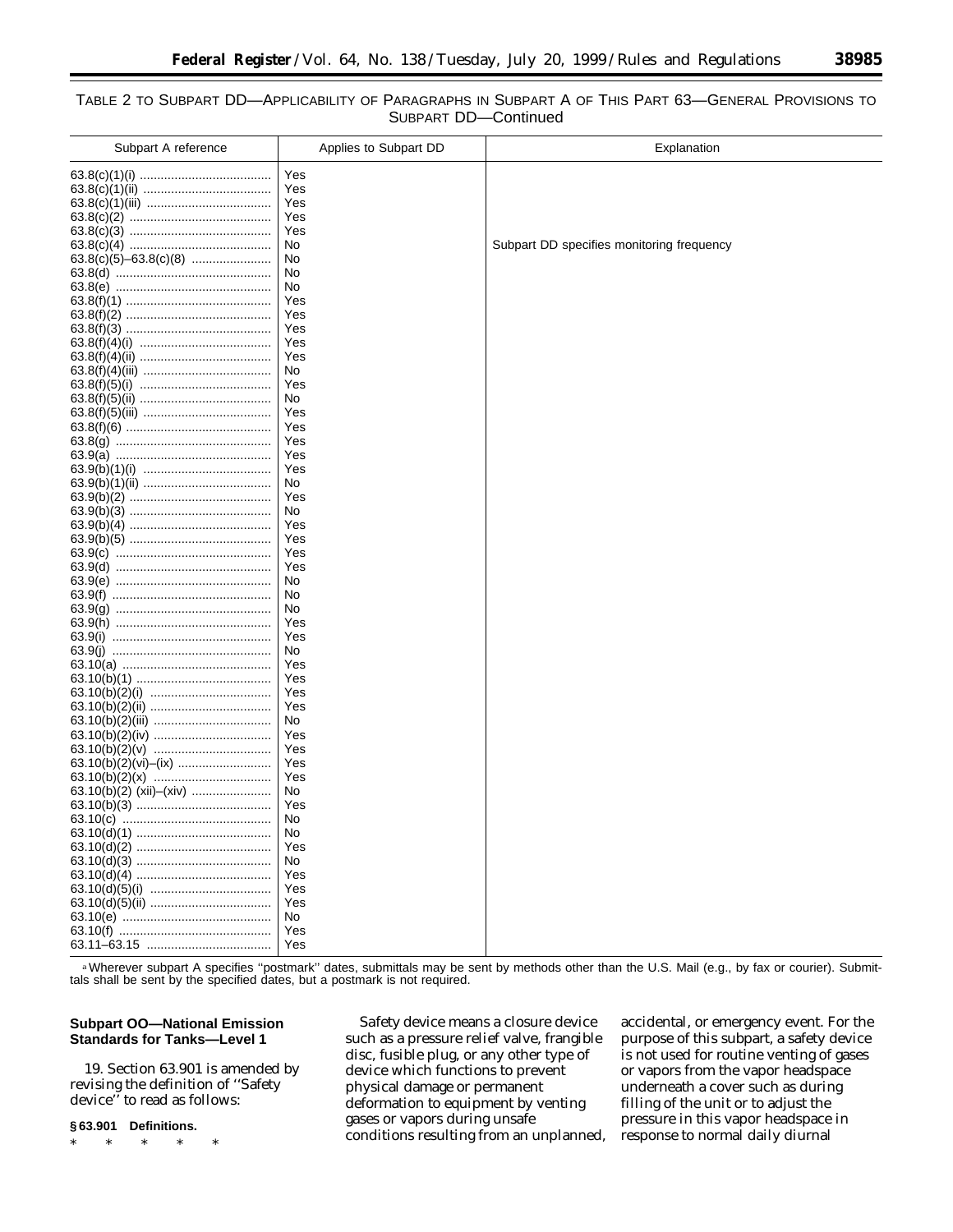ambient temperature fluctuations. A safety device is designed to remain in a closed position during normal operations and open only when the internal pressure, or another relevant parameter, exceeds the device threshold setting applicable to the equipment as determined by the owner or operator based on manufacturer recommendations, applicable regulations, fire protection and prevention codes, standard engineering codes and practices, or other requirements for the safe handling of flammable, combustible, explosive, reactive, or hazardous materials.

\* \* \* \* \* 20. Section 63.902 is amended by revising paragraphs (a) and (b)(3) introductory text to read as follows:

#### **§ 63.902 Standards—Tank fixed roof.**

(a) This section applies to owners and operators subject to this subpart and controlling air emissions from a tank using a fixed roof. This section does not apply to a fixed-roof tank that is also equipped with an internal floating roof.  $(b)$  \* \* \*

(3) Each opening in the fixed roof, and any manifold system associated with the fixed roof, shall be either:

\* \* \* \* \* 21. Section 63.905 is revised to read as follows:

#### **§ 63.905 Test methods and procedures.**

(a) Procedure for determining no detectable organic emissions for the purpose of complying with this subpart.

(1) The test shall be conducted in accordance with the procedures specified in Method 21 of 40 CFR part 60, appendix A. Each potential leak interface (i.e., a location where organic vapor leakage could occur) on the cover and associated closure devices shall be checked. Potential leak interfaces that are associated with covers and closure devices include, but are not limited to: the interface of the cover and its foundation mounting; the periphery of any opening on the cover and its associated closure device; and the sealing seat interface on a spring-loaded pressure-relief valve.

(2) The test shall be performed when the unit contains a material having a total organic concentration representative of the range of concentrations for the materials expected to be managed in the unit. During the test, the cover and closure devices shall be secured in the closed position.

(3) The detection instrument shall meet the performance criteria of Method 21 of 40 CFR part 60, appendix A, except the instrument response factor

criteria in section 3.1.2(a) of Method 21 shall be for the average composition of the organic constituents in the material placed in the unit, not for each individual organic constituent.

(4) The detection instrument shall be calibrated before use on each day of its use by the procedures specified in Method 21 of 40 CFR part 60, appendix A.

(5) Calibration gases shall be as follows:

(i) Zero air (less than 10 ppmv hydrocarbon in air); and

(ii) A mixture of methane or n-hexane in air at a concentration of approximately, but less than 10,000 ppmv.

(6) An owner or operator may choose to adjust or not adjust the detection instrument readings to account for the background organic concentration level. If an owner or operator chooses to adjust the instrument readings for the background level, the background level value must be determined according to the procedures in Method 21 of 40 CFR part 60, appendix A.

(7) Each potential leak interface shall be checked by traversing the instrument probe around the potential leak interface as close to the interface as possible, as described in Method 21. In the case when the configuration of the cover or closure device prevents a complete traverse of the interface, all accessible portions of the interface shall be sampled. In the case when the configuration of the closure device prevents any sampling at the interface and the device is equipped with an enclosed extension or horn (e.g., some pressure relief devices), the instrument probe inlet shall be placed at approximately the center of the exhaust area to the atmosphere.

(8) An owner or operator must determine if a potential leak interface operates with no detectable emissions using the applicable procedure specified in paragraph  $(a)(8)(i)$  or  $(a)(8)(ii)$  of this section.

(i) If an owner or operator chooses not to adjust the detection instrument readings for the background organic concentration level, then the maximum organic concentration value measured by the detection instrument is compared directly to the applicable value for the potential leak interface as specified in paragraph (a)(9) of this section.

(ii) If an owner or operator chooses to adjust the detection instrument readings for the background organic concentration level, the value of the arithmetic difference between the maximum organic concentration value measured by the instrument and the background organic concentration value

as determined in paragraph (a)(6) of this section is compared with the applicable value for the potential leak interface as specified in paragraph (a)(9) of this section.

(9) A potential leak interface is determined to operate with no detectable emissions using the applicable criteria specified in paragraphs  $(a)(9)(i)$  and  $(a)(9)(ii)$  of this section.

(i) For a potential leak interface other than a seal around a shaft that passes through a cover opening, the potential leak interface is determined to operate with no detectable organic emissions if the organic concentration value determined in paragraph (a)(8) is less than 500 ppmv.

(ii) For a seal around a shaft that passes through a cover opening, the potential leak interface is determined to operate with no detectable organic emissions if the organic concentration value determined in paragraph (a)(8) is less than 10,000 ppmv.

(b) [Reserved]

22. Section 63.906 is amended by revising paragraphs  $(a)(2)$  and  $(b)(2)$ , and adding paragraph (d) to read as follows:

#### **§ 63.906 Inspection and monitoring requirements.**

(a) \* \* \*

(2) The owner or operator must perform an initial inspection following installation of the fixed roof. Thereafter, the owner or operator must perform the inspections at least once every calendar year except as provided for in paragraph (d) of this section.

\* \* \* \* \*

(b) \* \* \*

(2) Repair of a defect may be delayed beyond 45 calendar days if the owner or operator determines that repair of the defect requires emptying or temporary removal from service of the tank and no alternative tank capacity is available at the site to accept the regulated material normally managed in the tank. In this case, the owner or operator shall repair the defect the next time alternative tank capacity becomes available and the tank can be emptied or temporarily removed from service, as necessary to complete the repair.

\* \* \* \* \*

(d) *Alternative inspection and monitoring interval.* Following the initial inspection and monitoring of a fixed roof in accordance with this section, subsequent inspection and monitoring of the equipment may be performed at intervals longer than 1 year when an owner or operator determines that performing the required inspection or monitoring procedures would expose a worker to dangerous,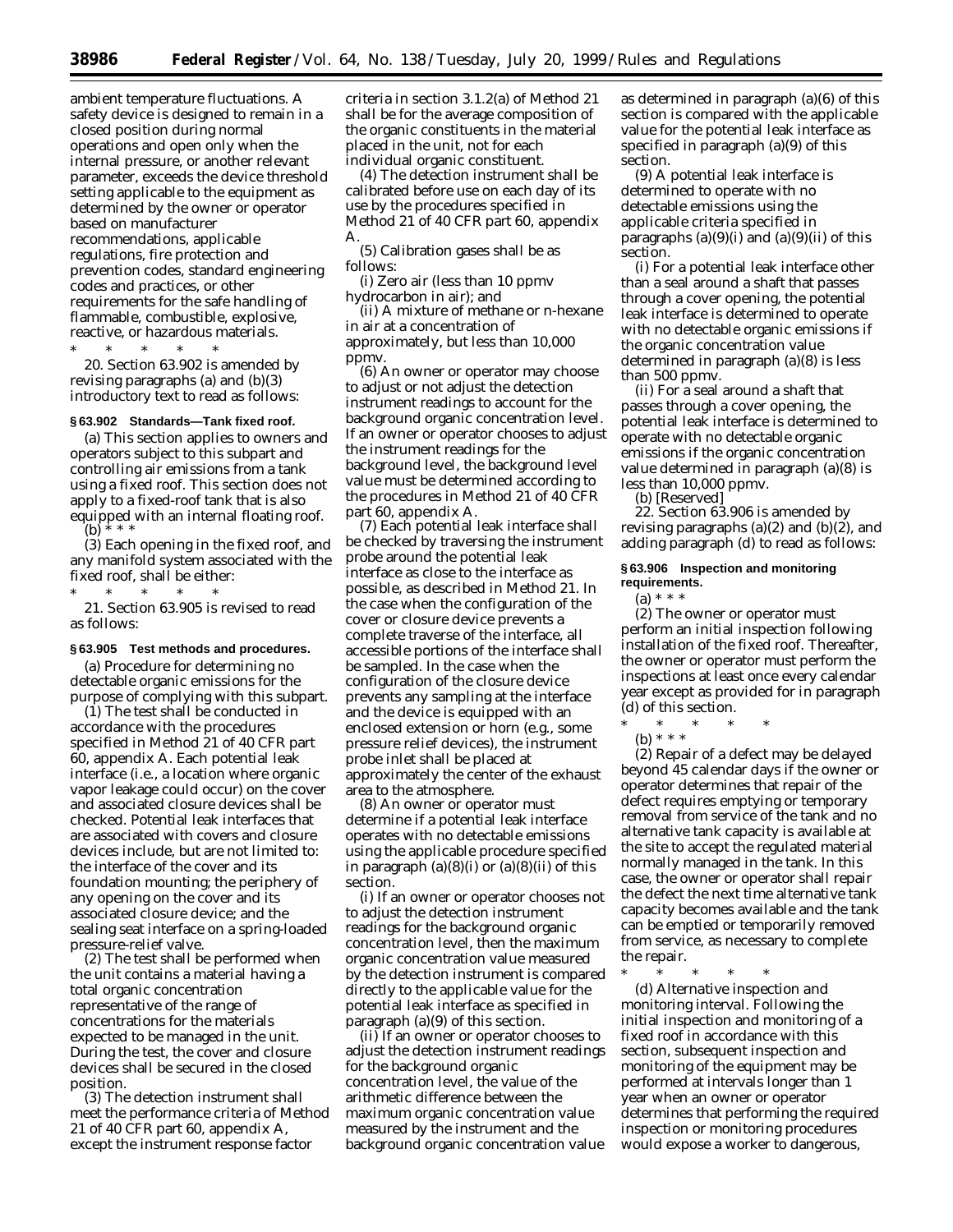hazardous, or otherwise unsafe conditions and the owner or operator complies with the requirements specified in paragraphs  $(d)(1)$  and  $(d)(2)$ of this section.

(1) The owner or operator must prepare and maintain at the plant site written documentation identifying the specific air pollution control equipment designated as ''unsafe to inspect and monitor.'' The documentation must include for each piece of air pollution control equipment designated as such a written explanation of the reasons why the equipment is unsafe to inspect or monitor using the applicable procedures under this section.

(2) The owner or operator must develop and implement a written plan and schedule to inspect and monitor the air pollution control equipment using the applicable procedures specified in this section during times when a worker can safely access the air pollution control equipment. The required inspections and monitoring must be performed as frequently as practicable but do not need to be performed more frequently than the periodic schedule that would be otherwise applicable to the air pollution control equipment under the provisions of this section. A copy of the written plan and schedule must be maintained at the plant site.

# **Subpart PP—National Emission Standards for Containers**

23. Section 63.921 is amended by revising the definitions of ''Empty container'' and ''Safety device'' to read as follows:

#### **§ 63.921 Definitions.**

\* \* \* \* \* *Empty container* means a container for which either of the following conditions exists: the container meets the conditions for an empty container specified in 40 CFR 261.7(b); or all regulated-material has been removed from the container except for any regulated-material that remains on the interior surfaces of the container as clingage or in pools on the container bottom due to irregularities in the container.

\* \* \* \* \*

*Safety device* means a closure device such as a pressure relief valve, frangible disc, fusible plug, or any other type of device which functions to prevent physical damage or permanent deformation to equipment by venting gases or vapors during unsafe conditions resulting from an unplanned, accidental, or emergency event. For the purpose of this subpart, a safety device is not used for routine venting of gases

or vapors from the vapor headspace underneath a cover such as during filling of the unit or to adjust the pressure in this vapor headspace in response to normal daily diurnal ambient temperature fluctuations. A safety device is designed to remain in a closed position during normal operations and open only when the internal pressure, or another relevant parameter, exceeds the device threshold setting applicable to the equipment as determined by the owner or operator based on manufacturer recommendations, applicable regulations, fire protection and prevention codes, standard engineering codes and practices, or other requirements for the safe handling of flammable, combustible, explosive, reactive, or hazardous materials.

24. Section 63.925 is amended by revising paragraph (a) to read as follows:

#### **§ 63.925 Test methods and procedures.**

(a) Procedures for determining no detectable organic emissions for the purpose of complying with this subpart.

(1) The test shall be conducted in accordance with the procedures specified in Method 21 of 40 CFR part 60, appendix A. Each potential leak interface (i.e., a location where organic vapor leakage could occur) on the cover and associated closure devices shall be checked. Potential leak interfaces that are associated with covers and closure devices include, but are not limited to: the interface of the cover and its foundation mounting; the periphery of any opening on the cover and its associated closure device; and the sealing seat interface on a spring-loaded pressure-relief valve.

(2) The test shall be performed when the unit contains a material having a total organic concentration representative of the range of concentrations for the materials expected to be managed in the unit. During the test, the cover and closure devices shall be secured in the closed position.

(3) The detection instrument shall meet the performance criteria of Method 21 of 40 CFR part 60, appendix A, except the instrument response factor criteria in section 3.1.2(a) of Method 21 shall be for the average composition of the organic constituents in the material placed in the unit, not for each individual organic constituent.

(4) The detection instrument shall be calibrated before use on each day of its use by the procedures specified in Method 21 of 40 CFR part 60, appendix A.

(5) Calibration gases shall be as follows:

(i) Zero air (less than 10 ppmv hydrocarbon in air); and

(ii) A mixture of methane or n-hexane in air at a concentration of approximately, but less than 10,000 ppmv.

(6) An owner or operator may choose to adjust or not adjust the detection instrument readings to account for the background organic concentration level. If an owner or operator chooses to adjust the instrument readings for the background level, the background level value must be determined according to the procedures in Method 21 of 40 CFR part 60, appendix A.

(7) Each potential leak interface shall be checked by traversing the instrument probe around the potential leak interface as close to the interface as possible, as described in Method 21. In the case when the configuration of the cover or closure device prevents a complete traverse of the interface, all accessible portions of the interface shall be sampled. In the case when the configuration of the closure device prevents any sampling at the interface and the device is equipped with an enclosed extension or horn (e.g., some pressure relief devices), the instrument probe inlet shall be placed at approximately the center of the exhaust area to the atmosphere.

(8) An owner or operator must determine if a potential leak interface operates with no detectable emissions using the applicable procedure specified in paragraph  $(a)(8)(i)$  or  $(a)(8)(ii)$  of this section.

(i) If an owner or operator chooses not to adjust the detection instrument readings for the background organic concentration level, then the maximum organic concentration value measured by the detection instrument is compared directly to the applicable value for the potential leak interface as specified in paragraph (a)(9) of this section.

(ii) If an owner or operator chooses to adjust the detection instrument readings for the background organic concentration level, the value of the arithmetic difference between the maximum organic concentration value measured by the instrument and the background organic concentration value as determined in paragraph (a)(6) of this section is compared with the applicable value for the potential leak interface as specified in paragraph (a)(9) of this section.

(9) A potential leak interface is determined to operate with no detectable emissions using the applicable criteria specified in paragraphs  $(a)(9)(i)$  and  $(a)(9)(ii)$  of this section.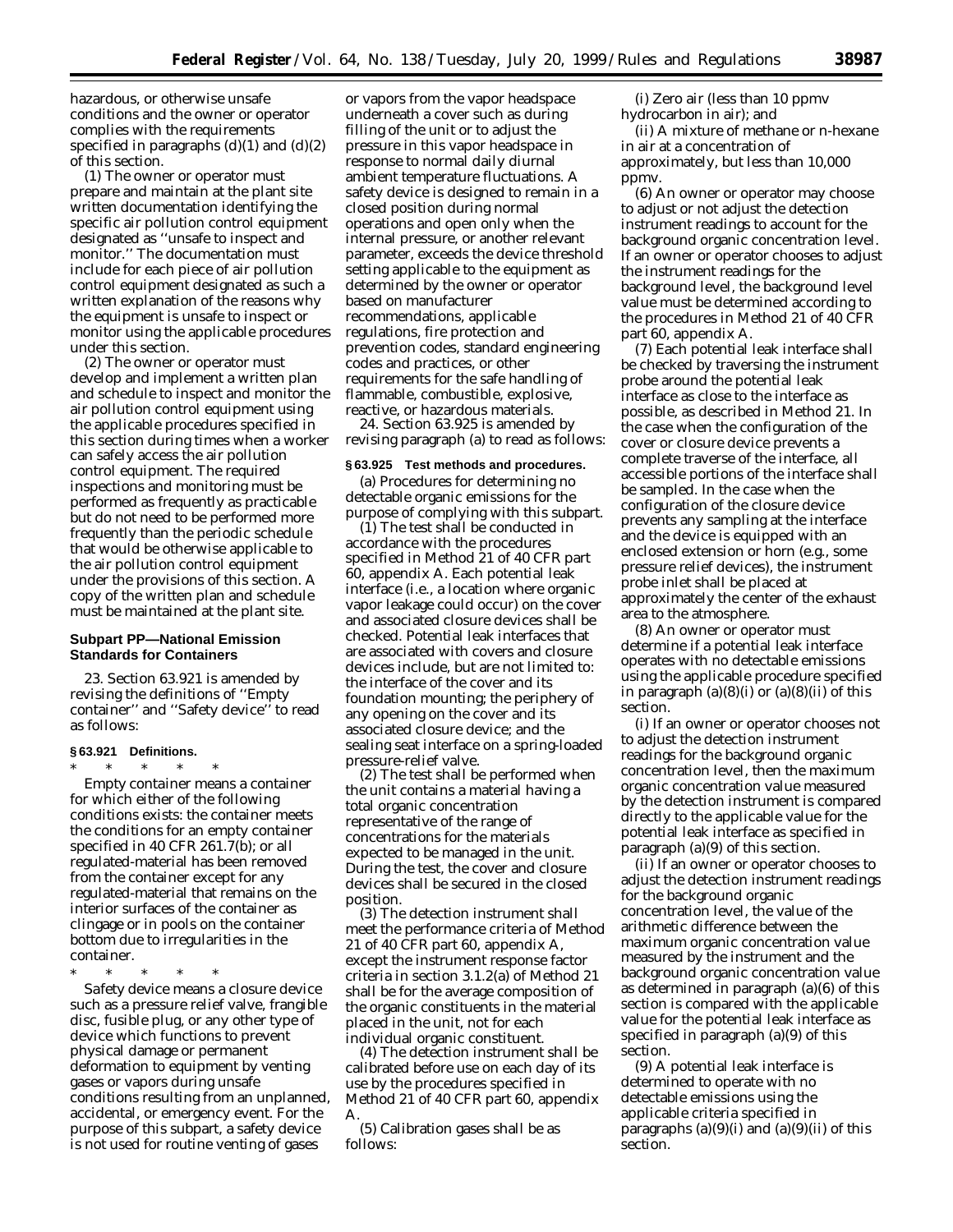(i) For a potential leak interface other than a seal around a shaft that passes through a cover opening, the potential leak interface is determined to operate with no detectable organic emissions if the organic concentration value determined in paragraph (a)(8) is less than 500 ppmv.

(ii) For a seal around a shaft that passes through a cover opening, the potential leak interface is determined to operate with no detectable organic emissions if the organic concentration value determined in paragraph (a)(8) is less than 10,000 ppmv.

\* \* \* \* \* 25. Section 63.926 is amended by revising paragraph (a) to read as follows:

# **§ 63.926 Inspection and monitoring requirements.**

(a) Owners and operators of containers using either Container Level 1 or Container Level 2 controls in accordance with the provisions of § 63.922 and § 63.923 of this subpart, respectively, shall inspect the container and its cover and closure devices as follows:

(1) In the case when a regulatedmaterial already is in the container at the time the owner or operator first accepts possession of the container at the facility site and the container is not emptied (i.e., does not meet the conditions for an empty container as defined in § 63.921 of this subpart) within 24 hours after the container has been accepted at the facility site, the container and its cover and closure devices shall be visually inspected by the owner or operator to check for visible cracks, holes, gaps, or other open spaces into the interior of the container when the cover and closure devices are secured in the closed position. This inspection of the container must be conducted on or before the date that the container is accepted at the facility (i.e., the date that the container becomes subject to the standards under this subpart). For the purpose of this requirement, the date of acceptance is the date of signature of the facility owner or operator on the manifest or shipping papers accompanying the container. If a defect is detected, the owner or operator shall repair the defect in accordance with the requirements of paragraph (a)(3) of this section.

(2) In the case when a container filled or partially filled with regulatedmaterial remains unopened at the facility site for a period of 1 year or more, the container and its cover and closure devices shall be visually inspected by the owner or operator initially and thereafter, at least once every calendar year, to check for visible

cracks, holes, gaps, or other open spaces into the interior of the container when the cover and closure devices are secured in the closed position. If a defect is detected, the owner or operator shall repair the defect in accordance with the requirements of paragraph (a)(3) of this section.

(3) When a defect is detected for the container, cover, or closure devices, the owner or operator must either empty the regulated-material from the defective container in accordance with paragraph  $(a)(3)(i)$  of this section or repair the defective container in accordance with paragraph  $(a)(3)(ii)$  of this section.

(i) If the owner or operator elects to empty the regulated-material from the defective container, the owner or operator must remove the regulatedmaterial from the defective container to meet the conditions for an empty container (as defined in § 63.921 of this subpart) and transfer the removed regulated-material to either a container that meets the applicable standards under this subpart or to a tank, process, or treatment unit that meets the applicable standards under the subpart referencing this subpart. Transfer of the regulated-material must be completed no later than 5 calendar days after detection of the defect. The emptied defective container must be either repaired, destroyed, or used for purposes other than management of regulated-material.

(ii) If the owner or operator elects not to empty the regulated-material from the defective container, the owner or operator must repair the defective container. First efforts at repair of the defect must be made no later than 24 hours after detection and repair must be completed as soon as possible but no later than 5 calendar days after detection. If repair of a defect cannot be completed within 5 calendar days, then the regulated-material must be emptied from the container and the container must not be used to manage regulatedmaterial until the defect is repaired.

\* \* \* \* \*

#### **Subpart QQ—National Emission Standards for Surface Impoundments**

26. Section 63.941 is amended by revising the definitions of ''Cover'' and ''Safety device'' to read as follows:

# **§ 63.941 Definitions.**

\* \* \* \* \* *Cover* means a device or system that provides a continuous barrier over the material managed in a surface impoundment to prevent or reduce air pollutant emissions to the atmosphere. A cover may have openings needed for operation, inspection, sampling, maintenance, and repair of the surface impoundment provided that each opening is closed when not in use (e.g., access hatches, sampling ports). Examples of a cover for a surface impoundment include, but are not limited to, a floating membrane cover placed on the surface of the material in the surface impoundment or an airsupported structure installed over the surface impoundment.

\* \* \* \* \*

*Safety device* means a closure device such as a pressure relief valve, frangible disc, fusible plug, or any other type of device which functions to prevent physical damage or permanent deformation to equipment by venting gases or vapors during unsafe conditions resulting from an unplanned, accidental, or emergency event. For the purpose of this subpart, a safety device is not used for routine venting of gases or vapors from the vapor headspace underneath a cover such as during filling of the unit or to adjust the pressure in this vapor headspace in response to normal daily diurnal ambient temperature fluctuations. A safety device is designed to remain in a closed position during normal operations and open only when the internal pressure, or another relevant parameter, exceeds the device threshold setting applicable to the equipment as determined by the owner or operator based on manufacturer recommendations, applicable regulations, fire protection and prevention codes, standard engineering codes and practices, or other requirements for the safe handling of flammable, combustible, explosive, reactive, or hazardous materials.

27. Section 63.945 is revised to read as follows:

\* \* \* \* \*

#### **§ 63.945 Test methods and procedures.**

(a) Procedure for determining no detectable organic emissions for the purpose of complying with this subpart.

(1) The test shall be conducted in accordance with the procedures specified in Method 21 of 40 CFR part 60, appendix A. Each potential leak interface (i.e., a location where organic vapor leakage could occur) on the cover and associated closure devices shall be checked. Potential leak interfaces that are associated with covers and closure devices include, but are not limited to the interface of the cover and its foundation mounting; the periphery of any opening on the cover and its associated closure device; and the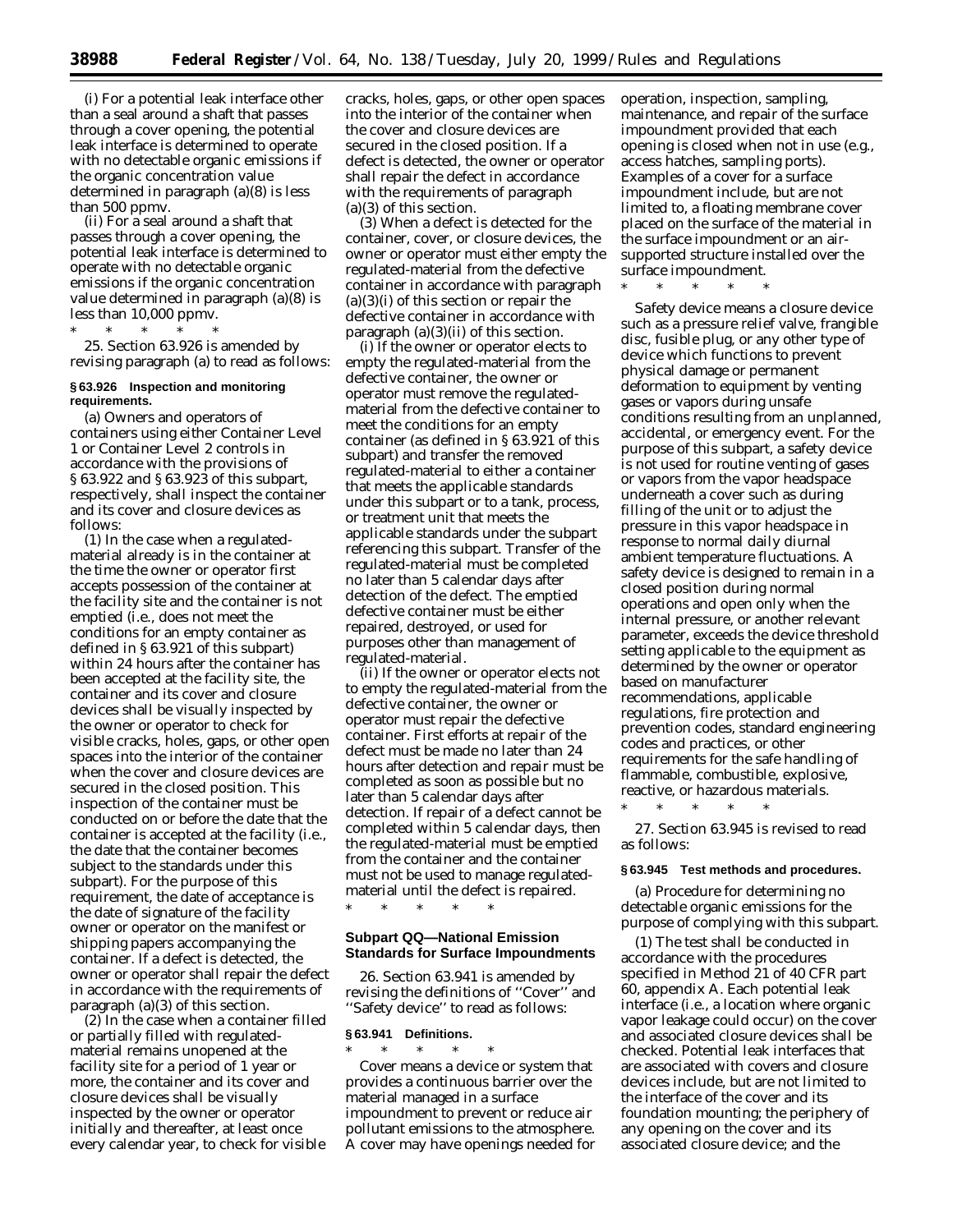sealing seat interface on a spring-loaded pressure-relief valve.

(2) The test shall be performed when the unit contains a material having a total organic concentration representative of the range of concentrations for the materials expected to be managed in the unit. During the test, the cover and closure devices shall be secured in the closed position.

(3) The detection instrument shall meet the performance criteria of Method 21 of 40 CFR part 60, appendix A, except the instrument response factor criteria in section 3.1.2(a) of Method 21 shall be for the average composition of the organic constituents in the material placed in the unit, not for each individual organic constituent.

(4) The detection instrument shall be calibrated before use on each day of its use by the procedures specified in Method 21 of 40 CFR part 60, appendix A.

(5) Calibration gases shall be as follows:

(i) Zero air (less than 10 ppmv hydrocarbon in air); and

(ii) A mixture of methane or n-hexane in air at a concentration of approximately, but less than 10,000 ppmv.

(6) An owner or operator may choose to adjust or not adjust the detection instrument readings to account for the background organic concentration level. If an owner or operator chooses to adjust the instrument readings for the background level, the background level value must be determined according to the procedures in Method 21 of 40 CFR part 60, appendix A.

(7) Each potential leak interface shall be checked by traversing the instrument probe around the potential leak interface as close to the interface as possible, as described in Method 21. In the case when the configuration of the cover or closure device prevents a complete traverse of the interface, all accessible portions of the interface shall be sampled. In the case when the configuration of the closure device prevents any sampling at the interface and the device is equipped with an enclosed extension or horn (e.g., some pressure relief devices), the instrument probe inlet shall be placed at approximately the center of the exhaust area to the atmosphere.

(8) An owner or operator must determine if a potential leak interface operates with no detectable emissions using the applicable procedure specified in paragraph  $(a)(8)(i)$  or  $(a)(8)(ii)$  of this section.

(i) If an owner or operator chooses not to adjust the detection instrument

readings for the background organic concentration level, then the maximum organic concentration value measured by the detection instrument is compared directly to the applicable value for the potential leak interface as specified in paragraph (a)(9) of this section.

(ii) If an owner or operator chooses to adjust the detection instrument readings for the background organic concentration level, the value of the arithmetic difference between the maximum organic concentration value measured by the instrument and the background organic concentration value as determined in paragraph (a)(6) of this section is compared with the applicable value for the potential leak interface as specified in paragraph (a)(9) of this section.

(9) A potential leak interface is determined to operate with no detectable emissions using the applicable criteria specified in paragraphs  $(a)(9)(i)$  and  $(a)(9)(ii)$  of this section.

(i) For a potential leak interface other than a seal around a shaft that passes through a cover opening, the potential leak interface is determined to operate with no detectable organic emissions if the organic concentration value determined in paragraph (a)(8) is less than 500 ppmv.

(ii) For a seal around a shaft that passes through a cover opening, the potential leak interface is determined to operate with no detectable organic emissions if the organic concentration value determined in paragraph (a)(8) is less than 10,000 ppmv.

(b) [Reserved]

28. Section 63.946 is amended by adding paragraph (d) and by revising paragraphs  $(a)(2)$  and  $(b)(1)(ii)$  to read as follows:

# **§ 63.946 Inspection and monitoring requirements.**

 $(a) * * * *$ 

(2) The owner or operator must perform an initial inspection following installation of the floating membrane cover. Thereafter, the owner or operator must perform the inspections at least once per calendar year except as provided for in paragraph (d) of this section.

\* \* \* \* \*

(b) \* \* \*  $(1) * * * *$ 

(ii) The owner or operator must perform an initial inspection following installation of the cover. Thereafter, the owner or operator must perform the inspections at least once per calendar year except as provide for in paragraph (d) of this section.

\* \* \* \* \*

(d) *Alternative inspection and monitoring interval.* Following the initial inspection and monitoring of a piece of air pollution control equipment in accordance with the applicable provisions of this section, subsequent inspection and monitoring of the equipment may be performed at intervals longer than 1 year when an owner or operator determines that performing the required inspection or monitoring procedures would expose a worker to dangerous, hazardous, or otherwise unsafe conditions and the owner or operator complies with the requirements specified in paragraphs  $(d)(1)$  and  $(d)(2)$  of this section.

(1) The owner or operator must prepare and maintain at the plant site written documentation identifying the specific air pollution control equipment designated as ''unsafe to inspect and monitor.'' The documentation must include for each piece of air pollution control equipment designated as such a written explanation of the reasons why the equipment is unsafe to inspect or monitor using the applicable procedures under this section.

(2) The owner or operator must develop and implement a written plan and schedule to inspect and monitor the air pollution control equipment using the applicable procedures specified in this section during times when a worker can safely access the air pollution control equipment. The required inspections and monitoring must be performed as frequently as practicable but do not need to be performed more frequently than the periodic schedule that would be otherwise applicable to the air pollution control equipment under the provisions of this section. A copy of the written plan and schedule must be maintained at the plant site.

# **Subpart RR—National Emission Standards for Individual Drain Systems**

29. Section 63.961 is amended by adding in alphabetical order the definition of ''Regulated-material'' and by revising the definitions of ''Individual drain system,'' ''Sewer line'' and ''Waste management unit'' to read as follows:

#### **§ 63.961 Definitions.**

\* \* \* \* \* *Individual drain system* means a stationary system used to convey regulated-material to a waste management unit or to discharge or disposal. The term includes hardpiping, all drains and junction boxes, together with their associated sewer lines and other junction boxes (e.g., manholes, sumps, and lift stations)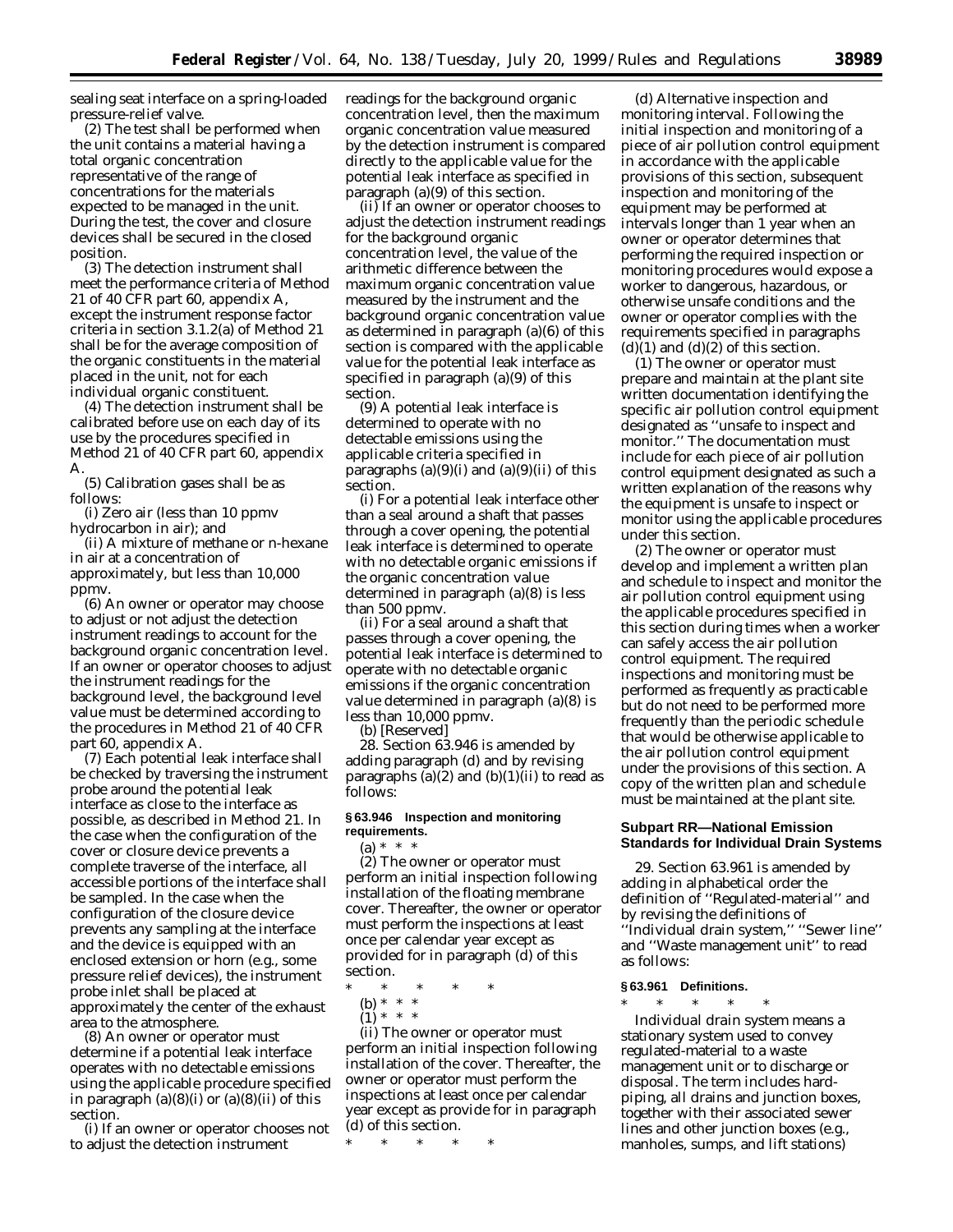**38990 Federal Register** / Vol. 64, No. 138 / Tuesday, July 20, 1999 / Rules and Regulations

conveying regulated-material. For the purpose of this subpart, an individual drain system is not a drain and collection system that is designed and operated for the sole purpose of collecting rainfall runoff (e.g., stormwater sewer system) and is segregated from all other individual drain systems.

\* \* \* \* \* *Regulated-material* means the wastewater streams, residuals, and any other materials specified by the referencing subpart to be managed in accordance with the standards under this subpart.

*Sewer line* means a lateral, trunk line, branch line, or other conduit used to convey regulated-material to a downstream waste management unit. Sewer lines include pipes, grates, and trenches.

*Waste management unit* means the equipment, structure, or device used to convey, store, treat, or dispose of regulated-material. Examples of waste management units include: wastewater tanks, surface impoundments, individual drain systems, and biological wastewater treatment units. Examples of equipment that may be waste management units include containers, air flotation units, oil-water separators or organic-water separators, or organic removal devices such as decanters, strippers, or thin-film evaporation units. \* \* \* \* \*

30. Section 63.962 is amended by revising paragraph (b) to read as follows:

#### **§ 63.962 Standards.**

\* \* \* \* \* (b) Owners and operators controlling air emissions from an individual drain system in accordance with paragraph (a)(1) of this section shall meet the following requirements:

(1) The individual drain system shall be designed to segregate the organic vapors from regulated material managed in the controlled individual drain system from entering any other individual drain system that is not controlled for air emissions in accordance with the standards specified in this subpart.

(2) *Drain control requirements.* Each drain shall be equipped with either a water seal or a closure device in accordance with the following requirements:

(i) When a water seal is used, the water seal shall be designed such that either:

(A) The outlet to the pipe discharging the regulated-material extends below the liquid surface in the water seal of the drain; or

(B) A flexible shield or other device is installed which restricts wind motion across the open space between the outlet of the pipe discharging the regulated material and the drain.

(ii) When a closure device is used (e.g., securing a cap or plug on a drain that is not receiving regulated-material), the closure device shall be designed to operate such that when the closure device is secured in the closed position there are no visible cracks, holes, gaps, or other open spaces in the closure device or between the perimeter of the drain opening and the closure device.

(3) *Junction box control requirements.* Each junction box shall be equipped with controls as follows:

(i) The junction box shall be equipped with a closure device (e.g., manhole cover, access hatch) that is designed to operate such that when the closure device is secured in the closed position there are no visible cracks, holes, gaps, or other open spaces in the closure device or between the perimeter of the junction box opening and the closure device.

(ii) If the junction box is vented, the junction box shall be vented in accordance with the following requirements:

(A) The junction box shall be vented through a closed vent system to a control device except as provided for in paragraph  $(b)(3)(ii)(B)$  of this section. The closed vent system and control device shall be designed and operated in accordance in accordance with the standards specified in § 63.693 in subpart DD—National Emission Standards for Hazardous Air Pollutant Standards from Off-Site Waste and Recovery Operations.

(B) As an alternative to paragraph  $(b)(3)(ii)(A)$  of this section, the owner or operator may vent the junction box directly to the atmosphere when all of the following conditions are met:

(*1*) The junction box is filled and emptied by gravity flow (i.e., there is no pump) or is operated with no more than slight fluctuations in the liquid level. Large changes in the size of the junction box vapor headspace created by using a pump to repeatedly empty and then refill the junction box do not meet this condition.

(*2*) The vent pipe installed on the junction box shall be at least 90 centimeters in length and no greater than 10 centimeters in nominal inside diameter.

(*3*) Water seals are installed at the liquid entrance(s) to or exit from the junction box to restrict ventilation in the individual drain system and between components in the individual drain system. The owner or operator shall

demonstrate (e.g., by visual inspection or smoke test) upon request by the Administrator that the junction box water seal is properly designed and restricts ventilation.

(4) *Sewer line control requirements.* Each sewer line shall not be open to the atmosphere and shall be covered or closed in a manner such that there are no visible cracks, holes, gaps, or other open spaces in the sewer line joints, seals, or other emission interfaces.

(5) *Operating requirements.* The owner or operator shall operate the air emission controls required by paragraphs (b)(2) through (b)(4) of this section in accordance with the following requirements:

(i) Each closure device shall be maintained in a closed position whenever regulated-material is in the individual drain system except when it is necessary to remove or open the closure device for sampling or removing material in the individual drain system, or for equipment inspection, maintenance, or repair.

(ii) Each drain equipped with a water seal and open to the atmosphere shall be operated to ensure that the liquid in the water seal is maintained at the appropriate level. Examples of acceptable means for complying with this provision include but are not limited to using a flow-monitoring device indicating positive flow from a main to a branch water line supplying a trap; continuously dripping water into the trap using a hose; or regular visual observations.

(iii) Each closed-vent system and the control device used to comply with paragraph  $(b)(3)(ii)(A)$  of this section shall be operated in accordance with the standards specified in 40 CFR 63.693.

31. Section 63.964 is amended by revising paragraph (b)(2) to read as follows:

### **§ 63.964 Inspection and monitoring requirements.**

- \* \* \* \* \*
- (b) \* \* \*

(2) Repair of a defect may be delayed beyond 15 calendar days if the owner or operator determines that repair of the defect requires emptying or temporary removal from service of the individual drain system and no alternative capacity is available at the facility site to accept the regulated-material normally managed in the individual drain system. In this case, the owner or operator shall repair the defect the next time the process or unit that is generating the regulated-material managed in the individual drain system stops operation. Repair of the defect shall be completed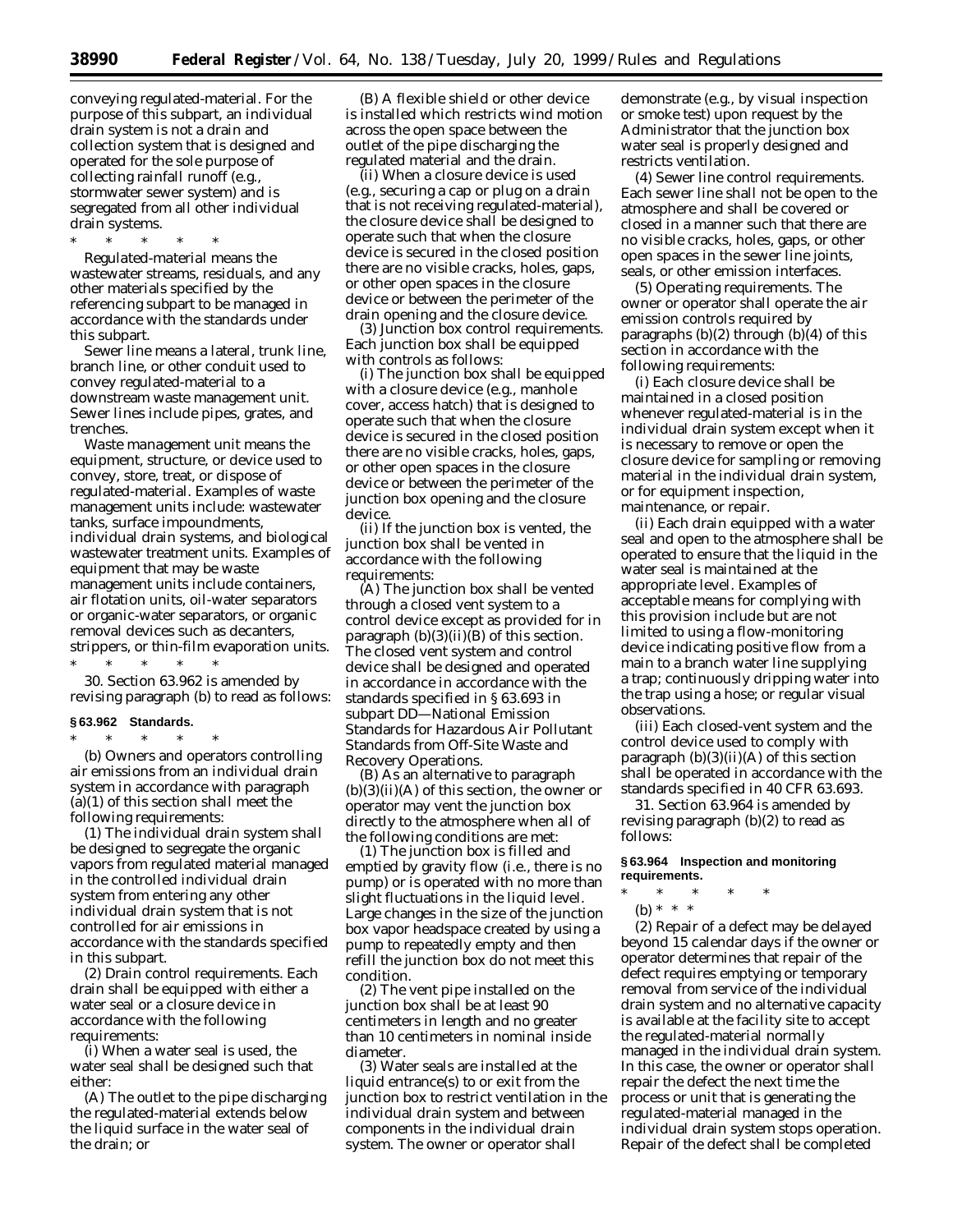before the process or unit resumes operation.

\* \* \* \* \* 32. Section 63.965 is amended by revising paragraph (b) to read as follows:

# **§ 63.965 Recordkeeping requirements.**

\* \* \* \* \* (b) Owners and operators that use a closed-vent system and a control device in accordance with the provisions of § 63.962 of this subpart shall prepare and maintain the records required for the closed-vent system and control device in accordance with the requirements of § 63.693 in subpart DD—National Emission Standards for Hazardous Air Pollutant Standards from Off-Site Waste and Recovery Operations.

33. Section 63.966 is revised to read as follows:

#### **§ 63.966 Reporting requirements.**

Owners and operators that use a closed-vent system and a control device in accordance with the provisions of § 63.962 of this subpart shall prepare and submit to the Administrator the reports required for closed-vent systems and control devices in accordance with the requirements of § 63.693 in subpart DD—National Emission Standards for Hazardous Air Pollutant Standards from Off-Site Waste and Recovery Operations.

# **Subpart VV—National Emission Standards for Oil-Water Separators and Organic-Water Separators**

34. Section 63.1041 is amended by revising the definition of ''Safety device'' to read as follows:

# **§ 63.1041 Definitions.**

\* \* \* \* \* *Safety device* means a closure device such as a pressure relief valve, frangible disc, fusible plug, or any other type of device which functions to prevent physical damage or permanent deformation to equipment by venting gases or vapors during unsafe conditions resulting from an unplanned, accidental, or emergency event. For the purpose of this subpart, a safety device is not used for routine venting of gases or vapors from the vapor headspace underneath a cover such as during filling of the unit or to adjust the pressure in this vapor headspace in response to normal daily diurnal ambient temperature fluctuations. A safety device is designed to remain in a closed position during normal operations and open only when the internal pressure, or another relevant parameter, exceeds the device threshold setting applicable to the equipment as

determined by the owner or operator based on manufacturer recommendations, applicable regulations, fire protection and prevention codes, standard engineering codes and practices, or other requirements for the safe handling of flammable, combustible, explosive, reactive, or hazardous materials.

\* \* \* \* \* 35. Section 63.1045 is added to read as follows:

# **§ 63.1045 Standards—Pressurized separator.**

(a) This section applies to owners and operators controlling air emissions from an oil-water or organic-water separator that is pressurized and is operated as a closed-system.

(b) The pressurized separator must meet the following requirements.

(1) The separator must be designed not to vent to the atmosphere as a result of compression of the vapor headspace in the separator during operation of the separator at its design capacity.

(2) All separator openings must be equipped with closure devices designed to operate with no detectable organic emissions as determined using the procedure specified in § 63.1046(a) of this subpart.

(3) Whenever a regulated-material is in the separator, the separator must be operated as a closed system that does not vent to the atmosphere except under either of the following conditions as specified in paragraph (b)(3)(i) or  $(b)(3)(ii)$  of this section.

(i) At those times when opening of a safety device, as defined in § 63.1041 of this subpart, is required to avoid an unsafe condition.

(ii) At those times when purging of inerts from the separator is required and the purge stream is routed to a closedvent system and control device designed and operated in accordance with the applicable requirements of § 63.693 in subpart DD—National Emission Standards for Hazardous Air Pollutant Standards from Off-Site Waste and Recovery Operations.

36. Section 63.1046 is amended by revising paragraphs (a) and (b)(3) to read as follows:

# **§ 63.1046 Test methods and procedures.**

(a) Procedure for determining no detectable organic emissions for the purpose of complying with this subpart.

(1) The test shall be conducted in accordance with the procedures specified in Method 21 of 40 CFR part 60, appendix A. Each potential leak interface (i.e., a location where organic vapor leakage could occur) on the cover and associated closure devices shall be

checked. Potential leak interfaces that are associated with covers and closure devices include, but are not limited to: the interface of the cover and its foundation mounting; the periphery of any opening on the cover and its associated closure device; and the sealing seat interface on a spring-loaded pressure-relief valve.

(2) The test shall be performed when the unit contains a material having a total organic concentration representative of the range of concentrations for the materials expected to be managed in the unit. During the test, the cover and closure devices shall be secured in the closed position.

(3) The detection instrument shall meet the performance criteria of Method 21 of 40 CFR part 60, appendix A, except the instrument response factor criteria in section 3.1.2(a) of Method 21 shall be for the average composition of the organic constituents in the material placed in the unit, not for each individual organic constituent.

(4) The detection instrument shall be calibrated before use on each day of its use by the procedures specified in Method 21 of 40 CFR part 60, appendix A.

(5) Calibration gases shall be as follows:

(i) Zero air (less than 10 ppmv hydrocarbon in air); and

(ii) A mixture of methane or n-hexane in air at a concentration of approximately, but less than 10,000 ppmv.

(6) An owner or operator may choose to adjust or not adjust the detection instrument readings to account for the background organic concentration level. If an owner or operator chooses to adjust the instrument readings for the background level, the background level value must be determined according to the procedures in Method 21 of 40 CFR part 60, appendix A.

(7) Each potential leak interface shall be checked by traversing the instrument probe around the potential leak interface as close to the interface as possible, as described in Method 21. In the case when the configuration of the cover or closure device prevents a complete traverse of the interface, all accessible portions of the interface shall be sampled. In the case when the configuration of the closure device prevents any sampling at the interface and the device is equipped with an enclosed extension or horn (e.g., some pressure relief devices), the instrument probe inlet shall be placed at approximately the center of the exhaust area to the atmosphere.